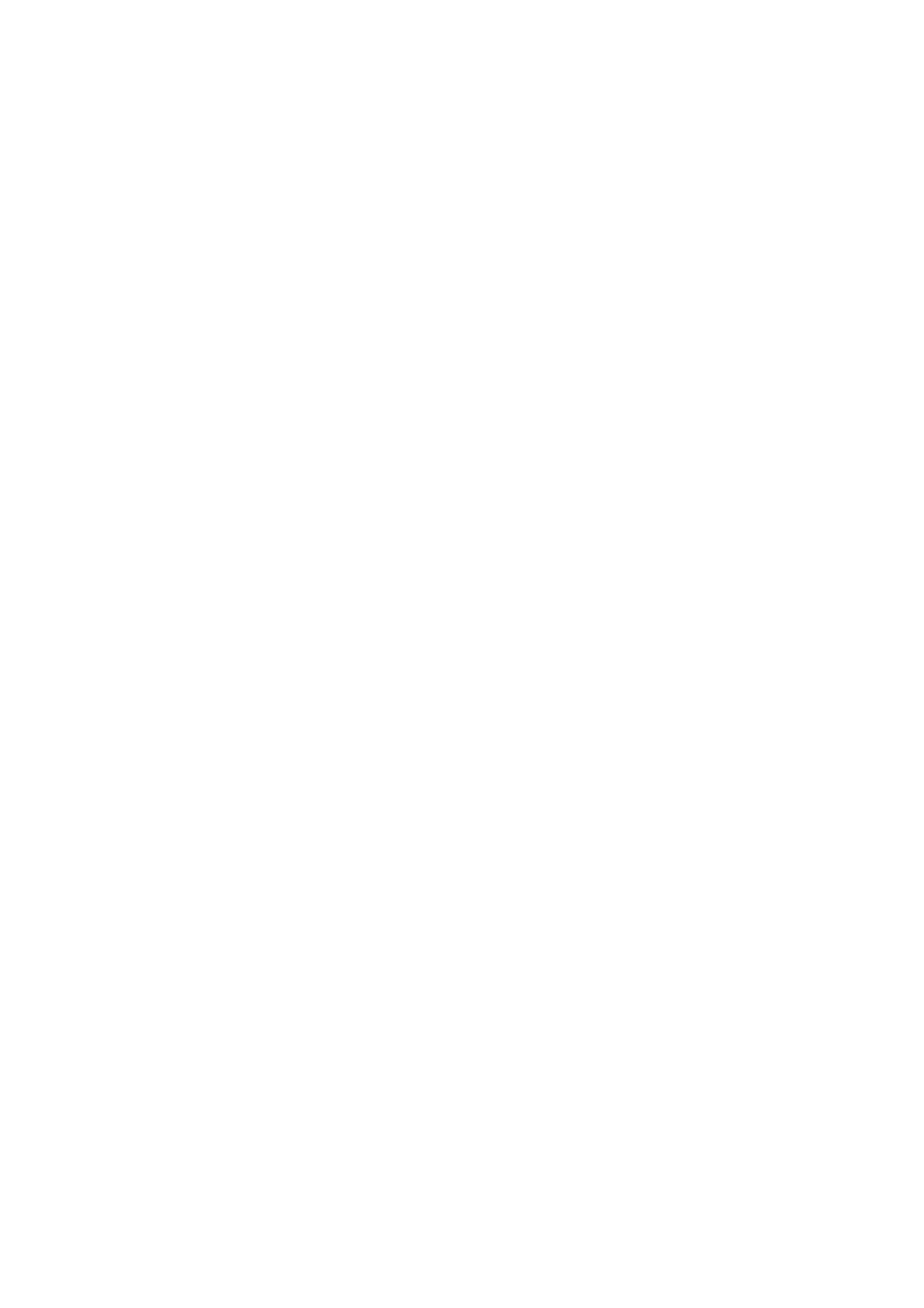

Copyright © 1995-97 by Electronics Design & Manufacturing Pty Limited, SYDNEY, AUSTRALIA

### **Document Part Number MA880O Document Issue 1.40 Printed 29 July 1997**

### **This documentation is provided to suit the** *Solution-16* **Control Panel (CC880/LP880)** Firmware Revision 1.30 - 1.40 Hardware Revision F

#### **Copyright Notice**

All rights reserved. No part of this publication may be reproduced, transmitted or stored in a retrieval system in any form or by any means, electronic, mechanical, photocopying, recording, or otherwise, without the prior written permission of Electronics Design and Manufacturing Pty Limited.

#### **Trademarks**

Throughout this document trademark names may have been used. Rather than put a trademark symbol in every occurrence of a trademark name, we state that we are using the names only in an editorial fashion and to the benefit of the trademark owner with no intention of infringement of the trademark.

#### **Notice of Liability**

While every precaution has been taken in the preparation of this document, neither Electronics Design & Manufacturing Pty Limited nor any of its official representatives shall have any liability to any person or entity with respect to any liability, loss or damage caused or alleged to be caused directly or indirectly by the information contained in this book.

Electronics Design & Manufacturing Pty Limited reserves the right to make changes to features and specifications at any time without prior notification in the interest of ongoing product development and improvement.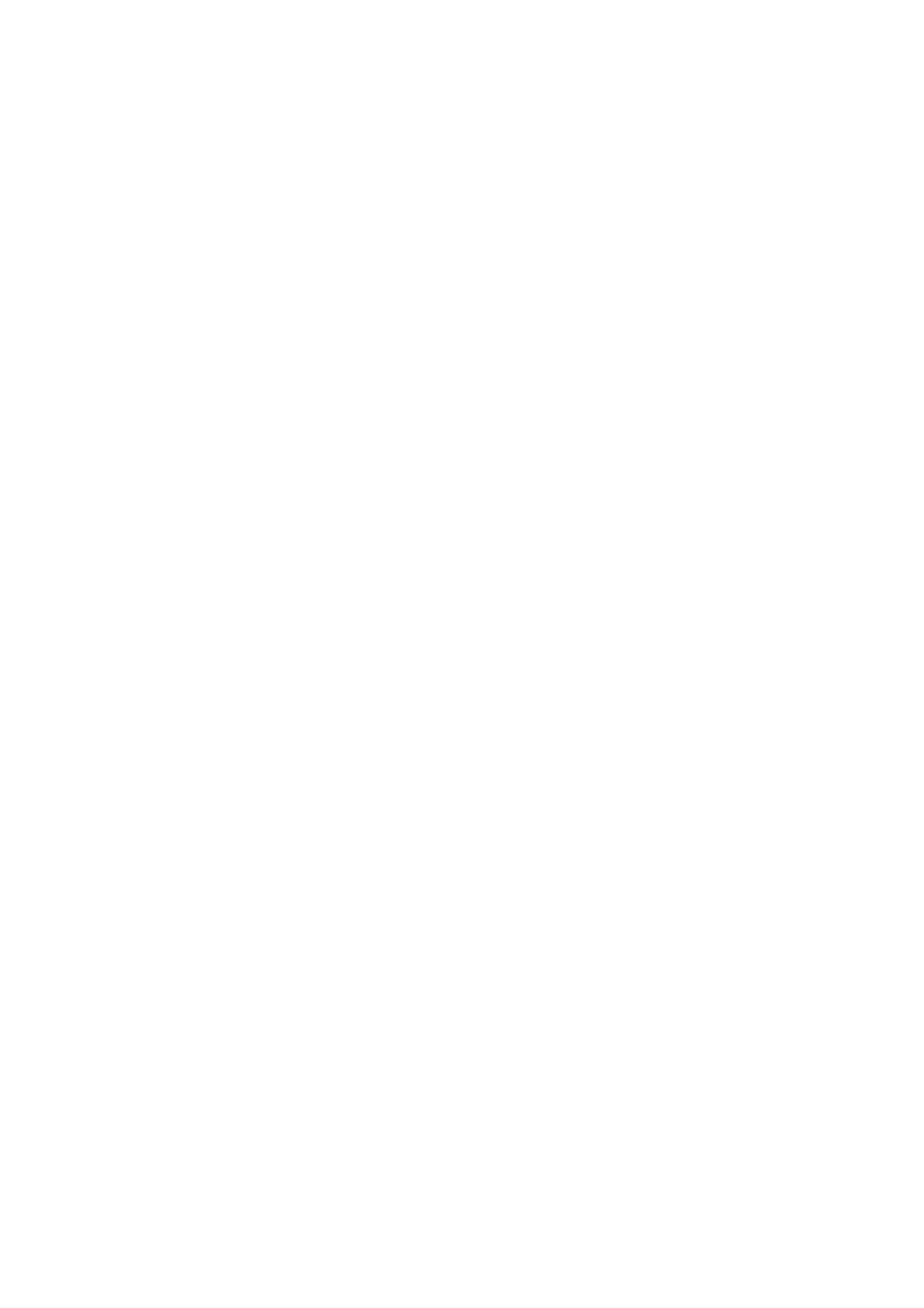# Table of Contents

| <b>FEATURES</b>                                                 |  |
|-----------------------------------------------------------------|--|
|                                                                 |  |
|                                                                 |  |
|                                                                 |  |
|                                                                 |  |
|                                                                 |  |
|                                                                 |  |
|                                                                 |  |
|                                                                 |  |
|                                                                 |  |
|                                                                 |  |
|                                                                 |  |
|                                                                 |  |
|                                                                 |  |
|                                                                 |  |
|                                                                 |  |
|                                                                 |  |
|                                                                 |  |
|                                                                 |  |
|                                                                 |  |
|                                                                 |  |
|                                                                 |  |
|                                                                 |  |
|                                                                 |  |
|                                                                 |  |
|                                                                 |  |
|                                                                 |  |
|                                                                 |  |
|                                                                 |  |
|                                                                 |  |
|                                                                 |  |
|                                                                 |  |
|                                                                 |  |
|                                                                 |  |
| 12 Arming/Disarming + Master Code Functions + Code To Isolate23 |  |
|                                                                 |  |
|                                                                 |  |
|                                                                 |  |
|                                                                 |  |
|                                                                 |  |
|                                                                 |  |
|                                                                 |  |
|                                                                 |  |
|                                                                 |  |
|                                                                 |  |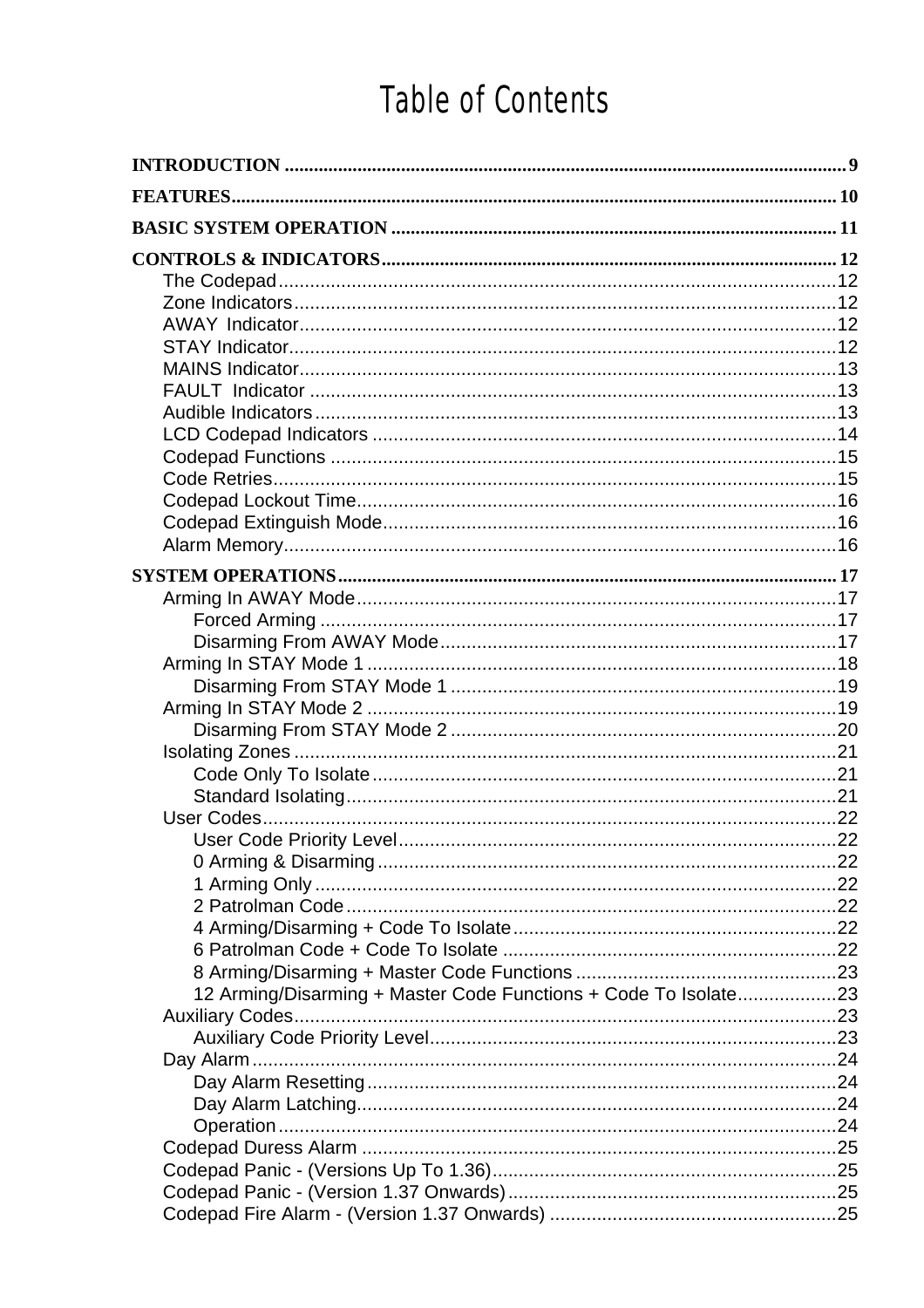| 0 Arming and Disarming All Areas - Partitioned Systems Only  28 |  |
|-----------------------------------------------------------------|--|
|                                                                 |  |
|                                                                 |  |
|                                                                 |  |
|                                                                 |  |
|                                                                 |  |
|                                                                 |  |
|                                                                 |  |
|                                                                 |  |
|                                                                 |  |
|                                                                 |  |
|                                                                 |  |
|                                                                 |  |
|                                                                 |  |
|                                                                 |  |
|                                                                 |  |
|                                                                 |  |
|                                                                 |  |
|                                                                 |  |
|                                                                 |  |
|                                                                 |  |
|                                                                 |  |
|                                                                 |  |
|                                                                 |  |
|                                                                 |  |
|                                                                 |  |
|                                                                 |  |
|                                                                 |  |
|                                                                 |  |
|                                                                 |  |
|                                                                 |  |
|                                                                 |  |
|                                                                 |  |
|                                                                 |  |
|                                                                 |  |
|                                                                 |  |
|                                                                 |  |
|                                                                 |  |
|                                                                 |  |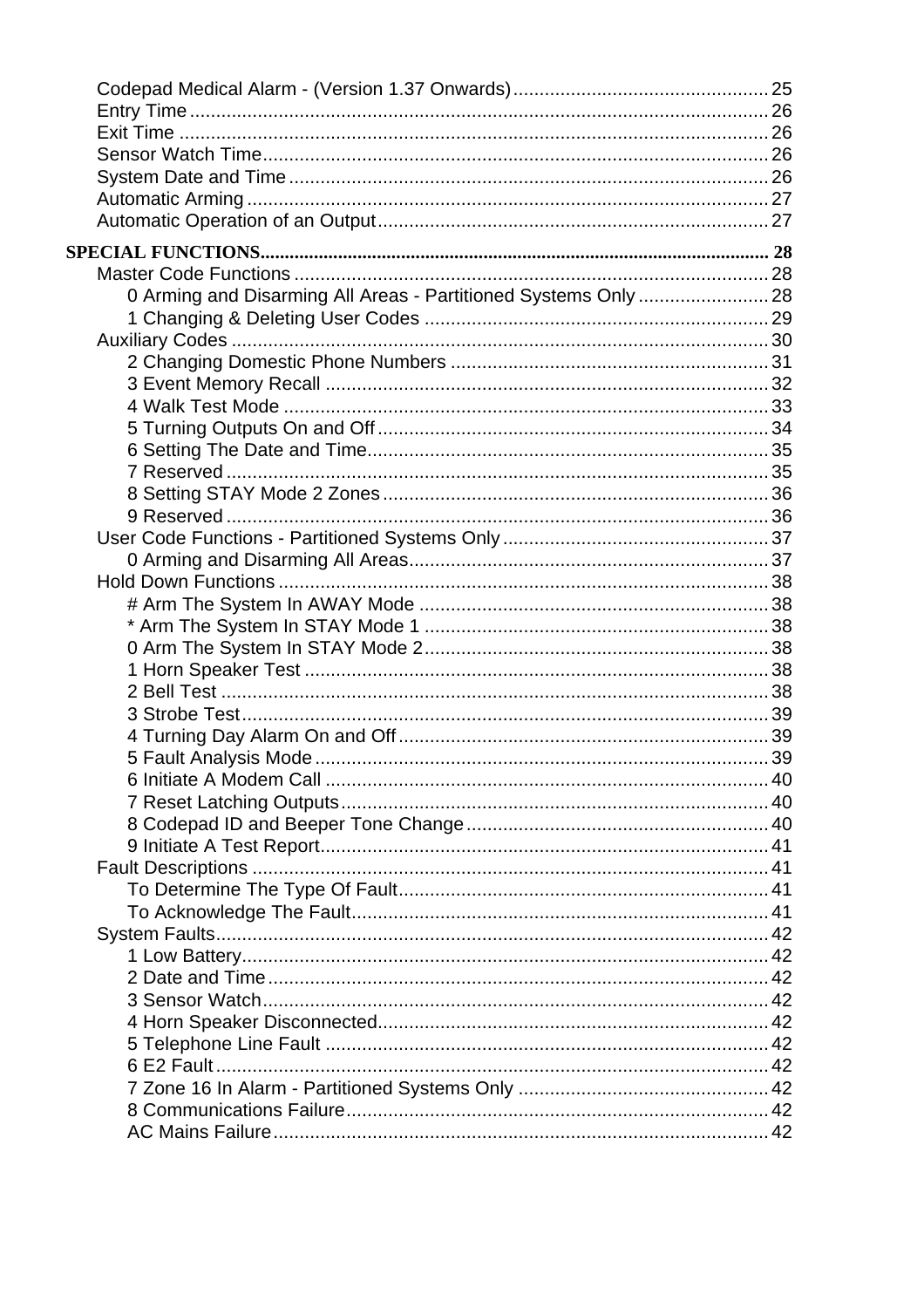| <b>OPERATING THE SYSTEM USING A TOUCH TONE TELEPHONE  47</b> |  |
|--------------------------------------------------------------|--|
|                                                              |  |
| To Establish A Communication Link With Your Alarm System     |  |
|                                                              |  |
| To Establish A Communication Link With Your Alarm System     |  |
|                                                              |  |
|                                                              |  |
|                                                              |  |
|                                                              |  |
|                                                              |  |
|                                                              |  |
|                                                              |  |
|                                                              |  |
|                                                              |  |
|                                                              |  |
|                                                              |  |
|                                                              |  |
|                                                              |  |
|                                                              |  |
|                                                              |  |
|                                                              |  |
|                                                              |  |
|                                                              |  |
|                                                              |  |
|                                                              |  |
|                                                              |  |
|                                                              |  |
|                                                              |  |
|                                                              |  |
|                                                              |  |
|                                                              |  |
|                                                              |  |
|                                                              |  |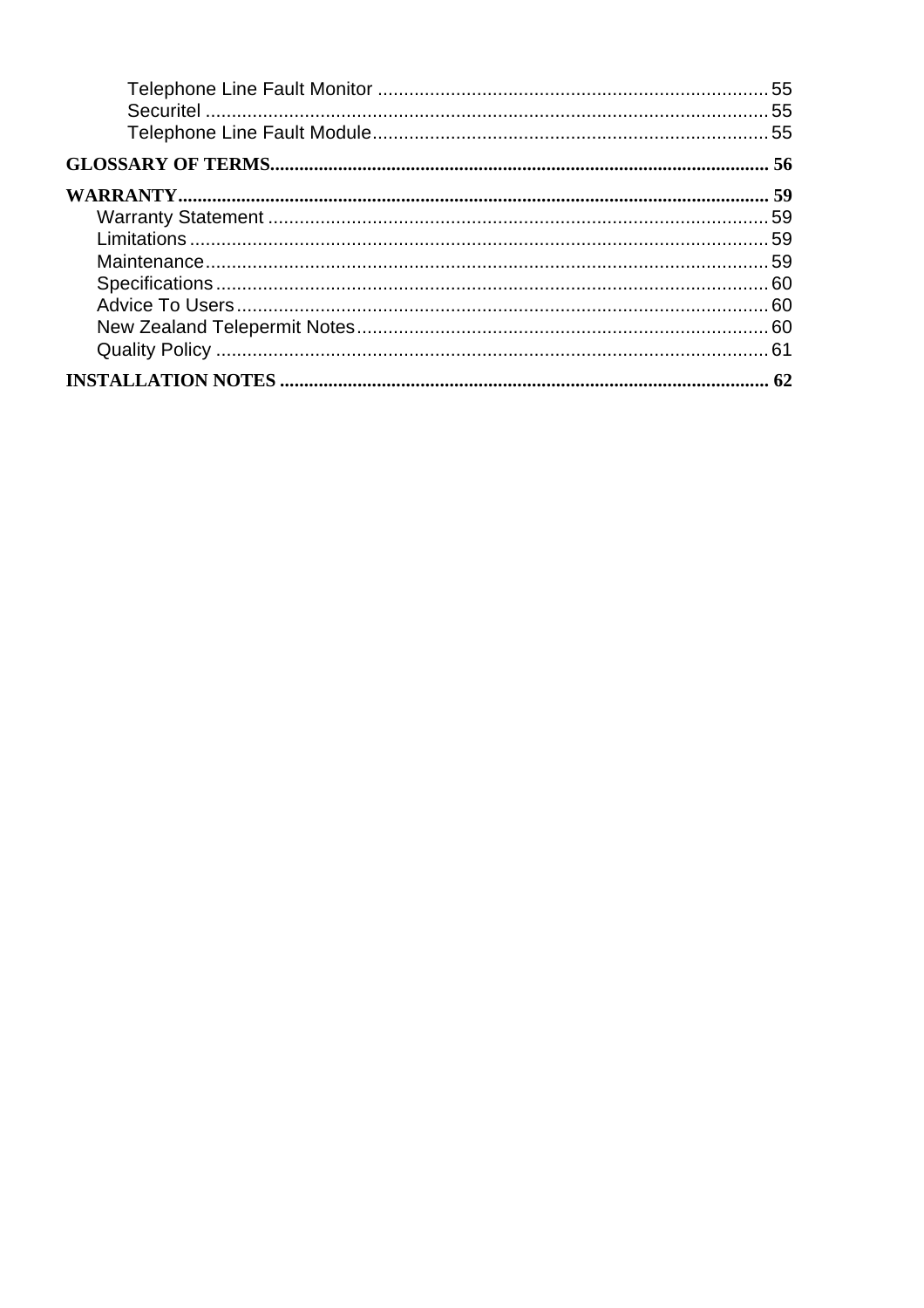# *Introduction*

Congratulations on selecting the *Solution-16* control system to protect you and your property. So that you can obtain the most from your unit, we suggest that you take the time to read through this manual and familiarise yourself with the numerous outstanding operating features of this system.

You will notice that in all aspects of planning, engineering, styling, operation, convenience and adaptability, we have sought to anticipate your every possible requirement. Programming simplicity and speed have been some of the major considerations and we believe that our objectives in this area have been more than satisfied.

This manual will explain all aspects of operating the control panel. All system parameters and options are detailed, however suitability is left up to the individual. Every system can be tailored to meet all requirements quickly and easily.

The *Solution* range of control panels is very popular with thousands of people throughout many countries of the globe, all of whom have various levels of technical aptitude and ability. We have tried to aim this manual at all levels of readers.

As *Solution* has continued to be improved over the years, it has become very powerful. Some of its early first-time users have advanced to true "power users" and we need to address their needs too, while maintaining the simplicity of the manual and the product.

This operators manual is intended for **BOTH** the *Solution-16* Dialler (CC880) and the *Solution-16* Local (LP880) control panels. If you have a local panel (LP880), disregard all references and features in this manual which involve telephone dialling.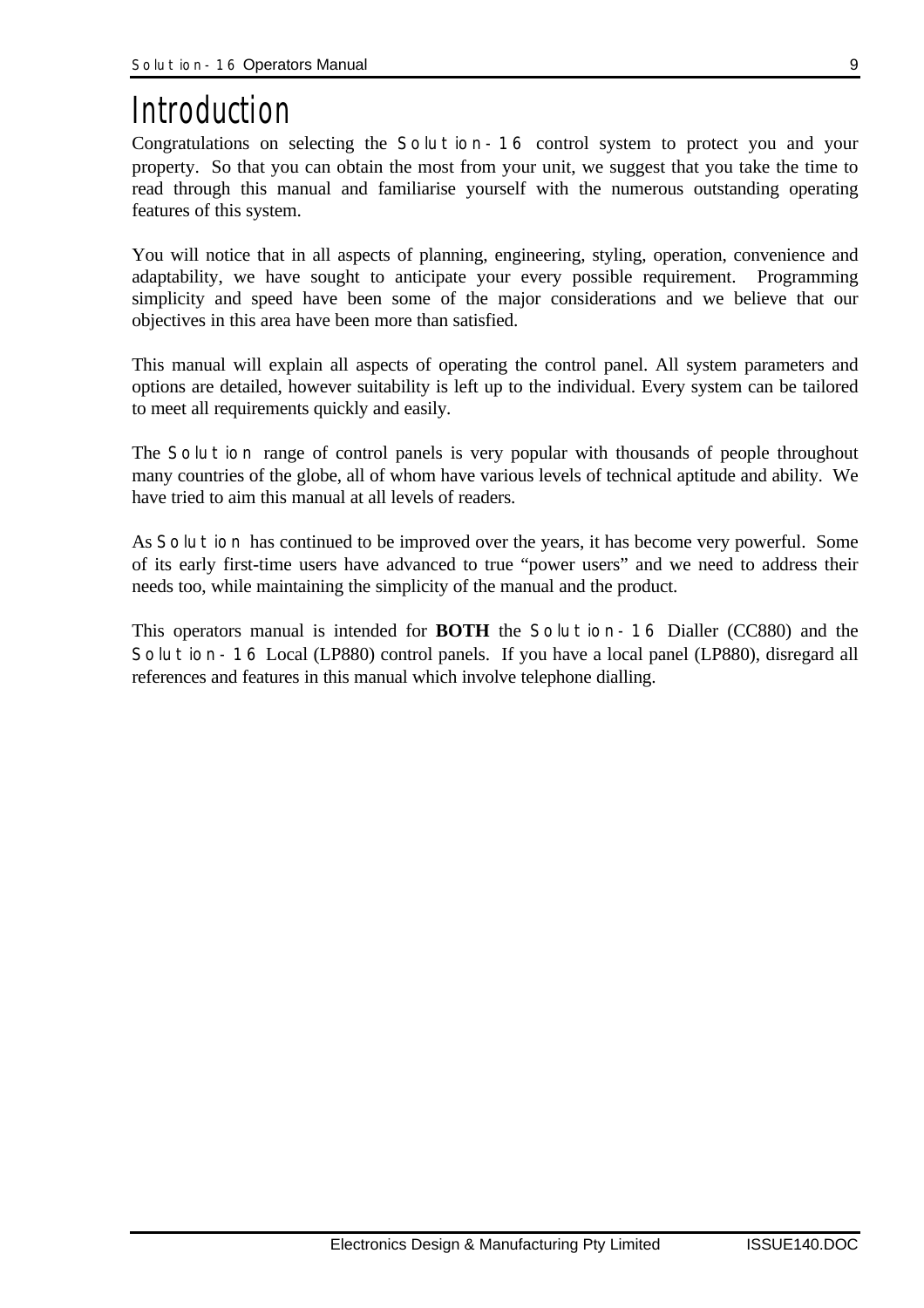# *Features*

The **Solution-16** security control system uses the very latest in microprocessor technology to provide you with more useful features and superior reliability and performance.

Following is a list of some of the features and why they will be of benefit to you.

- Operating codes may be up to seven digits long. This allows for a far greater combination of codes and therefore a higher degree of security.
- Dynamic battery testing continually tests and monitors the stand-by battery's condition. As batteries do not last forever, this feature will warn you of a poor battery condition before an alarm occurs.
- Day alarm warning allows you to monitor the opening of a front door in a shop or to prohibit access into a particular area while the system is still disarmed.
- Remote arming is a unique feature that allows you to arm your system from any telephone in the world. This is very useful if you forget to arm your system.
- The built in telephone dialler will alert you or your monitoring station of any alarm or adverse event 24 hours a day. This highly sophisticated communications system is capable of identifying and reporting many different events. For further information, please contact your installer.
- All of the system configuration information is stored in non volatile memory which means that many of the options can be programmed on site by the installer to best suit your needs. This data is retained even when the power to the system is disconnected.
- STAY mode allows you to arm the system with predetermined areas disabled. This means that you can arm your system at night while you are still at home thus giving you personal protection.

#### **Note: One option that can be programmed by your installer will prevent another installer or technician from performing any service to your system. This should be discussed with your installer.**

Refer to "Optional Equipment" on page 54 for more details on accessories and other features that can be used with your system.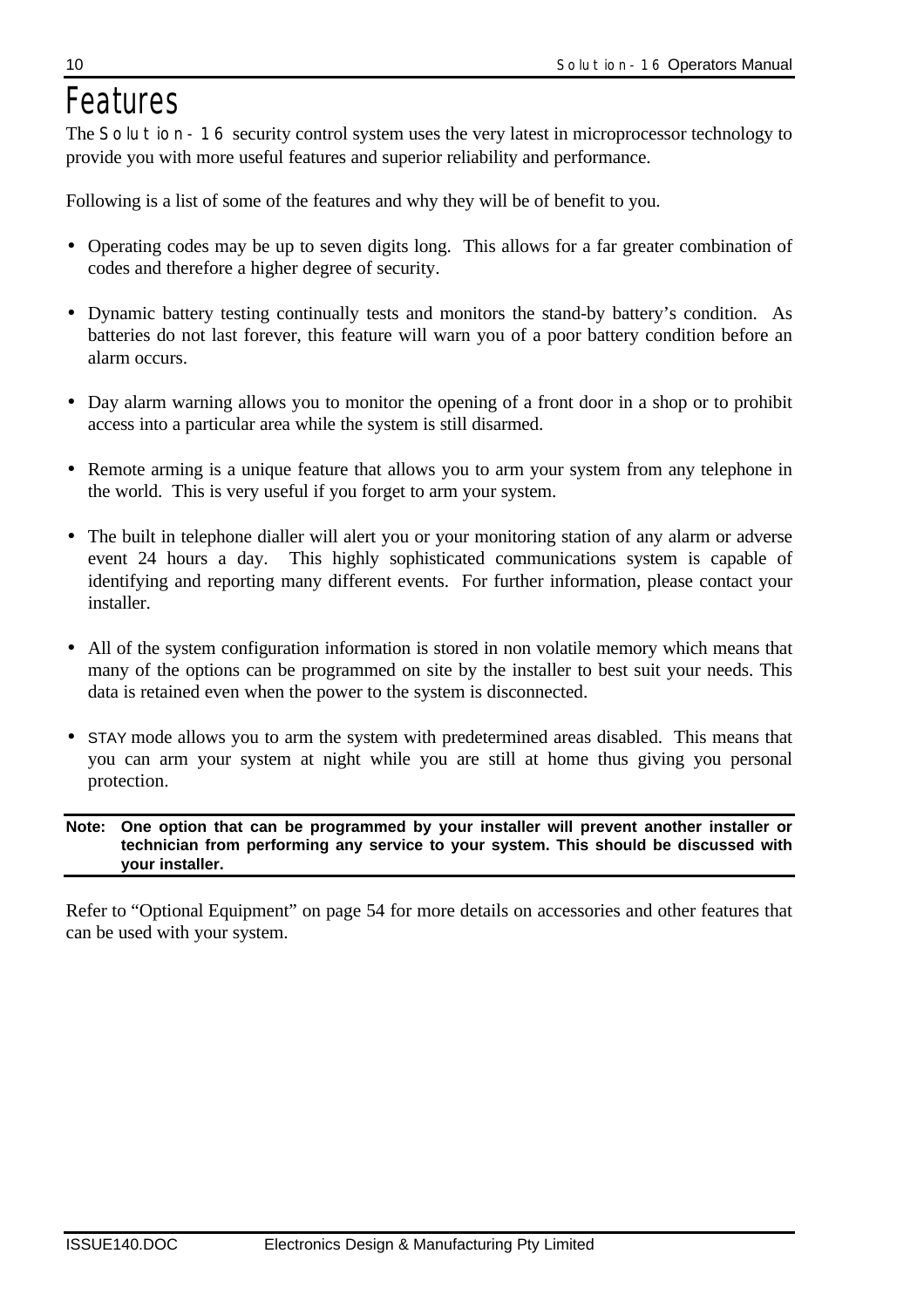# *Basic System Operation*

The overall purpose of your alarm system is to deter any would be intruder from entering your premises.

Before leaving your home or office, make sure all windows and doors are closed. Enter your designated  $\boxed{\text{CODE}}$  followed by the  $\boxed{\text{AWAY}}$  button. Your alarm system will now arm and commence counting down the exit time.

After the exit time expires, you will hear a long beep at the remote codepad. Any unsealed zones will be automatically isolated. The control panel is now ready to activate the sirens and strobe lights should any alarm occur.

If a zone that is sealed has triggered after exit time has expired, a number of events will occur. Following is a typical sequence of events.

- **1.** The control panel will activate any audible devices such as sirens, flashing blue strobe light and the communications dialler if fitted and enabled.
- **2.** The communication dialler will transmit all relevant alarm information via the telephone line alerting the respective persons of the current state of events.
- **3.** The siren timer will commence counting down as soon as an alarm occurs. When the siren run time expires, the siren will automatically turn off and be placed into a ready state for the next alarm.
- **4.** Upon your return, the blue strobe light may still be operating to inform you that there has been an alarm.
- **5.** One or a number of zone indicators will be flashing, allowing you to identify the particular zone(s) that caused the alarm condition.

This is a very basic outline of the general system operation. As there are many features available in the *Solution-16* control panel, there could be numerous variations from the above sequence.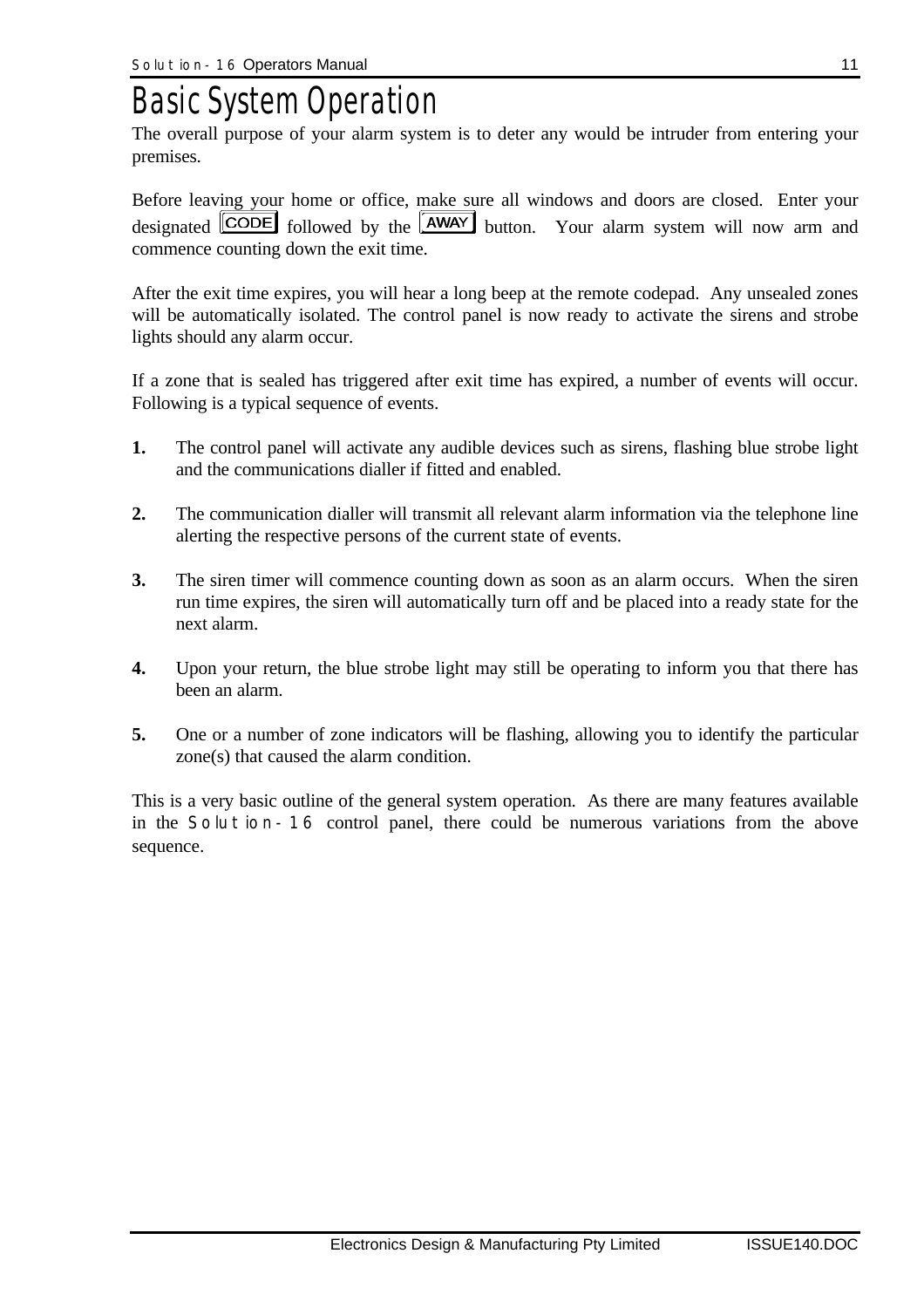# *Controls & Indicators The Codepad*

|  |             | Solution |                  |  |  |
|--|-------------|----------|------------------|--|--|
|  |             |          | 1 2 3 4 5 6 7 8  |  |  |
|  |             |          |                  |  |  |
|  | <b>STAY</b> |          | MAINS FAULT AWAY |  |  |
|  |             |          |                  |  |  |

The codepad is the communications interface between you and your control panel. It allows you to issue commands and offers both visual and audible indications that guide you through the general operation.

The codepad incorporates numerous indicators. There are zone indicators which are used to show the condition of each zone and four others for general status. The following is a list of situations and the relevant indications that will be seen.

*Figure 1: CP5 Codepad*

# *Zone Indicators*

The zone indicators are used to show the status of the zones. The following table lists the various circumstances that the indicators will display (**ie**. Zone sealed, zone unsealed).

| Indicator                                      | Definition                 |
|------------------------------------------------|----------------------------|
| On                                             | Zone Is Unsealed           |
| Off                                            | Zone Is Sealed             |
| <b>Flashing Fast</b>                           | Zone Is In Alarm Condition |
| $(0.25 \text{ sec on} - 0.25 \text{ sec off})$ |                            |
| <b>Flashing Slow</b>                           | Zone Is Manually Isolated  |
| $(1 sec on - 1 sec off)$                       |                            |

*Table 1: Zone Indicators*

# *AWAY Indicator*

The AWAY indicator is used to inform you that the system is armed in the AWAY mode.

| Indicator | Definition                           |
|-----------|--------------------------------------|
| On        | System Is Armed In The AWAY Mode     |
| Off       | System Is Not Armed In The AWAY Mode |

*Table 2: AWAY Indicator Functions*

# *STAY Indicator*

The STAY indicator is used to indicate that the system is armed in the STAY mode.

| Indicator       | Definition                           |
|-----------------|--------------------------------------|
| On              | System Is Armed In The STAY Mode     |
| Off             | System Is Not Armed In The STAY Mode |
| <b>Flashing</b> | System Is In ISOLATE Mode Or         |
|                 | STAY Mode 2 Zones Are Being Set      |

*Table 3: STAY Indicator Functions*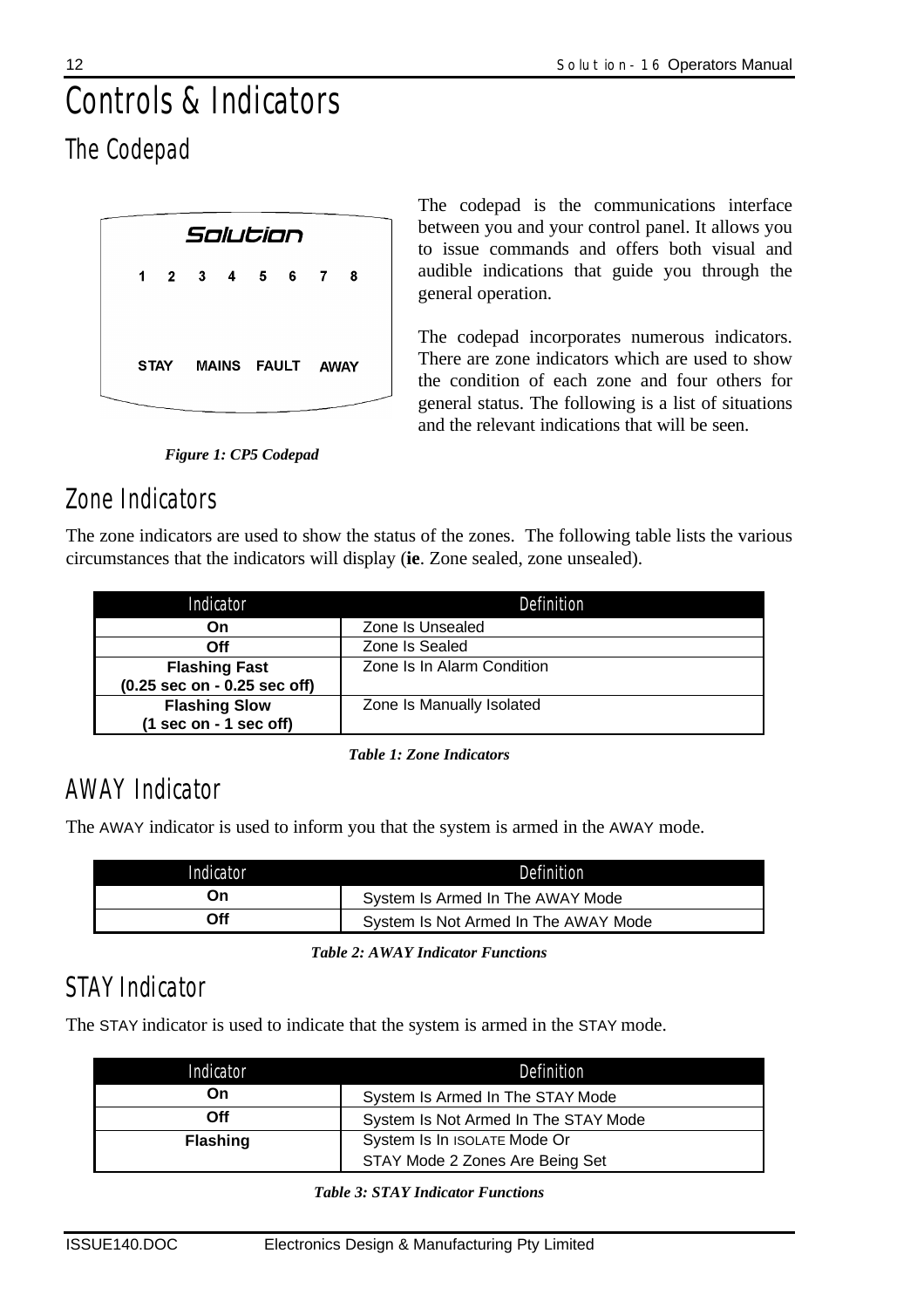## *MAINS Indicator*

The MAINS indicator is used to indicate that the systems AC mains power is normal or has failed.

| Indicator       | Definition             |
|-----------------|------------------------|
| Эn              | AC Mains Power Normal  |
| <b>Flashing</b> | AC Mains Power Failure |

|  |  |  | <b>Table 4: MAINS Indicator Functions</b> |
|--|--|--|-------------------------------------------|
|--|--|--|-------------------------------------------|

# *FAULT Indicator*

The FAULT indicator is used to indicate that the system has detected a fault. Refer to "Fault Descriptions" on page 41 for more details as you may need to contact your installer.

| Indicator       | Definition                                         |
|-----------------|----------------------------------------------------|
| On              | There Is A System Fault That Needs To Be Rectified |
| Off             | The System Is Normal There Are No Faults           |
| <b>Flashing</b> | There Is A System Fault Waiting To Be Acknowledged |

#### *Table 5: FAULT Indicator Functions*

There are however some modes of operation such as changing user codes where the FAULT indicator is used to represent the number '20'. This should not be considered as a fault but interpreted as intended, according to the current mode of operation.

# *Audible Indicators*

In general the audible indications given out by the codepad are as follows.

| Indicator                          | Definition                                         |
|------------------------------------|----------------------------------------------------|
| <b>One Short Beep</b>              | A Button On The Codepad Has Been Pressed           |
| <b>Two Short Beeps</b>             | The System Has Accepted Your Code                  |
| <b>Three Short Beeps</b>           | The Requested Function Has Been Executed           |
| <b>One Long Beep</b>               | Indicates End Of Exit Time Or                      |
|                                    | The Requested Operation Has Been Denied Or Aborted |
| <b>One Short Beep Every Second</b> | Walk Test Mode Is Currently Active Or              |
|                                    | Warning Before Automatic Arming Takes Place        |
| <b>One Short Beep Every Minute</b> | There Is A System Fault Waiting To Be Acknowledged |

*Table 6: Audible Indications*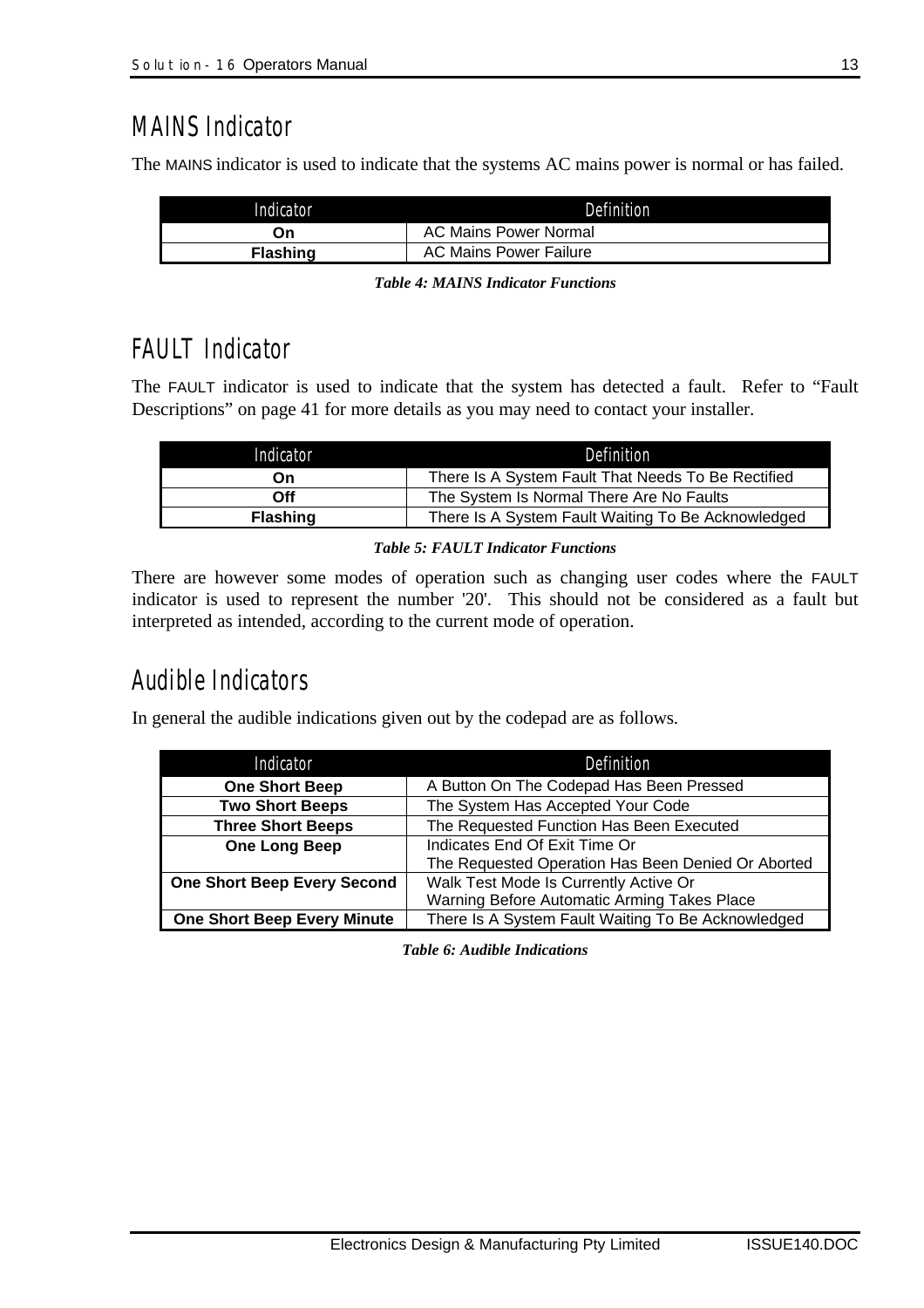# *LCD Codepad Indicators*

EDM is committed to providing functional and aesthetically pleasing user interfaces and we feel that our unique Icon LCD codepads have met this objective.

The icon codepads provide full zone status indication at all times as well as a number of special icons which indicate such things as system armed, system disarmed, mains fail, system fault and numerous other system functions.

**The following table outlines all of the indicators which will be found on the codepads. A description of the various operating modes is also provided.**

| show the status of each zone.<br>123<br><b>Illuminated</b> = Zone Unsealed Flashing = Zone In Alarm<br>$Off = Zone$ Sealed<br>The MAINS Icon indicates the status of the AC mains power<br><b>Mains Indicator</b><br>supply.<br><b>Illuminated</b> = AC Mains OK<br><b>Flashing = AC Mains</b><br>Disconnected or fault<br>The AWAY Icon illuminates when the system is armed in the<br><b>Armed In AWAY</b><br>Away mode. The <b>ON</b> indicator will also illuminate when in the<br><b>Mode</b><br>Away mode.<br>The STAY Icon illuminates when the system is armed in the Stay<br><b>Armed In STAY</b><br>mode. The ON and OFF indicators will also illuminate when in the<br><b>Mode</b><br>Stay mode.<br>The Disarmed Icon illuminates when the system is fully<br><b>System Disarmed</b><br>disarmed. The <b>OFF</b> indicator will also illuminate when in the<br>disarmed state.<br>This indicator will illuminate when in Zone Isolating Mode.<br><b>Zone Isolating</b><br>The person will flash once every 3 seconds.<br><b>Mode</b><br>The FAULT Icon will illuminate if the system has a fault<br><b>Fault Indicator</b><br>condition.<br><b>Steady</b> = A fault has been acknowledged. Flashing = A new<br>fault has occurred. $Off = No$ faults have occurred.<br>This indicator will illuminate when the system is in any<br>Programming<br>programming mode.<br><b>Mode</b><br>$\bigtriangleup$ :<br>Both persons will flash.<br>人 LTL<br>Flashing | <b>Zone Indicators</b> | The ZONE indicators (1-8 on CP508L and 1-16 on CP516L)          |
|----------------------------------------------------------------------------------------------------------------------------------------------------------------------------------------------------------------------------------------------------------------------------------------------------------------------------------------------------------------------------------------------------------------------------------------------------------------------------------------------------------------------------------------------------------------------------------------------------------------------------------------------------------------------------------------------------------------------------------------------------------------------------------------------------------------------------------------------------------------------------------------------------------------------------------------------------------------------------------------------------------------------------------------------------------------------------------------------------------------------------------------------------------------------------------------------------------------------------------------------------------------------------------------------------------------------------------------------------------------------------------------------------------------------------------------------------------------------|------------------------|-----------------------------------------------------------------|
|                                                                                                                                                                                                                                                                                                                                                                                                                                                                                                                                                                                                                                                                                                                                                                                                                                                                                                                                                                                                                                                                                                                                                                                                                                                                                                                                                                                                                                                                      |                        |                                                                 |
|                                                                                                                                                                                                                                                                                                                                                                                                                                                                                                                                                                                                                                                                                                                                                                                                                                                                                                                                                                                                                                                                                                                                                                                                                                                                                                                                                                                                                                                                      |                        |                                                                 |
|                                                                                                                                                                                                                                                                                                                                                                                                                                                                                                                                                                                                                                                                                                                                                                                                                                                                                                                                                                                                                                                                                                                                                                                                                                                                                                                                                                                                                                                                      |                        |                                                                 |
|                                                                                                                                                                                                                                                                                                                                                                                                                                                                                                                                                                                                                                                                                                                                                                                                                                                                                                                                                                                                                                                                                                                                                                                                                                                                                                                                                                                                                                                                      |                        |                                                                 |
|                                                                                                                                                                                                                                                                                                                                                                                                                                                                                                                                                                                                                                                                                                                                                                                                                                                                                                                                                                                                                                                                                                                                                                                                                                                                                                                                                                                                                                                                      |                        |                                                                 |
|                                                                                                                                                                                                                                                                                                                                                                                                                                                                                                                                                                                                                                                                                                                                                                                                                                                                                                                                                                                                                                                                                                                                                                                                                                                                                                                                                                                                                                                                      |                        |                                                                 |
|                                                                                                                                                                                                                                                                                                                                                                                                                                                                                                                                                                                                                                                                                                                                                                                                                                                                                                                                                                                                                                                                                                                                                                                                                                                                                                                                                                                                                                                                      |                        |                                                                 |
|                                                                                                                                                                                                                                                                                                                                                                                                                                                                                                                                                                                                                                                                                                                                                                                                                                                                                                                                                                                                                                                                                                                                                                                                                                                                                                                                                                                                                                                                      |                        |                                                                 |
|                                                                                                                                                                                                                                                                                                                                                                                                                                                                                                                                                                                                                                                                                                                                                                                                                                                                                                                                                                                                                                                                                                                                                                                                                                                                                                                                                                                                                                                                      |                        |                                                                 |
|                                                                                                                                                                                                                                                                                                                                                                                                                                                                                                                                                                                                                                                                                                                                                                                                                                                                                                                                                                                                                                                                                                                                                                                                                                                                                                                                                                                                                                                                      |                        |                                                                 |
|                                                                                                                                                                                                                                                                                                                                                                                                                                                                                                                                                                                                                                                                                                                                                                                                                                                                                                                                                                                                                                                                                                                                                                                                                                                                                                                                                                                                                                                                      |                        |                                                                 |
|                                                                                                                                                                                                                                                                                                                                                                                                                                                                                                                                                                                                                                                                                                                                                                                                                                                                                                                                                                                                                                                                                                                                                                                                                                                                                                                                                                                                                                                                      |                        |                                                                 |
|                                                                                                                                                                                                                                                                                                                                                                                                                                                                                                                                                                                                                                                                                                                                                                                                                                                                                                                                                                                                                                                                                                                                                                                                                                                                                                                                                                                                                                                                      |                        |                                                                 |
|                                                                                                                                                                                                                                                                                                                                                                                                                                                                                                                                                                                                                                                                                                                                                                                                                                                                                                                                                                                                                                                                                                                                                                                                                                                                                                                                                                                                                                                                      |                        |                                                                 |
|                                                                                                                                                                                                                                                                                                                                                                                                                                                                                                                                                                                                                                                                                                                                                                                                                                                                                                                                                                                                                                                                                                                                                                                                                                                                                                                                                                                                                                                                      |                        |                                                                 |
|                                                                                                                                                                                                                                                                                                                                                                                                                                                                                                                                                                                                                                                                                                                                                                                                                                                                                                                                                                                                                                                                                                                                                                                                                                                                                                                                                                                                                                                                      |                        |                                                                 |
|                                                                                                                                                                                                                                                                                                                                                                                                                                                                                                                                                                                                                                                                                                                                                                                                                                                                                                                                                                                                                                                                                                                                                                                                                                                                                                                                                                                                                                                                      |                        |                                                                 |
|                                                                                                                                                                                                                                                                                                                                                                                                                                                                                                                                                                                                                                                                                                                                                                                                                                                                                                                                                                                                                                                                                                                                                                                                                                                                                                                                                                                                                                                                      |                        |                                                                 |
|                                                                                                                                                                                                                                                                                                                                                                                                                                                                                                                                                                                                                                                                                                                                                                                                                                                                                                                                                                                                                                                                                                                                                                                                                                                                                                                                                                                                                                                                      |                        |                                                                 |
|                                                                                                                                                                                                                                                                                                                                                                                                                                                                                                                                                                                                                                                                                                                                                                                                                                                                                                                                                                                                                                                                                                                                                                                                                                                                                                                                                                                                                                                                      |                        |                                                                 |
|                                                                                                                                                                                                                                                                                                                                                                                                                                                                                                                                                                                                                                                                                                                                                                                                                                                                                                                                                                                                                                                                                                                                                                                                                                                                                                                                                                                                                                                                      |                        |                                                                 |
|                                                                                                                                                                                                                                                                                                                                                                                                                                                                                                                                                                                                                                                                                                                                                                                                                                                                                                                                                                                                                                                                                                                                                                                                                                                                                                                                                                                                                                                                      |                        |                                                                 |
|                                                                                                                                                                                                                                                                                                                                                                                                                                                                                                                                                                                                                                                                                                                                                                                                                                                                                                                                                                                                                                                                                                                                                                                                                                                                                                                                                                                                                                                                      |                        |                                                                 |
|                                                                                                                                                                                                                                                                                                                                                                                                                                                                                                                                                                                                                                                                                                                                                                                                                                                                                                                                                                                                                                                                                                                                                                                                                                                                                                                                                                                                                                                                      |                        |                                                                 |
|                                                                                                                                                                                                                                                                                                                                                                                                                                                                                                                                                                                                                                                                                                                                                                                                                                                                                                                                                                                                                                                                                                                                                                                                                                                                                                                                                                                                                                                                      |                        |                                                                 |
|                                                                                                                                                                                                                                                                                                                                                                                                                                                                                                                                                                                                                                                                                                                                                                                                                                                                                                                                                                                                                                                                                                                                                                                                                                                                                                                                                                                                                                                                      |                        |                                                                 |
|                                                                                                                                                                                                                                                                                                                                                                                                                                                                                                                                                                                                                                                                                                                                                                                                                                                                                                                                                                                                                                                                                                                                                                                                                                                                                                                                                                                                                                                                      |                        |                                                                 |
|                                                                                                                                                                                                                                                                                                                                                                                                                                                                                                                                                                                                                                                                                                                                                                                                                                                                                                                                                                                                                                                                                                                                                                                                                                                                                                                                                                                                                                                                      | Off Indicator /        | The OFF Icon will illuminate when the system is in the disarmed |
| state and will flash when a zone becomes unsealed. It will stop<br><b>Zone Unsealed</b>                                                                                                                                                                                                                                                                                                                                                                                                                                                                                                                                                                                                                                                                                                                                                                                                                                                                                                                                                                                                                                                                                                                                                                                                                                                                                                                                                                              |                        |                                                                 |
| flashing when all zones are sealed.                                                                                                                                                                                                                                                                                                                                                                                                                                                                                                                                                                                                                                                                                                                                                                                                                                                                                                                                                                                                                                                                                                                                                                                                                                                                                                                                                                                                                                  |                        |                                                                 |
| OFF                                                                                                                                                                                                                                                                                                                                                                                                                                                                                                                                                                                                                                                                                                                                                                                                                                                                                                                                                                                                                                                                                                                                                                                                                                                                                                                                                                                                                                                                  |                        |                                                                 |
| The ON Icon will illuminate when the system is armed in the<br>On Indicator /                                                                                                                                                                                                                                                                                                                                                                                                                                                                                                                                                                                                                                                                                                                                                                                                                                                                                                                                                                                                                                                                                                                                                                                                                                                                                                                                                                                        |                        |                                                                 |
| Away mode and will flash when an alarm occurs. The indicator<br><b>Zone In Alarm</b>                                                                                                                                                                                                                                                                                                                                                                                                                                                                                                                                                                                                                                                                                                                                                                                                                                                                                                                                                                                                                                                                                                                                                                                                                                                                                                                                                                                 |                        |                                                                 |
| will reset once a valid user code is entered.<br>ON                                                                                                                                                                                                                                                                                                                                                                                                                                                                                                                                                                                                                                                                                                                                                                                                                                                                                                                                                                                                                                                                                                                                                                                                                                                                                                                                                                                                                  |                        |                                                                 |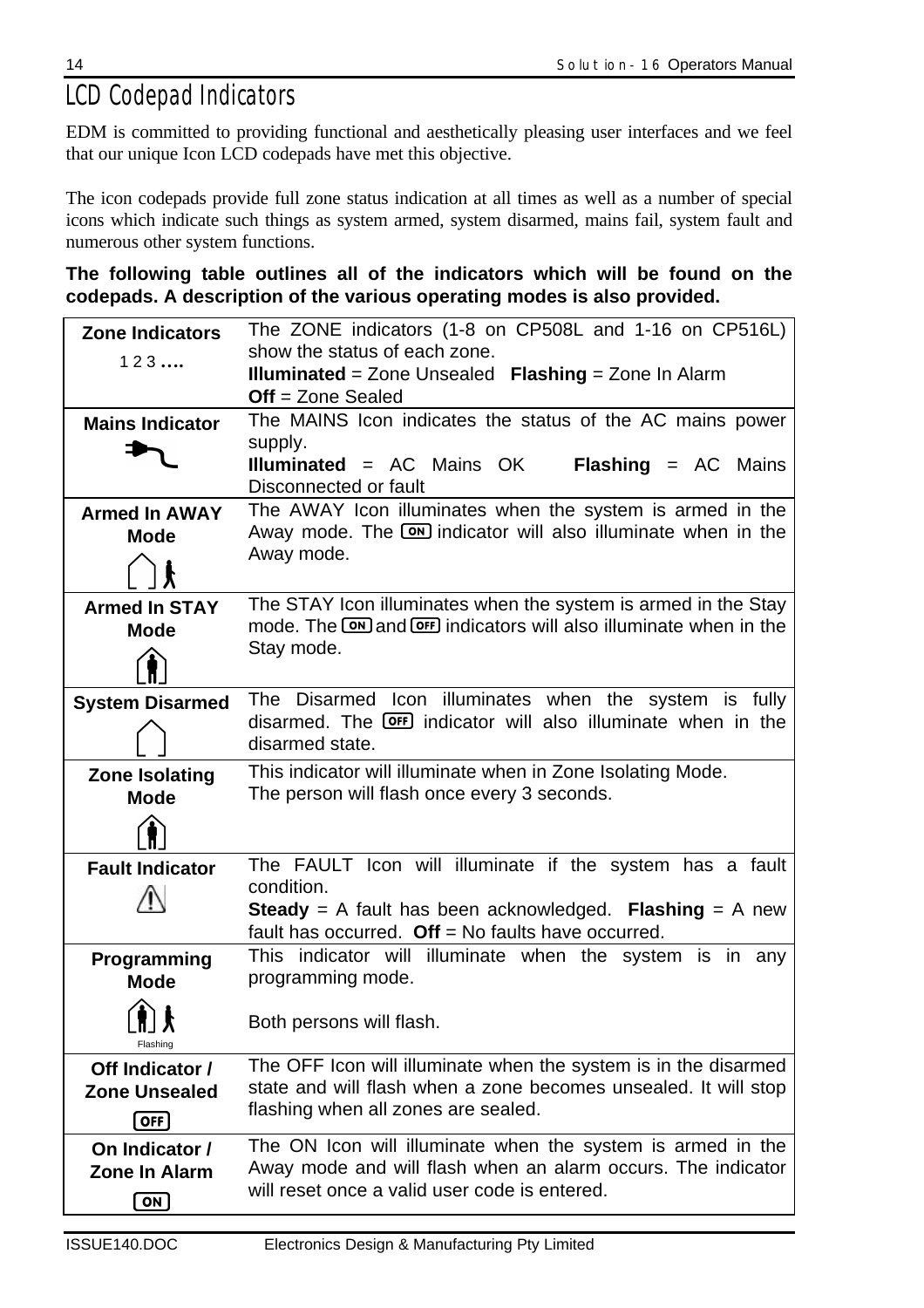## *Codepad Functions*

The following pages will describe how to use and interpret the many codepad functions that are available on the *Solution-16* control panel.

Most functions are performed using the Master Code. Refer to "Master Code Functions" on page 28 for more information.

Before attempting to enter any of the Master Code functions, ensure that the system is in the disarmed state and that there are no alarm memory indicators flashing. If this is not the case the following will be required.

- If the zone indicators are flashing fast, enter your  $\boxed{\text{CODE}}$  followed by the  $\boxed{\text{AWAY}}$  button.
- If the system becomes armed (**ie**. The AWAY indicator is illuminated), enter your **CODE** followed by the  $\sqrt{\text{AWAY}}$  button. This will place the system back into the disarmed state.
- If the system is not disarmed (**ie.** The AWAY or STAY indicators are illuminated), enter your **CODE** followed by the **AWAY** button.

The factory default Master Code is  $2580$ . This code can be changed at any time. Therefore if your system Master Code differs from the default, please substitute your existing Master Code in the following examples.

This code allows you to change any users code and even the Master Code itself. It is also the only code that allows the execution of special functions as detailed later in this manual.

## *Code Retries*

Code retries restricts the amount of times an invalid user code can be used in an attempt to operate the system. An alarm caused by this is known as a "Codepad Tamper Alarm". When a codepad tamper alarm occurs, the system will carry out the following events;

- **1.** Activate the sirens and strobe connected to the control panel. Contact your installer if you require this to be silent.
- **2.** Shutdown all codepads that are connected and automatically disable them from operating the system. The length of time they are disabled for is programmed by your installer.
- **3.** Send an "Access Denied" report to the base station receiver (Optional).

This function works when the system is in the armed or disarmed state. Each time the system is armed or disarmed the code retry counter is reset. The number of incorrect code attempts can be anywhere between 1 to 15. This value is programmed by your installer. Refer to "Installation Notes" on page 62 for the number of code retries set by your installer.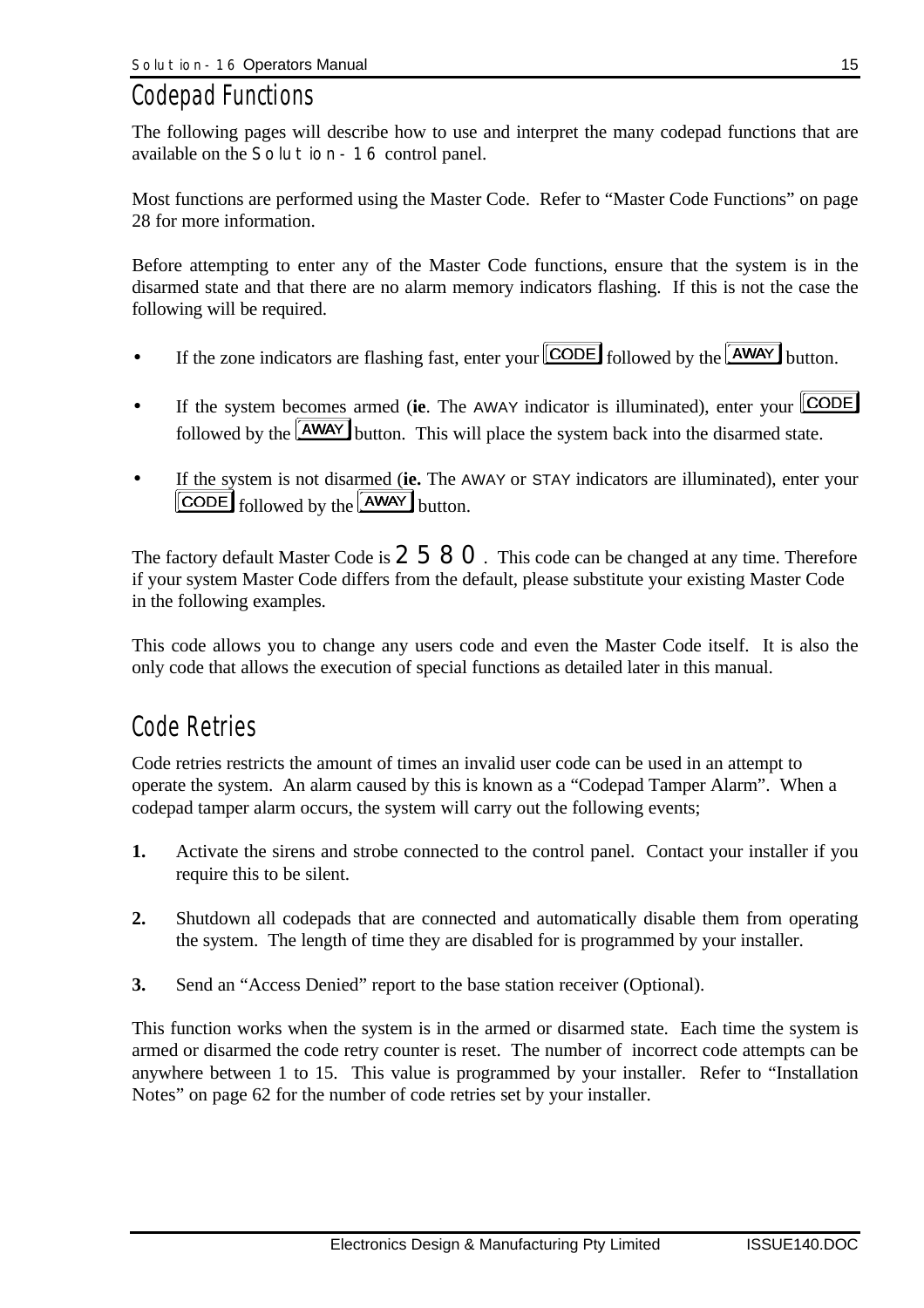# *Codepad Lockout Time*

The codepad will be locked out for the time programmed by your installer if the wrong code has been entered more times than allowed by the code retry attempts.

# *Codepad Extinguish Mode*

This option when programmed by your installer will cause the indicators on your codepad to automatically extinguish if the codepad is not used for a period of sixty seconds.

The indicators will illuminate once a button has been pressed on the remote codepad. The indicators will also illuminate when an alarm occurs or when the system is in entry time. The indicators will not illuminate if a silent alarm is triggered. This option can only be programmed by your installer*.*

# *Alarm Memory*

If when you return to your premises you notice the strobe light flashing, then care should be taken as this means that there has been an alarm condition while you were away.

When you enter the building and turn the system off, you will notice one or a number of zone indicators flashing rapidly. This indicates that the zone(s) in question have triggered into alarm.

If the zone indicator is flashing fast (On 0.25 sec/Off 0.25 sec), then this indicates that one of the 16 burglary zones has gone into alarm. You should take note of this information so that it can be passed onto your installer should they require it.

It is also possible to interrogate your alarm system using the "Event Memory Recall" function. This will allow you or your installer to interpret the exact sequence of events that occurred. Refer to "Event Memory Recall" on page 32 for more information.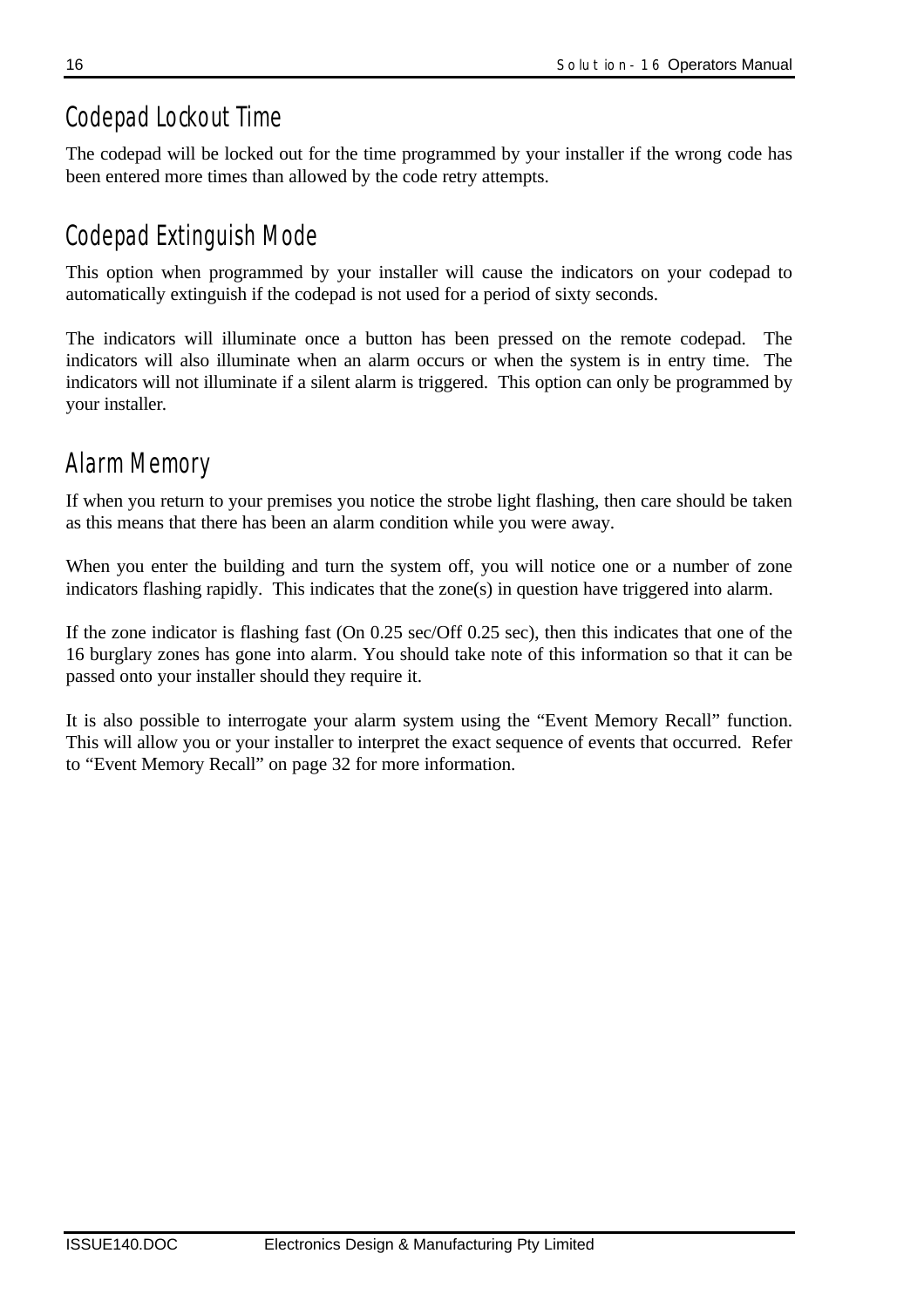# *System Operations Arming In AWAY Mode*

There are two methods for arming your system in the AWAY mode. Method one is standard and will always operate. Method two is optional and needs to be programmed by your installer. Refer to your "Installation Notes" on page 62 to check if method two has been enabled.

### **Method One**

### • **To Arm Your System In AWAY Mode.**

Enter your  $\boxed{\text{CODE}}$  followed by the  $\boxed{\text{AWAY}}$  button. Two beeps will be heard and the AWAY indicator will illuminate. Exit time will now begin.

|--|--|

### **Method Two**

## • **To Arm Your System In AWAY Mode**

Hold the **AWAY** button down until two beeps are heard. The AWAY indicator will illuminate and exit time will now begin.

**AWAY** 

If a zone is not sealed at the end of exit time it will be automatically isolated. It will become an active part of the system again as soon as it is sealed (**ie**. If a window is opened during exit time, the window will not be an active part of the system until it is closed. Opening the window after this time will cause an alarm condition).

## *Forced Arming*

The feature of arming the system when a zone is not sealed is known as forced arming. If this feature is not suitable, your installer can program your control panel so that it will not arm unless all zones are sealed.

If the AWAY indicator does not illuminate and a long beep is heard, forced arming is not permitted. If this is the case, you must ensure that all zones are sealed or manually isolated before you will be allowed to arm the system.

## *Disarming From AWAY Mode*

## • **To Disarm Your System From AWAY Mode**

Enter your  $\boxed{\text{CODE}}$  followed by the  $\boxed{\text{AWAY}}$  button.

Two beeps will be heard and the AWAY indicator will extinguish. A flashing zone indicator represents a previous alarm on that zone.

$$
[CODE] + [AWAY]
$$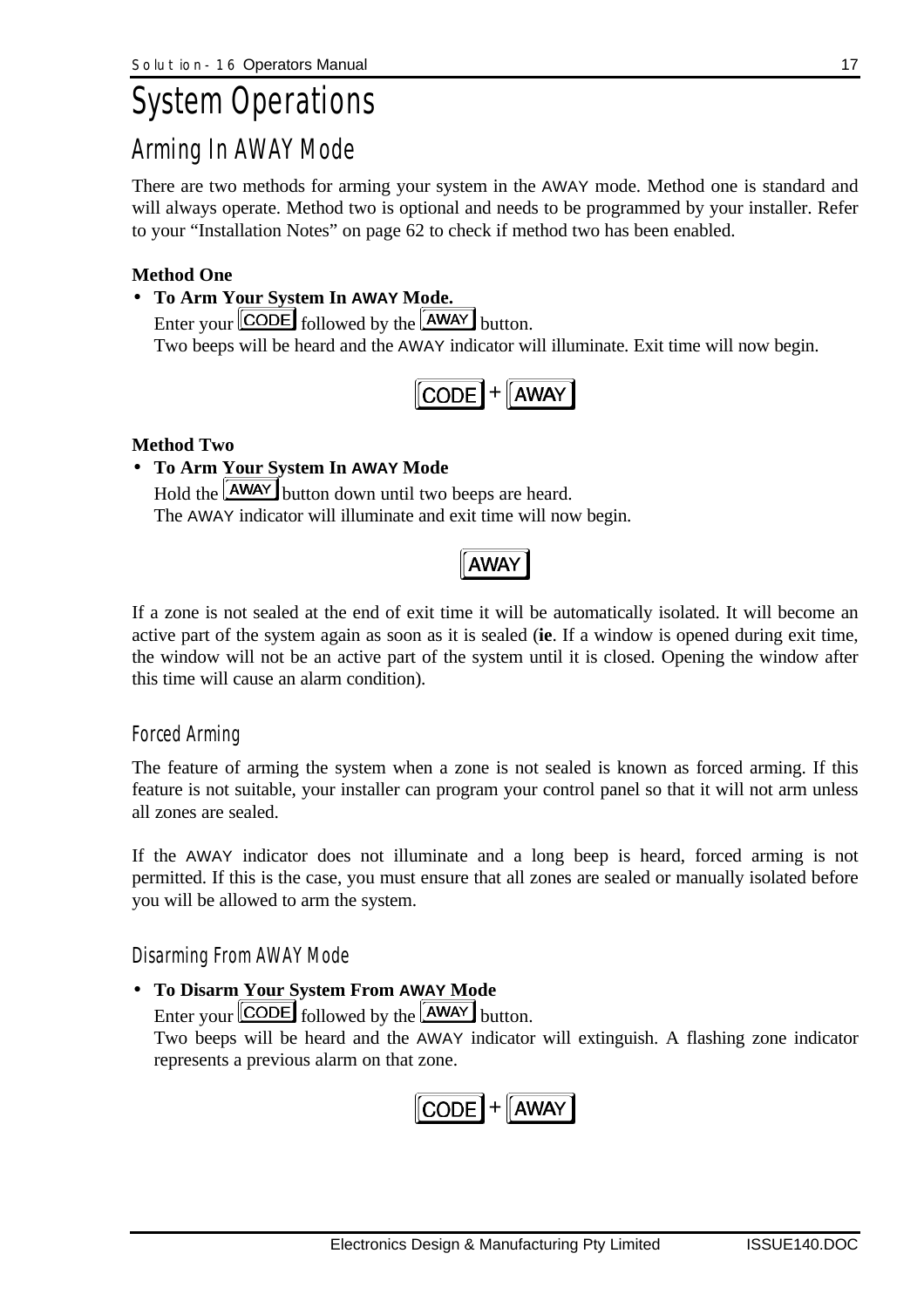# *Arming In STAY Mode 1*

STAY mode 1 is when the system has been armed with particular zones automatically isolated. These zones must be programmed by your installer.

When there is a need to arm only the perimeter of your building, this mode is extremely handy. It automatically disables the interior detection zones allowing for movement within the protected area while at the same time arming the perimeter zones.

There are two methods for arming your system in STAY mode 1. Method one is standard and will always operate. Method two is optional and needs to be programmed by your installer. Refer to "Installation Notes" on page 62 for your method of arming in STAY mode 1.

## **Method One**

## • **To Arm Your System In STAY Mode 1**

Enter your  $\boxed{\text{CODE}}$  followed by the  $\boxed{\text{STAT}}$  button.

Two beeps will be heard and the STAY indicator will illuminate. Any zones that have been programmed for STAY mode 1 will be automatically isolated and their respective indicators will begin to flash until exit time expires. At the end of exit time the zone indicators will extinguish.

$$
\fbox{CODE} + \fbox{STAT}
$$

## **Method Two**

## • **To Arm Your System In STAY Mode 1**

Hold the  $\boxed{\text{STAT}}$  button down until two beeps are heard.

The STAY indicator will illuminate and any zones that have been programmed for STAY mode 1 will be automatically isolated and their respective indicators will begin to flash until exit time expires. At the end of exit time the zone indicators will extinguish.

# **STAY**

If a zone is not sealed at the end of exit time it will be automatically isolated. It will become an active part of the system as soon as it is sealed (**ie**. If a window is opened before the end of exit time, it will not be an active part of the system until it is closed. Opening the window after this time will cause an alarm condition).

The feature of arming the system when a zone is not sealed is known as forced arming. If this feature is not suitable, your installer can program your system so that it will not arm unless all zones are sealed.

If the STAY indicator does not illuminate and a long beep is heard, forced arming is not permitted. If this is the case, you must ensure that all zones are sealed or manually isolated before you will be allowed to arm the system.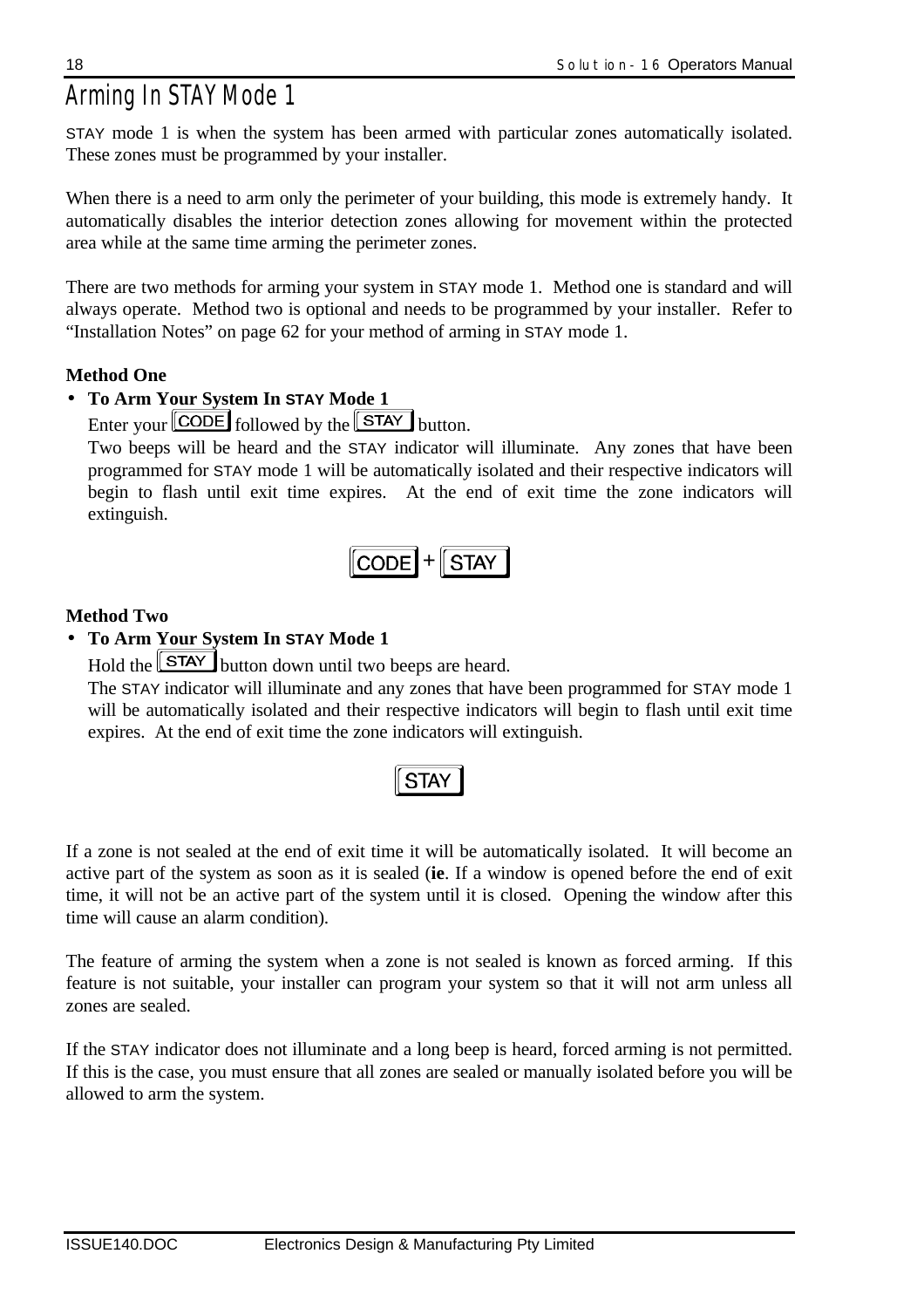*Disarming From STAY Mode 1*

### **Method One**

• **To Disarm Your System From STAY Mode 1**

Enter your  $\boxed{\text{CODE}}$  followed by the  $\boxed{\text{AWAY}}$  button.

Two beeps will be heard and the STAY indicator will extinguish. A flashing zone indicator represents a previous alarm on that zone.



## **Method Two**

## • **To Disarm Your System From STAY Mode 1**

Hold the **STAY** button down until two beeps are heard.

The STAY indicator will extinguish. If your system does not disarm and you see a flashing zone indicator, method one will need to be used. Method two does not operate after an alarm has occurred.



## *Arming In STAYMode 2*

STAY mode 2 is when the system has been armed with particular zones automatically isolated. Any Master Code user can program these zones before the system can be armed in STAY mode 2. Refer to "Master Code Functions" on page 28 for details on how to program zones for STAY mode 2.

When there is a need to arm the perimeter of your building, this mode is extremely handy. It automatically disables the interior detection zones allowing for movement within the protected area while at the same time arming the perimeter zones.

## • **To Arm Your System In STAY Mode 2**

Hold the  $\bf{O}$  button down until two beeps are heard.

The STAY indicator will illuminate and any zones that have been programmed for STAY mode 2 will be automatically isolated and their respective indicators will begin to flash until exit time expires. At the end of exit time the zone indicators will extinguish.

# 0

If a zone is not sealed at the end of exit time it will be automatically isolated. It will become an active part of the system as soon as it is sealed (**ie**. If a window is opened before the end of exit time, it will not be an active part of the system until it is closed. Opening the window after this time will cause an alarm condition).

The feature of arming the system when a zone is not sealed is known as forced arming. If this feature is not suitable, your installer can program your system so that it will not arm unless all zones are sealed.

If the STAY indicator does not illuminate and a long beep is heard, forced arming is not permitted. If this is the case, you must ensure that all zones are sealed or manually isolated before you will be allowed to arm the system.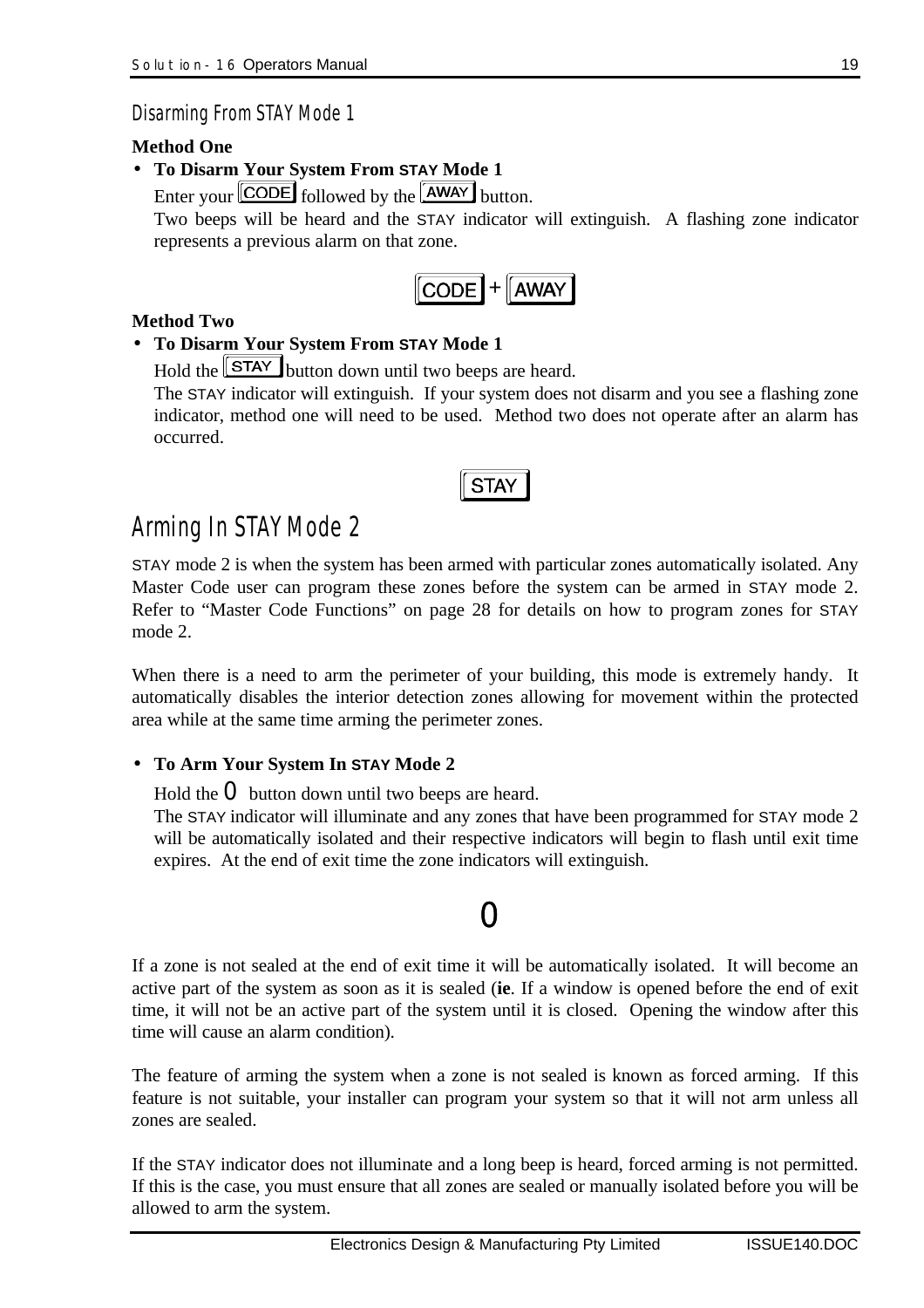## *Disarming From STAY Mode 2*

## **Method One**

- **To Disarm Your System From STAY Mode 2**
	- Enter your  $\boxed{\text{CODE}}$  followed by the  $\boxed{\text{AWAY}}$  button.

Two beeps will be heard and the STAY indicator will extinguish. A flashing zone indicator represents a previous alarm on that zone.



## **Method Two**

## • **To Disarm Your System From STAY Mode 2**

Hold the  $\bf{O}$  button down until two beeps are heard.

The STAY indicator will extinguish. If your system does not disarm and the codepad has a flashing zone indicator, method one will need to be used. Method two does not operate after an alarm has occurred.

0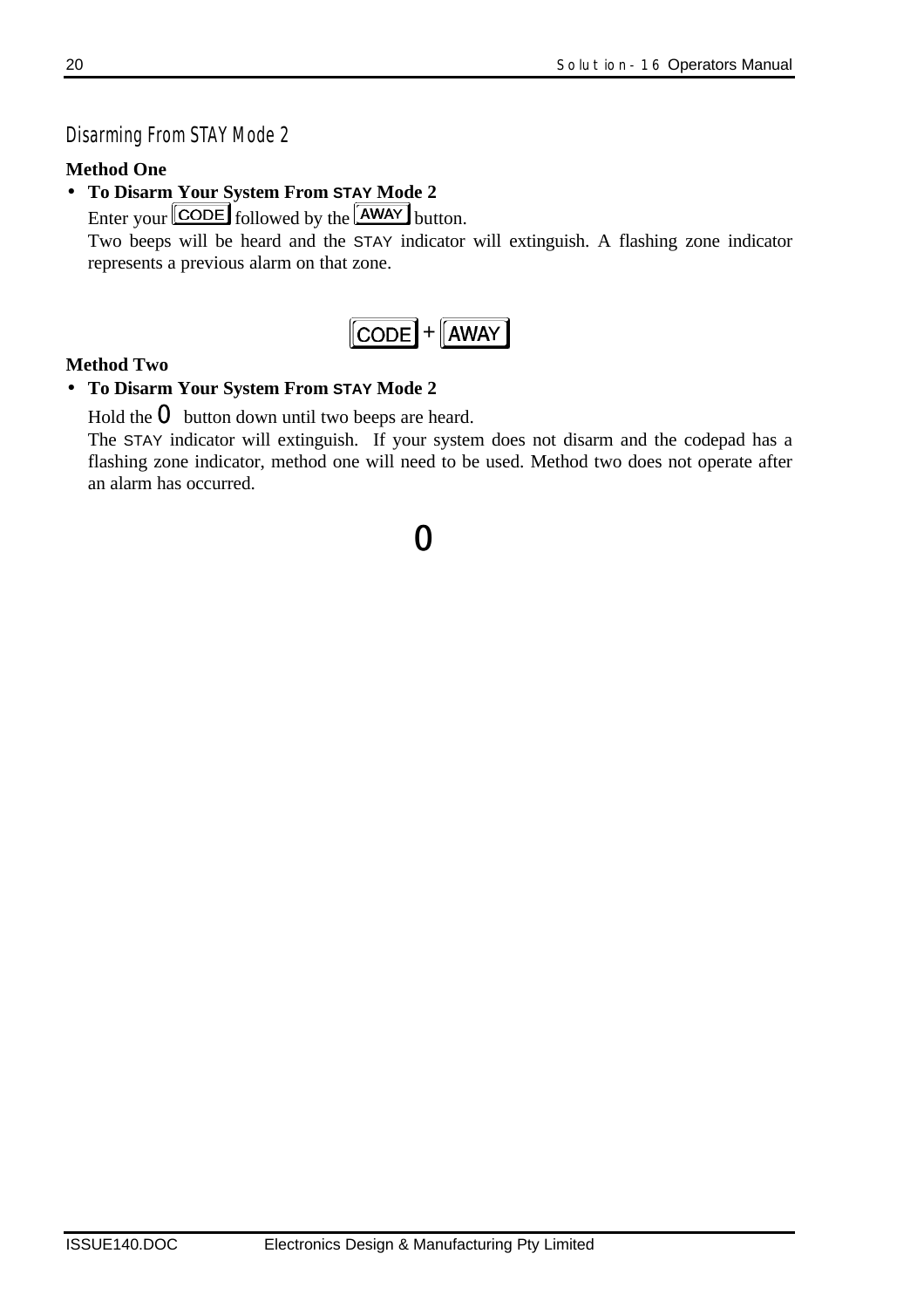## *Isolating Zones*

When a zone is isolated, access is allowed into that zone at all times. Isolating zones is performed by one of two methods. One way requires the use of a valid user code while the other way does not. The ability to isolate zones is governed by the priority level allocated to each user code holder. Some user code holders may not be able to isolate zones. Refer to "Installation Notes" on page 62 for your method of isolating.

Twenty four hour zone types and zones not used cannot be isolated. If isolation of these zones is attempted a long beep will be heard.

## *Code Only To Isolate*

## **To Isolate Zones**

- **1.** Press the  $STAY$  button.
- **2.** Enter your **CODE**
- **3.** Press the  $\boxed{\text{STAT}}$  button. Three beeps will be heard.
- **4.** \* Enter the **ZONE NUMBER** you require to be isolated.
- **5.** Press the  $\boxed{\text{STAT}}$  button.
- **6.** \* Enter the  $\boxed{\text{ZONE NUMBER}}$  you require to be isolated.
- **7.** Press the  $\boxed{\text{STAT}}$  button.
- **8.** Press the **AWAY** button when finished. Two beeps will be heard.

### **Isolated zone indicators will continue to flash. The system is ready to be armed.**

$$
\boxed{\text{STAY}} + \boxed{\text{CODE}} + \boxed{\text{STAY}} + \boxed{\text{ZONE NUMBER}} + \boxed{\text{STAY}} + \boxed{\text{STAY}}
$$

$$
+ \boxed{\text{ZONE NUMBER}} + \boxed{\text{STAY}}
$$

## *Standard Isolating*

## **To Isolate Zones**

- **1.** Press the  $STAY$  button.
- **2.** Press the **STAY** button again. Three beeps will be heard.
- **3.** \* Enter the **ZONE NUMBER** you require to be isolated.
- **4.** Press the  $\boxed{\text{STAT}}$  button.
- **5.** \* Enter the **ZONE NUMBER** you require to be isolated.
- **6.** Press the  $\boxed{\text{STAT}}$  button.
- **7.** Press the **AWAY** button when finished. Two beeps will be heard.

## **Isolated zone indicators will continue to flash. The system is ready to be armed.**



\* As each zone is isolated, the corresponding zone indicator will begin to flash. If a mistake is made, re-enter the zone number that was incorrectly entered followed by the  $STAY$  button. This zone will no longer be isolated and the zone indicator will stop flashing.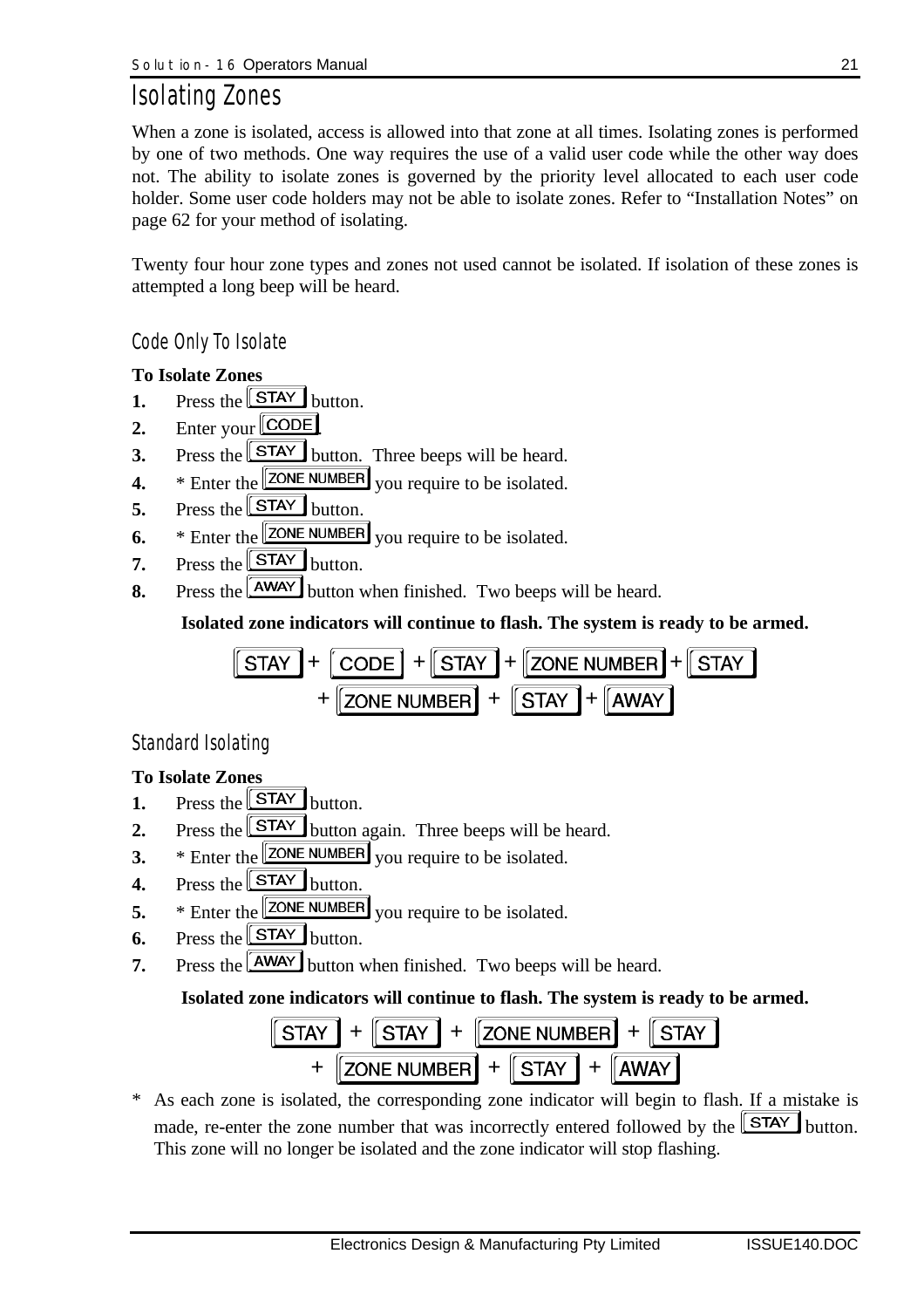# *User Codes*

The purpose of user codes is to arm and disarm the system as well as perform other specific functions as described in "Master Code Functions" on page 28.

User codes can be any length from one to seven digits long. Each user code can have a different priority level allocated to it. This controls the behaviour of the code, allowing it to arm only or to arm and disarm etc. Discuss this further with your installer.

## *User Code Priority Level*

There are seven different priority levels that can be allocated to user codes 1 - 32. Each priority level allows or restricts the functions that different user codes can perform.

#### **Note: Once user code priority levels 4, 6 and 12 have been enabled to any of the available 32 user codes, the method of "Standard Isolating" will no longer operate. Only those user codes with the priority level of 4, 6 and 12 will be able to isolate zones using the method "Code To Isolate".**

| <b>Priority Level</b> | Description                                                |
|-----------------------|------------------------------------------------------------|
| 0                     | Arming & Disarming                                         |
|                       | Arming Only                                                |
| $\mathbf{2}$          | Patrolman Code                                             |
| 4                     | Arming/Disarming + Code To Isolate                         |
| 6                     | Patrolman Code + Code To Isolate                           |
| 8                     | Arming/Disarming + Master Code Functions                   |
| 12                    | Arming/Disarming + Master Code Functions + Code To Isolate |

*Table 7: User Code Priority Levels*

## *0 Arming & Disarming*

This level allows the user code to arm and disarm the system only.

*1 Arming Only*

This level allows the user to arm the system but not disarm it. Resetting an alarm which has occurred during the disarmed state (**ie.** A 24 hour zone) is also allowed.

*2 Patrolman Code*

A Patrolman Code will allow you to issue a user code which will only disarm after an alarm has occurred. This will prevent unauthorised use of the code. A Patrolman Code can always arm the system.

*4 Arming/Disarming + Code To Isolate*

Isolating of zones will only be allowed by using the method "Code To Isolate" once this priority level has been set. Standard Isolating will be disabled for all user code holders. This level also allows arming and disarming of your system.

*6 Patrolman Code + Code To Isolate*

This level allows a user with a Patrolman Code to disarm the system once an alarm has occurred. Isolating Zones will only be allowed by using the method "Code To Isolate" once this priority level has been set. Standard Isolating will be disabled for all user code holders. A Patrolman Code can always arm the system.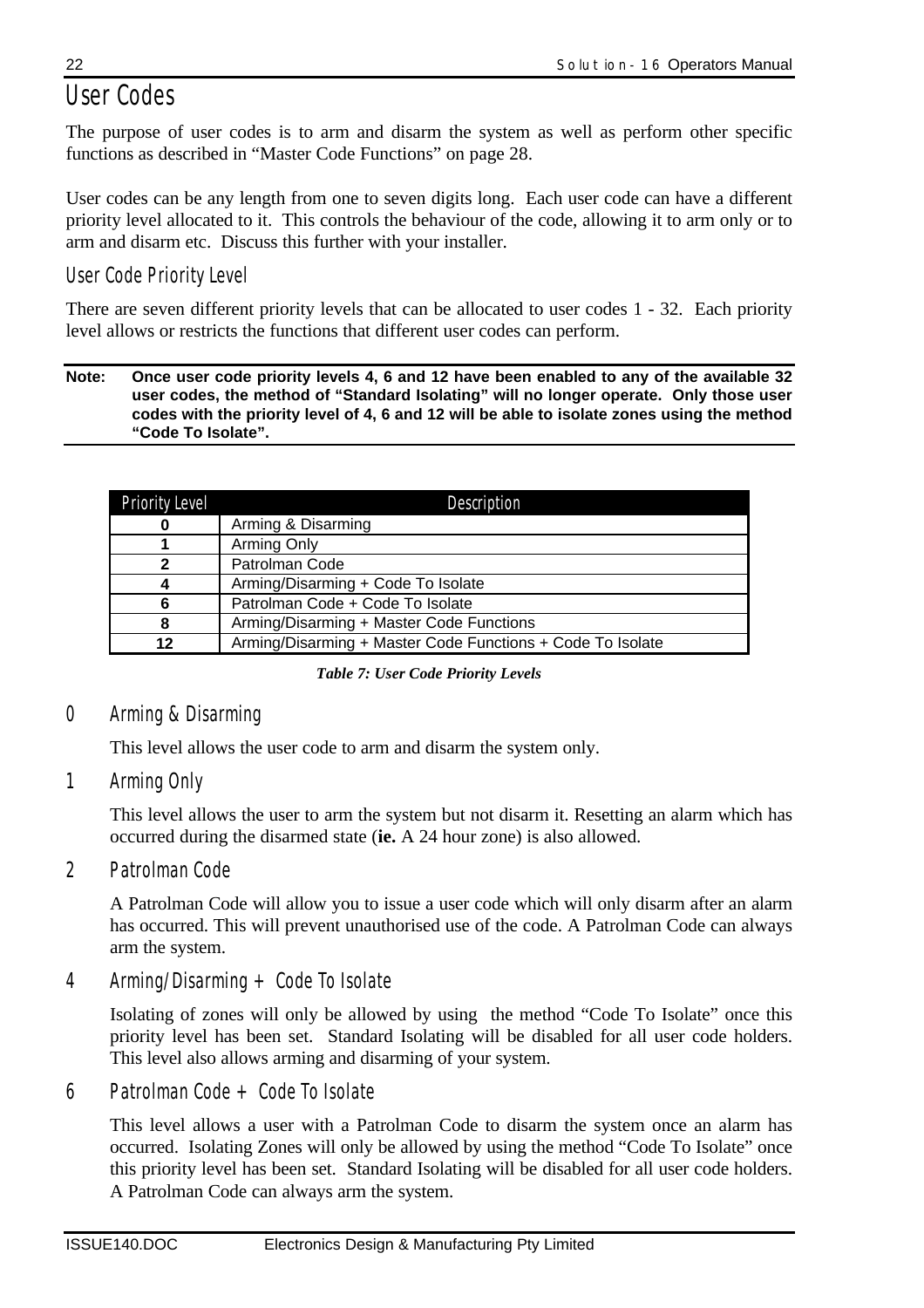Master Code functions will be accessible to any code having this priority level selected. More than one code can be allocated to this priority level. This priority level also allows arming and disarming of the system. Refer to page 28 for further information regarding "Master Code Functions".

*12 Arming/Disarming + Master Code Functions + Code To Isolate*

Master Code functions will be accessible to any code having this priority level selected. More than one code can be allocated to this priority level. This priority level also allows arming and disarming of the system. Isolating zones will only be allowed by using the method "Code To Isolate" once this priority level has been set. Standard Isolating will be disabled for all user code holders. Refer to page 28 for further information regarding "Master Code Functions".

| <b>Priority</b><br>Level | Arm | Disarm | Patrolman<br>Code | Standard<br>Isolate | Master<br>Code | Code To<br>Isolate |
|--------------------------|-----|--------|-------------------|---------------------|----------------|--------------------|
|                          |     |        |                   |                     |                |                    |
|                          |     |        |                   |                     |                |                    |
|                          |     |        |                   |                     |                |                    |
|                          |     |        |                   |                     |                |                    |
|                          |     |        |                   |                     |                |                    |
|                          |     |        |                   |                     |                |                    |
| 12                       |     |        |                   |                     |                |                    |

*Table 8: User Code Priorities*

# *Auxiliary Codes*

Auxiliary codes can be used to operate a device via one of the programmable outputs available in your system. An auxiliary code could be used to unlock a door that is fitted with an electric strike or to turn on and off security lighting. There is an unlimited number of uses for auxiliary codes and your installer can program these to suit your requirements. Refer to "Installation Notes" on page 62.

There are two auxiliary codes available in your system and these can be any length from one to seven digits long. The priority level controls the behaviour of the code, allowing it to operate when the system is armed or disarmed etc.

*Auxiliary Code Priority Level*

| Number | <b>Priority Level</b>                                     |
|--------|-----------------------------------------------------------|
|        | Work When System Is Armed                                 |
|        | Work When System Disarmed                                 |
|        | Work Always As Long As No Alarm Memories Are Present      |
|        | Work If Armed & No Alarm Memories Are Present             |
|        | Work If Disarmed & No Alarm Memories Are Present          |
|        | Work If Armed Or Disarmed & No Alarm Memories Are Present |

*Table 9: Auxiliary Code Priority Level*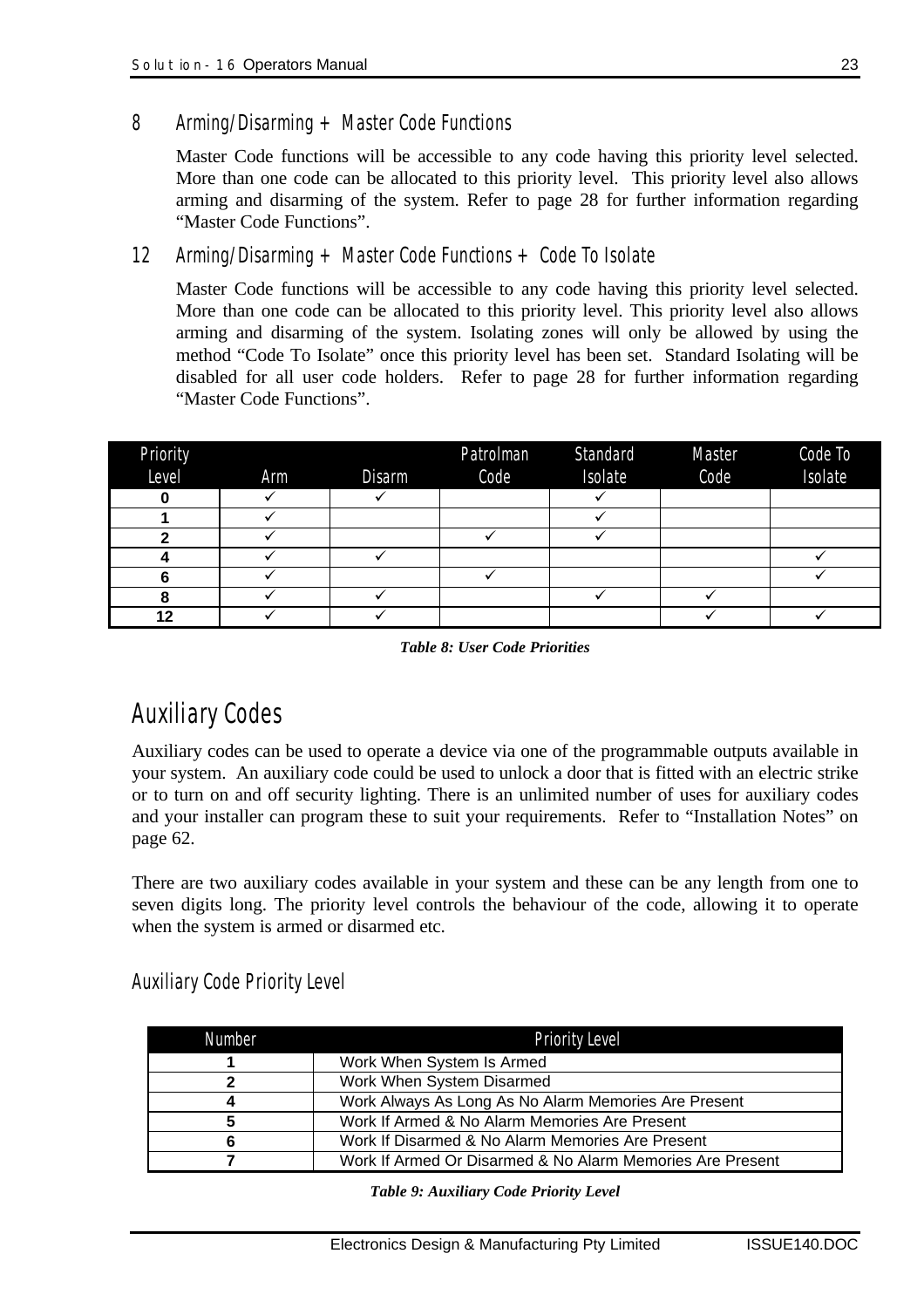# *Day Alarm*

This may be useful to monitor the front door of a shop or a pool gate. Day alarm enables a combination of zones to be monitored while the system is in the disarmed state. An indication is available via any of the programmable outputs including the codepad buzzer. Only zones 1 - 8 may be used as day alarm monitored zones. Refer to "Installation Notes" on page 62 to check which zones have been allocated to operate for day alarm.

## *Day Alarm Resetting*

An output that is programmed as Day Alarm Resetting will operate when a zone selected for day alarm is triggered. The output will reset when the zone returns to normal. This can only occur if the system is disarmed.

## *Day Alarm Latching*

An output that is programmed as Day Alarm Latching will operate when a zone selected for day alarm is triggered. The output will reset when the  $\sqrt{\text{AWAY}}$  button is pressed. This can only occur when the system is disarmed.

## *Operation*

Day Alarm is turned on and off by holding the  $4$  button down for two seconds. Refer to "Hold" Down Functions" on page 38 for more details. Three beeps means day alarm is turned on, two beeps means day alarm is turned off.

If a zone has been programmed for day alarm, it can be isolated in the normal way. The isolated zone will not register as a day alarm.

## *Example*

If you have multiple zones programmed for day alarm and one of them is triggered, it is difficult to know which zone caused the day alarm. Using a latching day alarm will solve the problem. When a day alarm trigger occurs, all zone indicator's are turned off leaving only the zone or zones that caused the day alarm illuminated. To clear the memory, press the  $\overline{\text{AWAY}}$  button.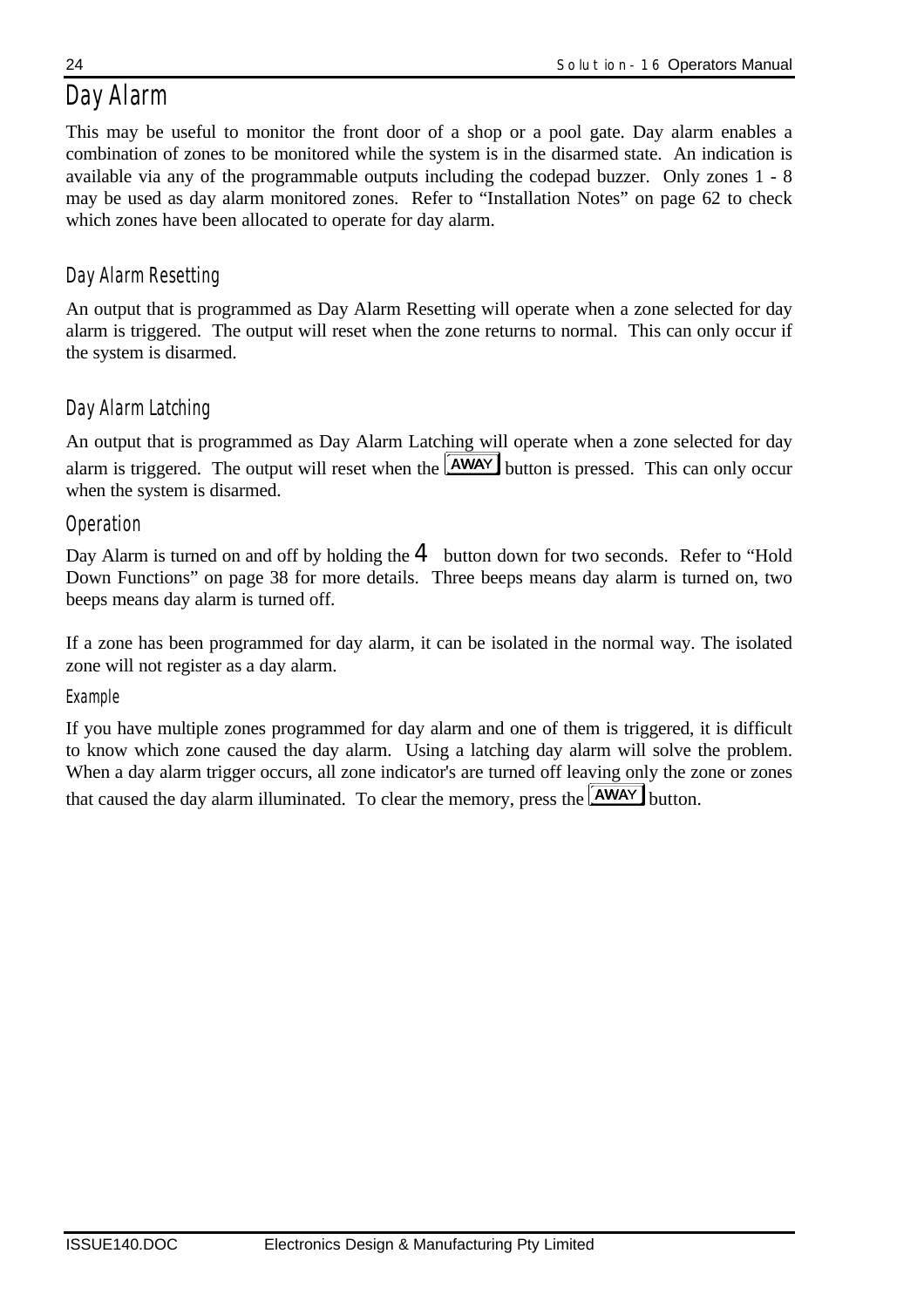## *Codepad Duress Alarm*

A codepad duress alarm can be used as a hold up alarm. This will occur when the number  $\Theta$  is added to the end of any valid user code that is being used to disarm the system. Adding a  $\mathbf 9$  to the end of a code when arming the system will not cause a duress alarm. A codepad duress alarm is always silent and can only be made use of if your control panel is reporting back to a monitoring station or pocket pager.

$$
[\text{CODE}] + \text{Q} + [\overline{\text{AWAY}}]
$$

## *Codepad Panic - (Versions Up To 1.36)*

A codepad panic alarm will occur when any two outside buttons in the same horizontal row on a codepad are pressed simultaneously. This is an audible alarm. Discuss this with your installer if you require the panic alarm to be silent.

$$
1 \quad 3 \quad \text{or} \quad 4 \quad 6 \quad \text{or} \quad 7 \quad 9 \quad \text{or} \quad \boxed{\text{STAT}} \quad \boxed{\text{AWAY}}
$$

## *Codepad Panic - (Version 1.37 Onwards)*

A codepad panic alarm will occur when either the two outside buttons  $1$  and  $3$  or  $\sqrt{\text{STAY}}$  and **AWAY** on the same horizontal row on a codepad are pressed simultaneously. This is an audible alarm. Discuss this with your installer if you require the panic alarm to be silent.

$$
1 \quad 3 \quad \text{or} \quad \boxed{\text{STAT}} \quad \boxed{\text{AWAY}}
$$

## *Codepad Fire Alarm - (Version 1.37 Onwards)*

A codepad fire alarm will occur when the  $\bf{4}$  and  $\bf{6}$  buttons on the codepad are pressed simultaneously. This is an audible alarm. Discuss this with your installer if you require the codepad fire alarm to be disabled. A distinct fire sound is emitted through the horn speaker to indicate this type of alarm condition. This fire sound is different to the burglary sound.

# 4 6

## *Codepad Medical Alarm - (Version 1.37 Onwards)*

A medical alarm will occur when the  $\overline{7}$  and  $\overline{9}$  buttons on the codepad are pressed simultaneously. This is an audible alarm. Discuss with your installer if you require the medical alarm to be disabled.

7 9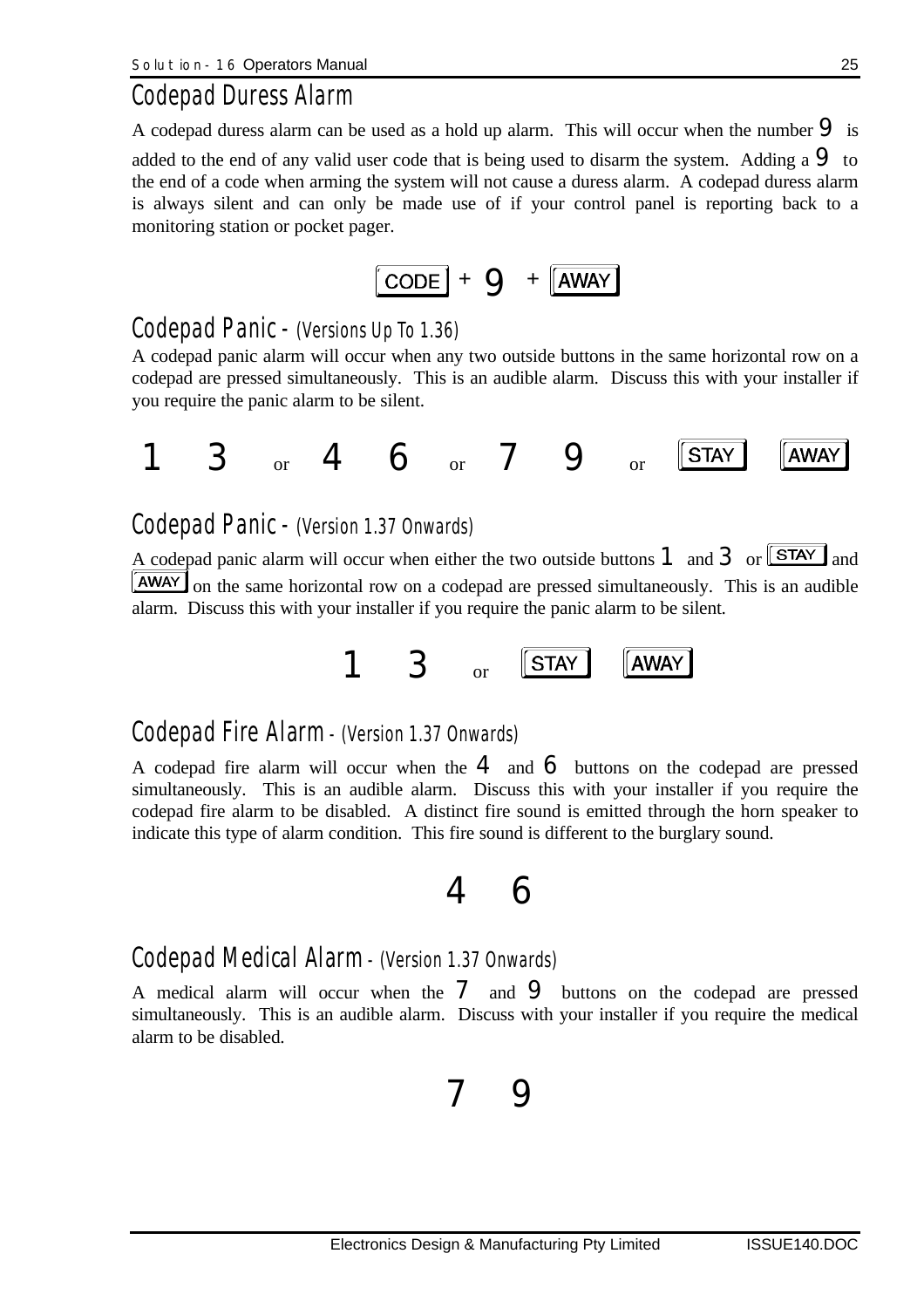## *Entry Time*

Entry time is the amount of time allowed to disarm your system after you have opened the first entry delay zone. During the entry time, the codepad buzzer will beep twice per second warning you to disarm your system. If you do not disarm your system before the entry time expires, an alarm will be activated. Refer to "Installation Notes" on page 62 for the programmed entry time set by your installer.

# *Exit Time*

Exit time is the amount of time you have to leave your premises after you have entered your code to arm the system. You will hear a long beep from the codepad to indicate the end of exit time. Make sure you exit your premises before this time expires. Refer to "Installation Notes" on page 62 for the programmed exit time set by your installer.

## *Sensor Watch Time*

Sensor watch is part of control panel's watchdog circuitry. It is a feature designed to ensure that all your detection devices are working correctly.

Sensor watch time determines how many days (0-99) a zone may remain sealed before registering as a fault. This feature is only active while the system is in the disarmed state because while your system is armed, the detection devices are on stand-by waiting to be activated.

If a zone programmed for sensor watch has not triggered and reset during this time, the FAULT indicator will illuminate and the codepad will beep once every minute. To cancel the codepad beeping once every minute, press the **AWAY** button. Refer to "Fault Descriptions" on page 41 for more information. Refer to "Installation Notes" on page 62 to check if "Sensor Watch Time" has been programmed by your installer..

# *System Date and Time*

The control panel has a real time 12 month calendar and 24 hour clock that needs to be set and changed for daylight savings. This will allow the system to log events and send test reports with accurate time stamping if programmed. Refer to "Master Code Functions" on page 28 for more information.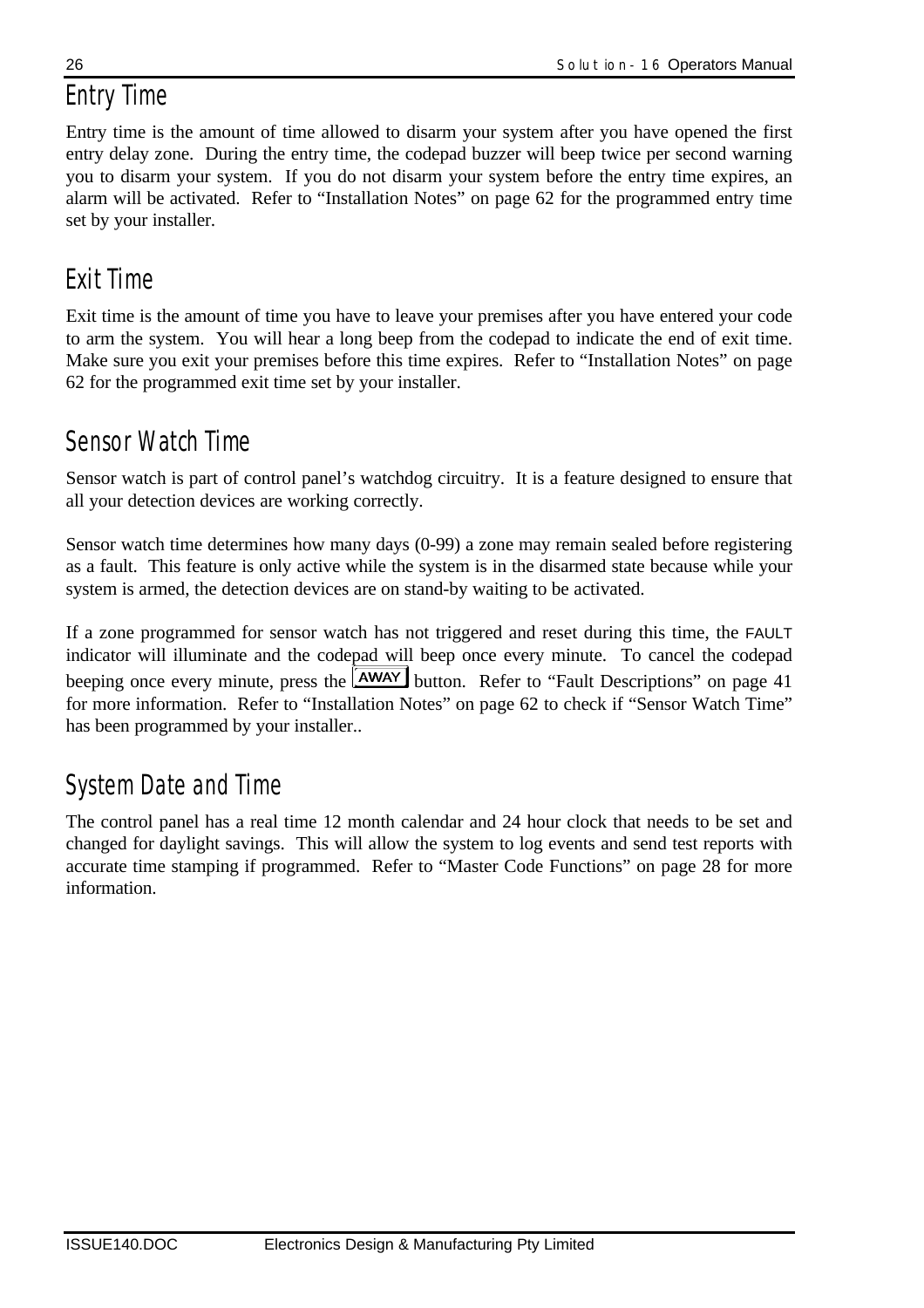## *Automatic Arming*

This feature is used to automatically arm your system in the AWAY mode or STAY mode 1 at the same time every day. Refer to your "Installation Notes" on page 62 to see if your system will automatically arm in the AWAY mode or in STAY mode 1. Your auto arm warning time is listed here as well.

#### **Warning Time Before Auto Arming**

This is the time period before your system will automatically arm. The codepad will beep once every second until the warning time has expired, after which the system will arm and the exit time will commence. If you do not wish your system to arm when you hear the pre alert warning, enter your user code to extend the auto arming time by one hour.

## *Automatic Operation of an Output*

Your installer can program your system to turn on devices such as your air conditioner, lights or pool filter at the same time every day.

#### **Warning Time Before An Output Operates**

This is the time period before your system will automatically operate a piece of equipment. The codepad will beep once every second until the warning time has expired.

If you do not wish your system to operate the piece of equipment when you hear the pre alert warning, enter your code to extend the time before the operating time of the output by one hour.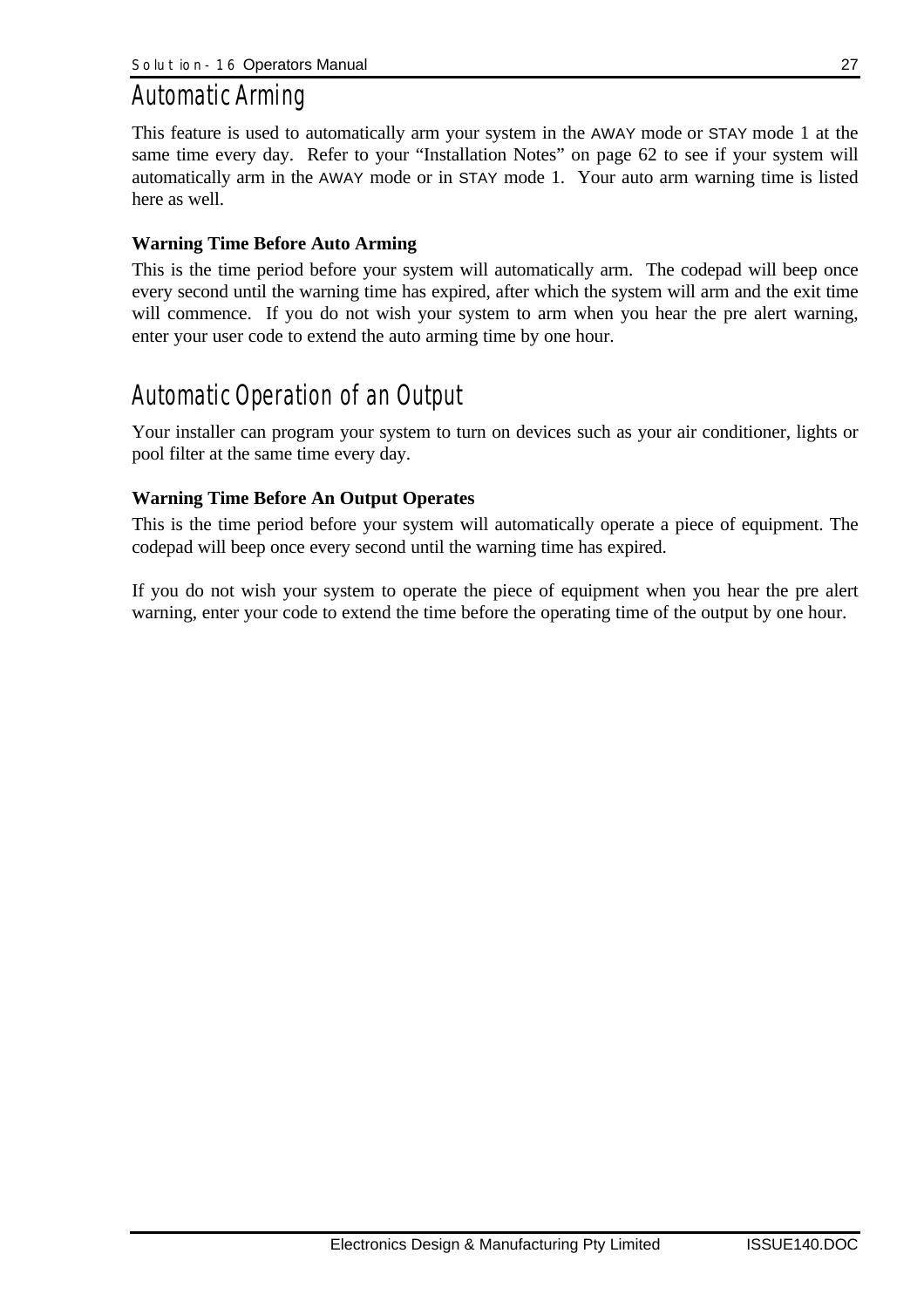# *Special Functions*

# *Master Code Functions*

Master Code functions are designed to allow those users that have the appropriate priority level to perform certain supervisory functions. These functions can only be carried out while the system is in the disarmed state.

When changing or deleting user codes it is important that you know the number of the user you wish to change or delete. Your installer should provide you with this information at the time of installation.

#### **Note: The default Master Code is** 2580 **and is known as User 1. It is possible for this system to have multiple Master Codes. Please check with your installer as to how your system is configured.**

$$
[MASTER CODE] + [FUNCTION] + [AWAY]
$$

| <b>Function</b> | Description                                               |
|-----------------|-----------------------------------------------------------|
| O               | Arming and Disarming All Areas - Partitioned Systems Only |
|                 | Changing & Deleting User Codes                            |
| 2               | <b>Changing Domestic Phone Numbers</b>                    |
| 3               | <b>Event Memory Recall Mode</b>                           |
|                 | <b>Walk Test Mode</b>                                     |
| 5               | Turning Outputs On and Off $(* = Off # = On)$             |
| 6               | Setting The Date and Time                                 |
|                 | Reserved                                                  |
| 8               | Setting Zones For STAY Mode 2                             |
| 9               | Reserved                                                  |

*Table 10: Master Code Functions*

*0 Arming and Disarming All Areas - Partitioned Systems Only*

This option allows you to arm or disarm all areas at the same time that you belong to. All areas will arm or disarm to follow the state of the area that the code was entered from **(ie**. If you disarm an area, all other areas will disarm, or, if you arm an area, all other areas will arm as well).

This allows the user to ensure that all areas will be armed by pressing one extra button rather than entering the user code at each area codepad.

## **To Arm Or Disarm All Area At The Same Time**

**1.** Enter your  $\boxed{\text{MASTER CODE}}$  followed by  $\boxed{\text{O}}$  and the  $\boxed{\text{AWAY}}$  button. Two beeps will be heard.

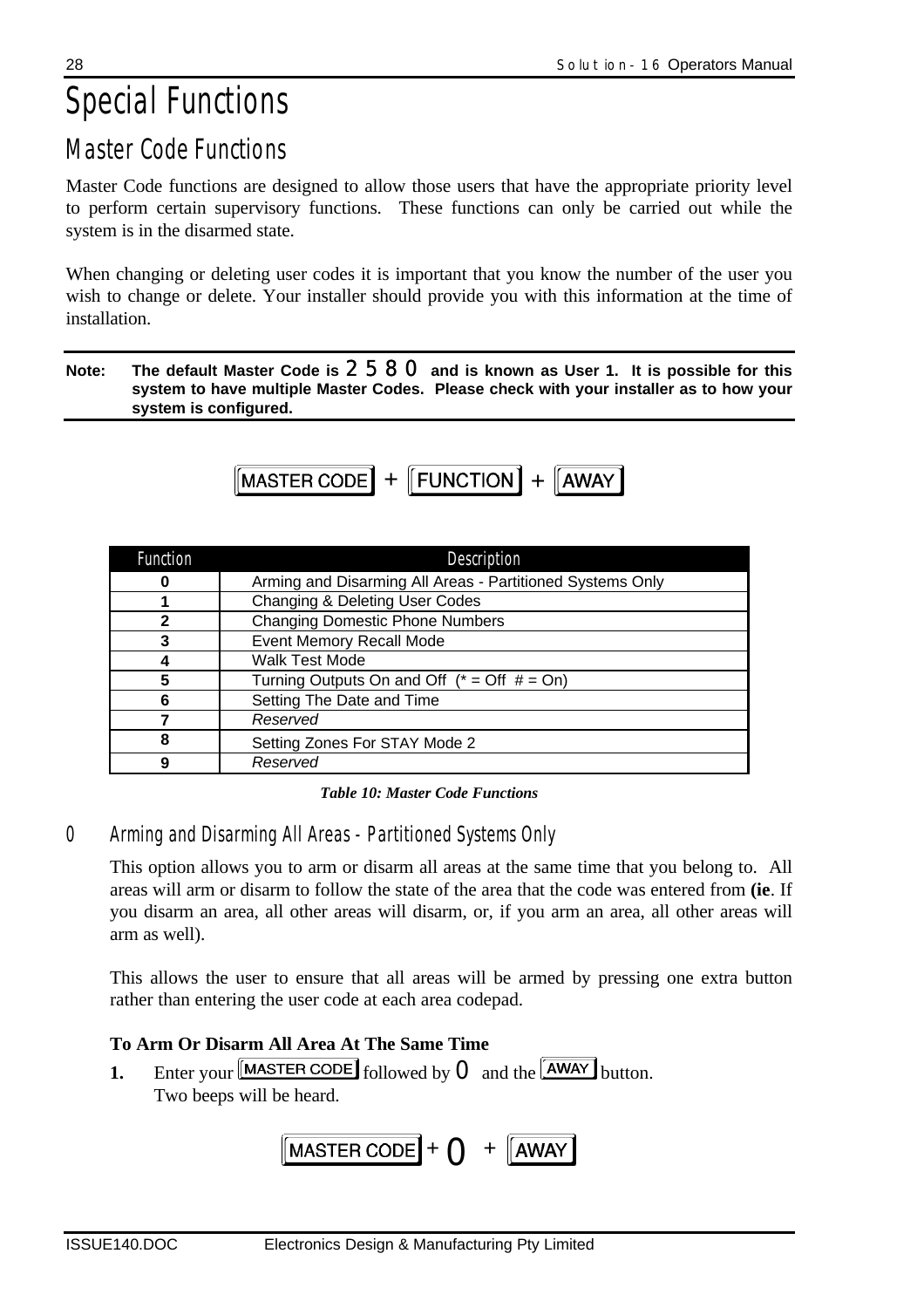### *1 Changing & Deleting User Codes*

*Changing User Codes*

This function allows a Master Code holder to add or change a user code.

### **To Add or Change A User Code**

- **1.** Enter your  $\begin{bmatrix} \text{MASTER CODE} \end{bmatrix}$  followed by  $\begin{bmatrix} 1 \end{bmatrix}$  and the  $\begin{bmatrix} \overline{\text{AWAY}} \end{bmatrix}$  button. Three beeps will be heard and the STAY and AWAY indicators will begin to flash.
- **2.** Enter the  $\boxed{\text{USER NUMBER}}$  (1-32) that you wish to add or change followed by the **AWAY** button. Two beeps will be heard and the corresponding zone indicator will illuminate. Refer to "Table 11: Indicators For User Numbers" on page 30.
- **3.** Enter the digits required for the **NEW CODE** followed by the **AWAY** button. Two beeps will be heard and the STAY and AWAY indicators will extinguish.

#### **If a long beep is heard then the code you are trying to create is already in the system.**

$$
\frac{\boxed{\text{MASTER CODE}} + 1 + \boxed{\text{AWAY}} + \boxed{\text{USER NUMBER}} + \boxed{\text{AWAY}}}{\boxed{\text{NEW CODE}}} + \boxed{\boxed{\text{AWAY}}}
$$

#### *Deleting User Codes*

This function allows a Master Code holder to delete any of the system user codes.

#### **To Delete A User Code**

- **1.** Enter your MASTER CODE followed by **1** and the **AWAY** button. Three beeps will be heard and the STAY and AWAY indicators will begin to flash.
- **2.** Enter the  $\boxed{\text{USER NUMBER}}$  (1-32) that you wish to delete followed by the  $\boxed{\text{AWAY}}$ button. Two beeps will be heard and the corresponding zone indicator will illuminate. Refer to "Table 11: Indicators For User Numbers" on page 30.
- **3.** Press the **STAY** button to delete the user code. Two beeps will be heard and the STAY and AWAY indicators will extinguish.

#### **If you wish to erase any further codes, repeat this procedure as many times as required.**



**Note: When changing or deleting user codes, the code change mode will automatically** terminate if a button is not pressed within sixty seconds. Pressing the **AWAY** button **will also terminate the session at any time.**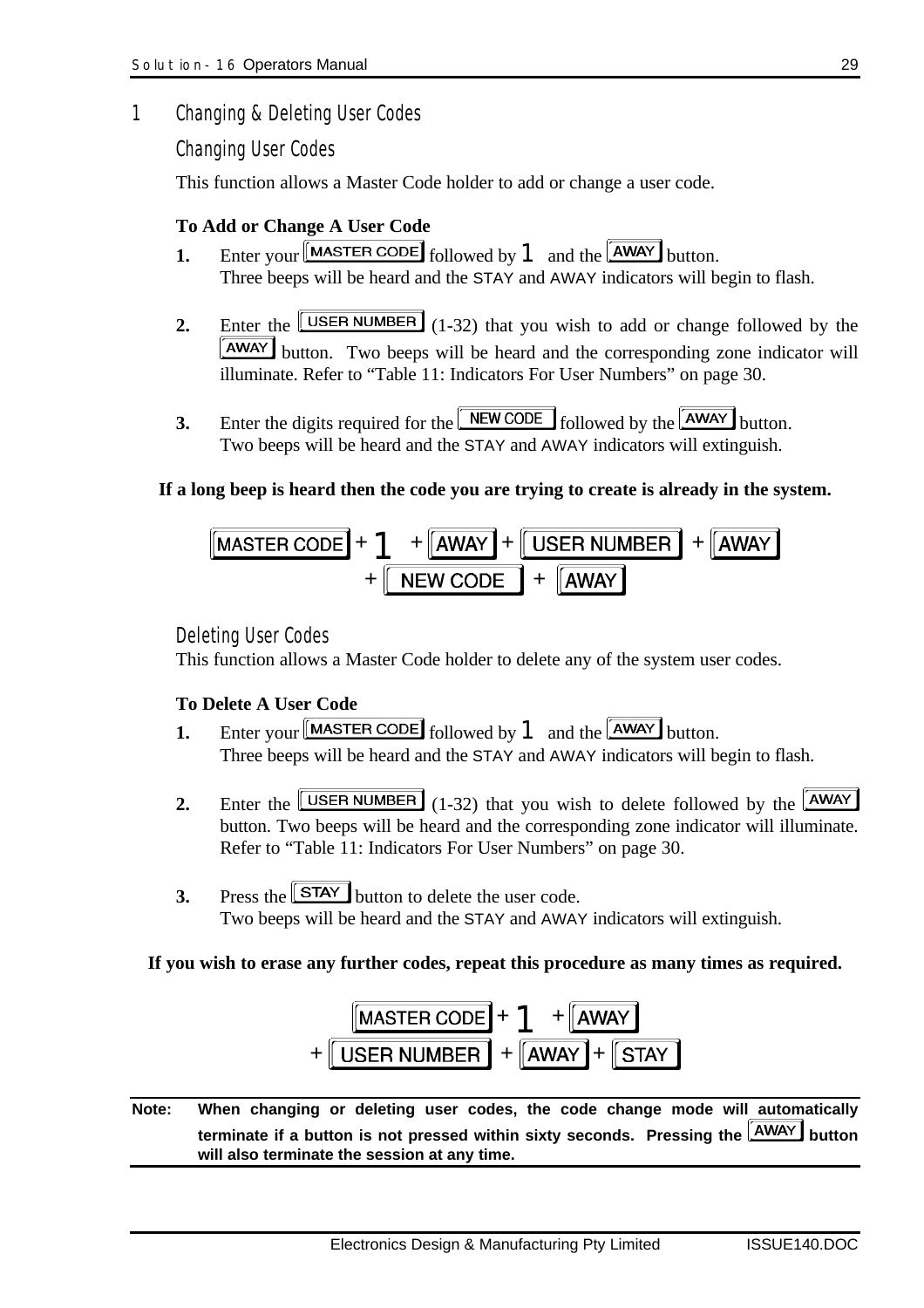# *Auxiliary Codes*

Auxiliary Codes one and two are treated as user codes thirty three and thirty four respectively. To alter auxiliary codes one or two, follow the same procedure as explained in "Master Code Function - Changing & Deleting User Codes" on page 29.

One long beep in the code alteration mode indicates an error. An error will occur if the code entered already exists or an incorrect user number was selected.

| User                    | Zone 1                  | Zone 2       | Zone 3                  | Zone 4       | Zone 5       | Zone 6       | Zone 7       | Zone 8                  | MAINS                   | <b>FAULT</b>            |
|-------------------------|-------------------------|--------------|-------------------------|--------------|--------------|--------------|--------------|-------------------------|-------------------------|-------------------------|
| N <sub>O</sub>          | Light                   | Light        | Light                   | Light        | Light        | Light        | Light        | Light                   | Light                   | Light                   |
| 1                       | $\checkmark$            |              |                         |              |              |              |              |                         |                         |                         |
| $\overline{2}$          |                         | $\checkmark$ |                         |              |              |              |              |                         |                         |                         |
| $\overline{\mathbf{3}}$ |                         |              | $\overline{\checkmark}$ |              |              |              |              |                         |                         |                         |
| $\overline{4}$          |                         |              |                         | $\checkmark$ |              |              |              |                         |                         |                         |
| $\overline{\mathbf{5}}$ |                         |              |                         |              | $\checkmark$ |              |              |                         |                         |                         |
| $\overline{\mathbf{6}}$ |                         |              |                         |              |              | $\checkmark$ |              |                         |                         |                         |
| $\overline{\mathbf{7}}$ |                         |              |                         |              |              |              | $\checkmark$ |                         |                         |                         |
| $\overline{\mathbf{8}}$ |                         |              |                         |              |              |              |              | $\checkmark$            |                         |                         |
| $\overline{9}$          | $\checkmark$            |              |                         |              |              |              |              | $\overline{\checkmark}$ |                         |                         |
| 10                      |                         |              |                         |              |              |              |              |                         | $\checkmark$            |                         |
| $\overline{11}$         | $\checkmark$            |              |                         |              |              |              |              |                         | $\checkmark$            |                         |
| 12                      |                         | $\checkmark$ |                         |              |              |              |              |                         | $\checkmark$            |                         |
| $\overline{13}$         |                         |              | $\checkmark$            |              |              |              |              |                         | $\checkmark$            |                         |
| $\overline{14}$         |                         |              |                         | $\checkmark$ |              |              |              |                         | $\checkmark$            |                         |
| 15                      |                         |              |                         |              | $\checkmark$ |              |              |                         | $\checkmark$            |                         |
| 16                      |                         |              |                         |              |              | $\checkmark$ |              |                         | $\checkmark$            |                         |
| $\overline{17}$         |                         |              |                         |              |              |              | $\checkmark$ |                         | $\checkmark$            |                         |
| $\overline{18}$         |                         |              |                         |              |              |              |              | $\checkmark$            | $\checkmark$            |                         |
| 19                      | $\checkmark$            |              |                         |              |              |              |              | $\overline{\checkmark}$ | $\overline{\checkmark}$ |                         |
| 20                      |                         |              |                         |              |              |              |              |                         |                         | $\checkmark$            |
| $\overline{21}$         | $\overline{\checkmark}$ |              |                         |              |              |              |              |                         |                         | $\checkmark$            |
| 22                      |                         | $\checkmark$ |                         |              |              |              |              |                         |                         | $\checkmark$            |
| 23                      |                         |              | $\checkmark$            |              |              |              |              |                         |                         | $\overline{\checkmark}$ |
| $\overline{24}$         |                         |              |                         | $\checkmark$ |              |              |              |                         |                         | $\overline{\checkmark}$ |
| $\overline{25}$         |                         |              |                         |              | $\checkmark$ |              |              |                         |                         | $\checkmark$            |
| 26                      |                         |              |                         |              |              | $\checkmark$ |              |                         |                         | $\checkmark$            |
| $\overline{27}$         |                         |              |                         |              |              |              | $\checkmark$ |                         |                         | $\checkmark$            |
| 28                      |                         |              |                         |              |              |              |              | $\checkmark$            |                         | $\overline{\checkmark}$ |
| 29                      | $\checkmark$            |              |                         |              |              |              |              | $\overline{\checkmark}$ |                         | $\overline{\checkmark}$ |
| 30                      |                         |              |                         |              |              |              |              |                         | $\overline{\checkmark}$ | $\overline{\checkmark}$ |
| $\overline{31}$         | $\checkmark$            |              |                         |              |              |              |              |                         | $\checkmark$            | $\checkmark$            |
| 32                      |                         | $\checkmark$ |                         |              |              |              |              |                         | $\overline{\checkmark}$ | $\overline{\checkmark}$ |
| 33                      |                         |              | $\checkmark$            |              |              |              |              |                         | $\checkmark$            | $\checkmark$            |
| $\overline{34}$         |                         |              |                         | $\checkmark$ |              |              |              |                         | $\checkmark$            | $\checkmark$            |

*Indicators For Changing Codes*

*Table 11: Indicators For User Numbers*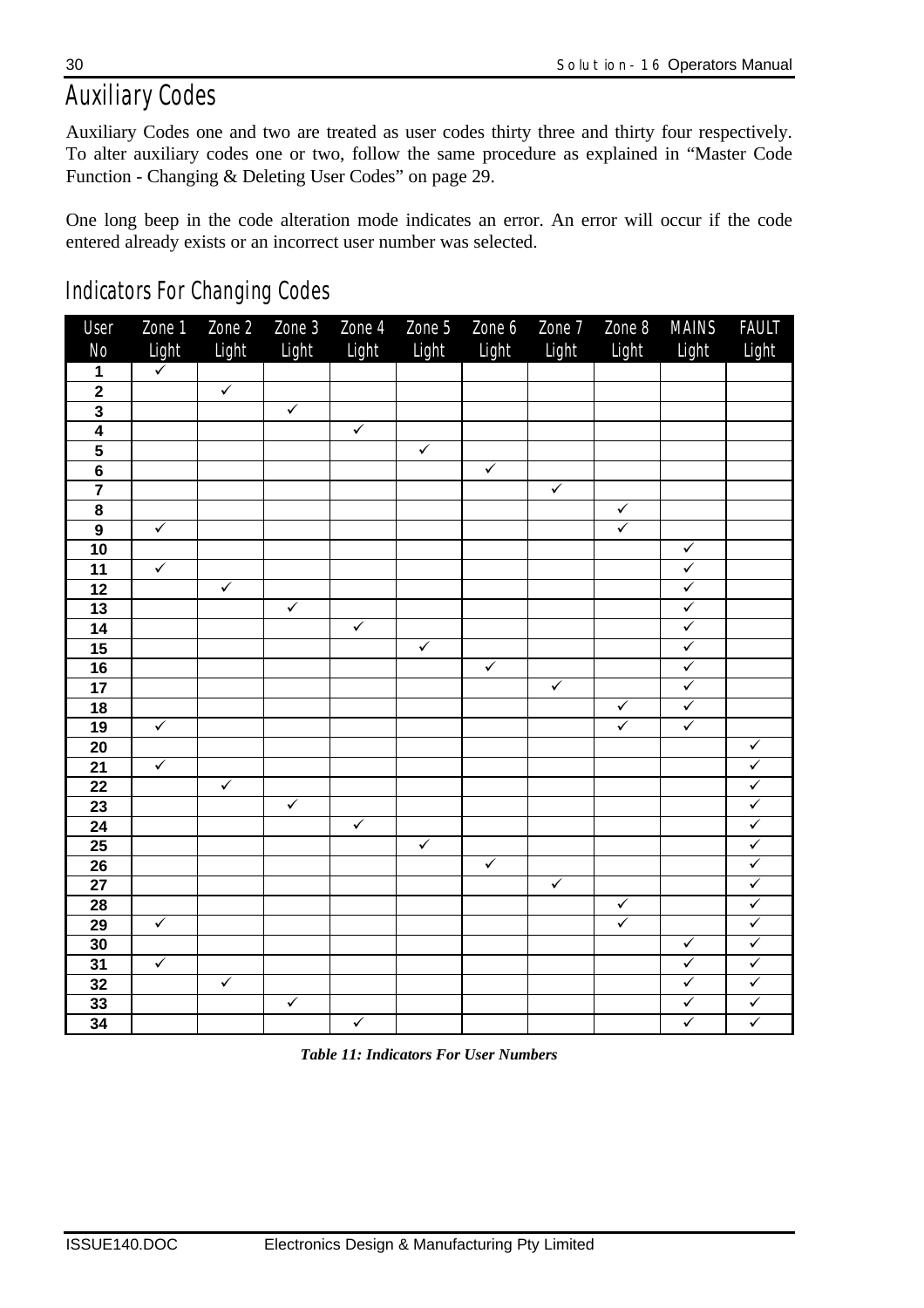*2 Changing Domestic Phone Numbers*

This option allows a Master Code holder to view and program the required telephone numbers that the system will call in the event of an alarm. This option is only applicable if your system is programmed for the domestic dialling format. For a more detailed description on "Domestic Tone Reporting", refer to page 48.

#### **To Change Domestic Phone Numbers**

**1.** Enter your  $\begin{bmatrix} \text{MASTER CODE} \\ \text{followed by } 2 \end{bmatrix}$  and the  $\begin{bmatrix} \overline{\text{AWAY}} \\ \text{button.} \end{bmatrix}$ Three beeps will be heard and the STAY and AWAY indicators will begin to flash.

If there are phone numbers already programmed, they will be displayed one digit at a time via the zone indicators on your codepad. Refer to "Table 12: Indicators For Programming Domestic Phone Numbers" for the indicators and their meanings. Two beeps will be heard after the last digit has been displayed on the zone indicators.

If there are no previous phone numbers programmed, a further two beeps will be heard after entering this mode indicating there are no phone numbers currently programmed.

- 2. Enter the required **PHONE No.** (Each number will be displayed as it is entered).
- **3.** After each phone number, press the  $STAY$  button before entering the next phone number. This separates the end of the first phone number and the beginning of the next.
- **4.** After the last phone number has been entered, press the **AWAY** button.



| Digit       | Light | Light | Light | Light | Zone 1 $\overline{Z}$ one 2 $\overline{Z}$ one 3 $\overline{Z}$ one 4 $\overline{Z}$ one 5 $\overline{Z}$ one 6 $\overline{Z}$ one 7 $\overline{Z}$ one 8<br>Light | Light | Light | Light | Mains<br>Light |
|-------------|-------|-------|-------|-------|--------------------------------------------------------------------------------------------------------------------------------------------------------------------|-------|-------|-------|----------------|
|             | ✓     |       |       |       |                                                                                                                                                                    |       |       |       |                |
| $\mathbf 2$ |       |       |       |       |                                                                                                                                                                    |       |       |       |                |
| 3           |       |       |       |       |                                                                                                                                                                    |       |       |       |                |
| 4           |       |       |       |       |                                                                                                                                                                    |       |       |       |                |
| 5           |       |       |       |       | ✓                                                                                                                                                                  |       |       |       |                |
| 6           |       |       |       |       |                                                                                                                                                                    | ✓     |       |       |                |
| 7           |       |       |       |       |                                                                                                                                                                    |       | ✓     |       |                |
| 8           |       |       |       |       |                                                                                                                                                                    |       |       |       |                |
| 9           | ✓     |       |       |       |                                                                                                                                                                    |       |       |       |                |
| 0           |       |       |       |       |                                                                                                                                                                    |       |       |       |                |

*Indicators For Phone Numbers*

*Table 12: Indicators For Programming Domestic Phone Numbers*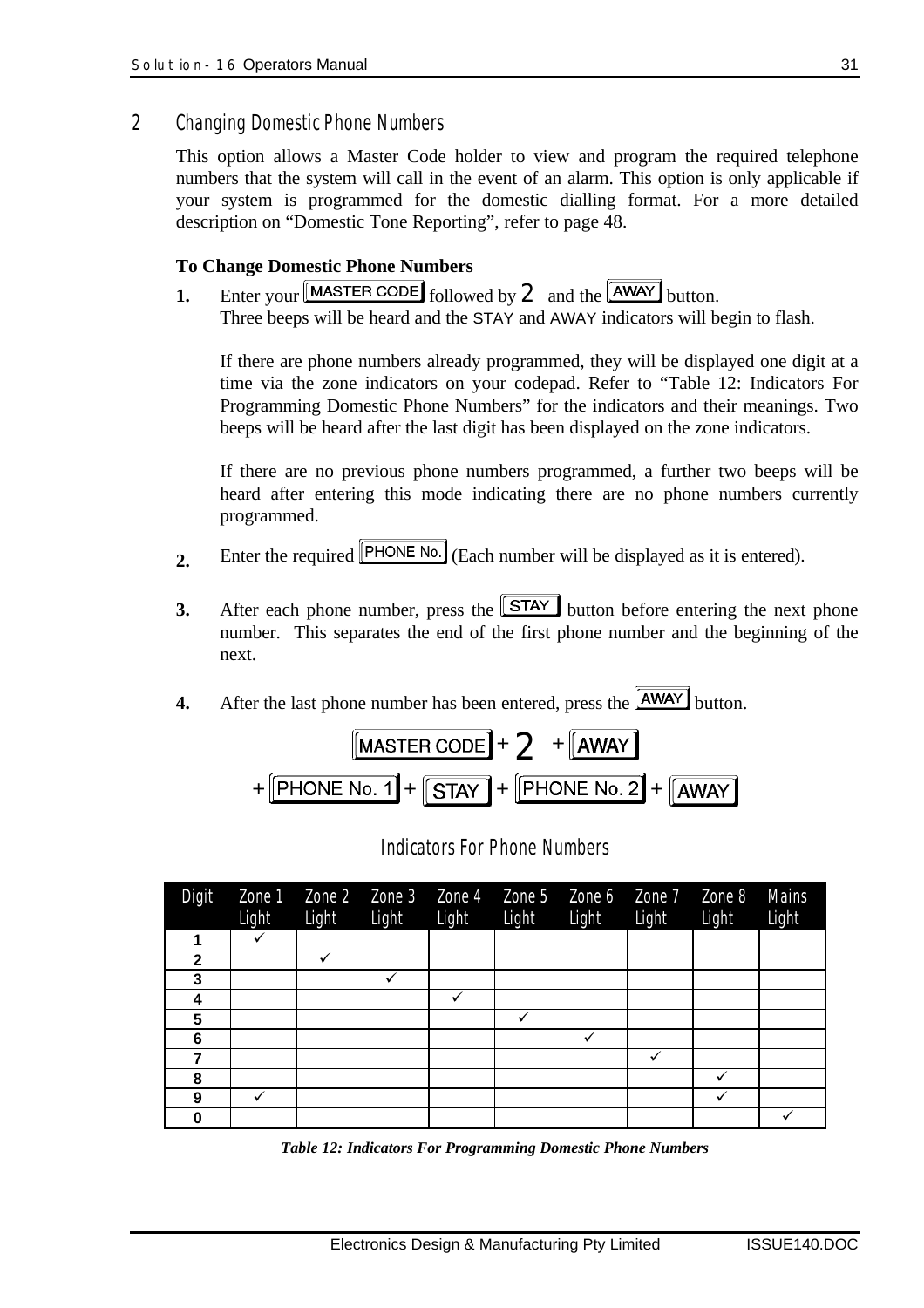*3 Event Memory Recall*

This feature allows you to playback the last forty events that have occurred to the system. If the system has been partitioned, only 10 events will be displayed for each area.

The "Event Memory Recall" mode reports all alarms and arming or disarming of the system in the STAY or AWAY modes. This function helps with trouble shooting of the system. The events are displayed via the zone indicators on your codepad.

### **To Enter The Event Memory Recall Mode**

**1.** Enter your  $\boxed{\text{MASTER CODE}}$  followed by **3** and the  $\boxed{\text{AWAY}}$  button. Three beeps will be heard.

The events will be played back via the zone indicators on the codepad in reverse chronological order.

$$
[\text{MASTER CODE}] + 3 + [\text{AWAY}]
$$

*Example*

#### **If the events were as follows:**

| Event No | Event Type             |
|----------|------------------------|
|          | System Armed           |
|          | Alarm Zone 3           |
|          | Alarm Zone 4           |
|          | <b>System Disarmed</b> |

*Table 13: Example Events*

#### **The event memory playback will report as follows:**

| Event No | Event Type              | Indicator                                 |
|----------|-------------------------|-------------------------------------------|
|          | <b>System Disarmed</b>  | All Indicators Off Except Mains Indicator |
|          | Zone 4 Alarm            | Zone 4 Indicator Illuminates              |
|          | Zone 3 Alarm            | Zone 3 Indicator Illuminates              |
|          | Zone Armed in AWAY Mode | <b>AWAY Indicator Illuminates</b>         |

#### *Table 14: Example Event Playback*

Each event is indicated by a beep and an illuminated indicator. Resetting a 24 hour alarm in the disarmed state is indicated by one beep only.

After the last event, two beeps will be heard to indicate the end of playback. The replay can be terminated at any time by pressing the  $\sqrt{\text{AWAY}}$  button. This termination will be indicated by two beeps.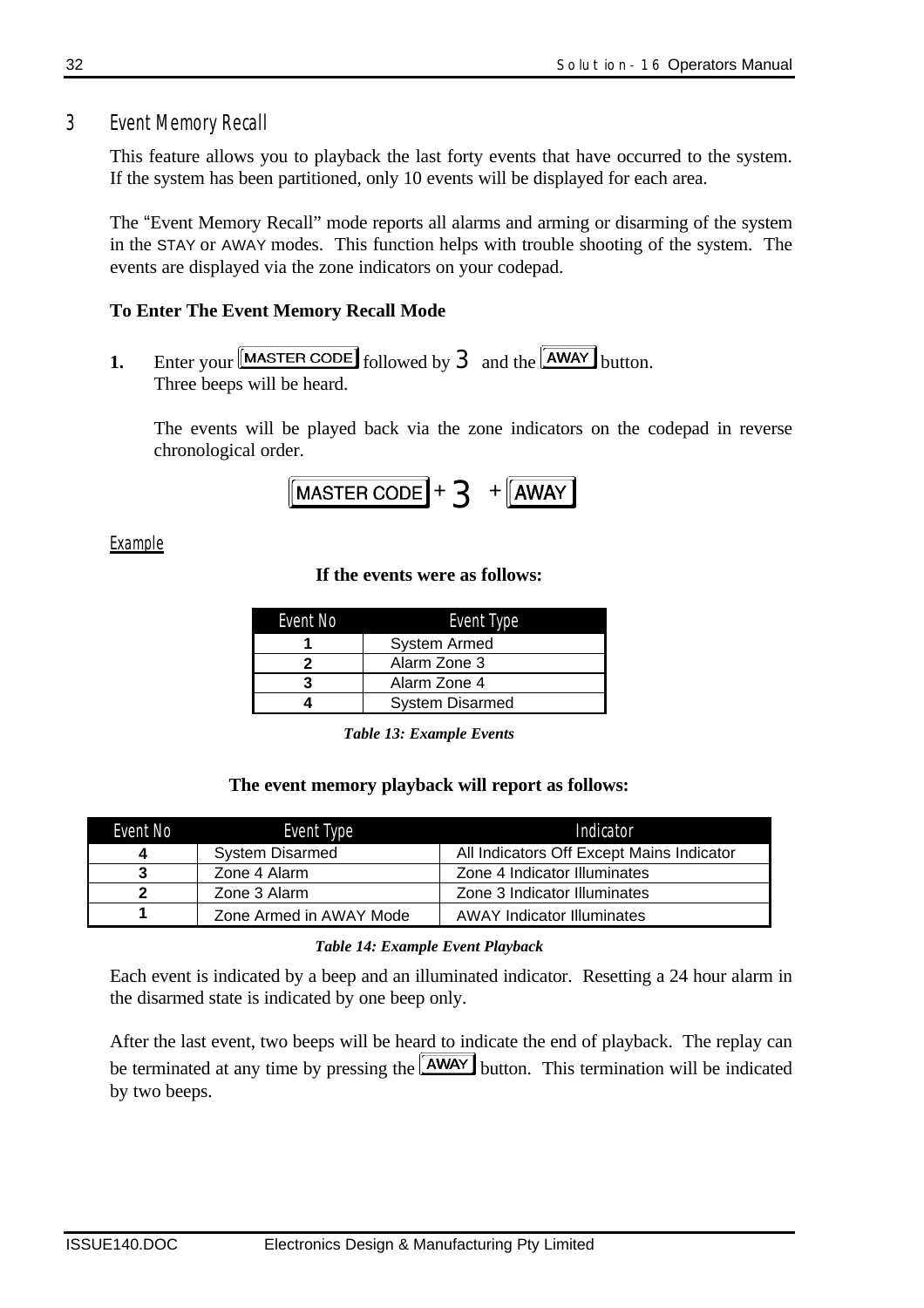### *4 Walk Test Mode*

Walk Test Mode allows you to test your detection devices to ensure that they are functioning correctly. **You should perform this test on a weekly basis to test the system.**

Before entering Walk Test Mode, isolate any zones that are not required for testing. Refer to "Isolating Zones" on page 21.

#### **Entering Walk Test Mode**

**1.** Enter your  $\boxed{\text{MASTER CODE}}$  followed by **4** and the  $\boxed{\text{AWAY}}$  button.

Three beeps will be heard and the STAY and AWAY indicators will begin to flash. The codepad will beep once every second while the system is in the Walk Test Mode.

- **2.** Unseal and seal the zones to be tested. The codepad will sound a long beep while the horn speaker will sound a short beep every time a zone is unsealed or sealed.
- **3.** Press the  $\sqrt{\text{AWAY}}$  button when finished. Two beeps will be heard and the STAY and AWAY indicators will extinguish.

$$
\boxed{\text{MASTER CODE}} + 4 + \boxed{\text{AWAY}}
$$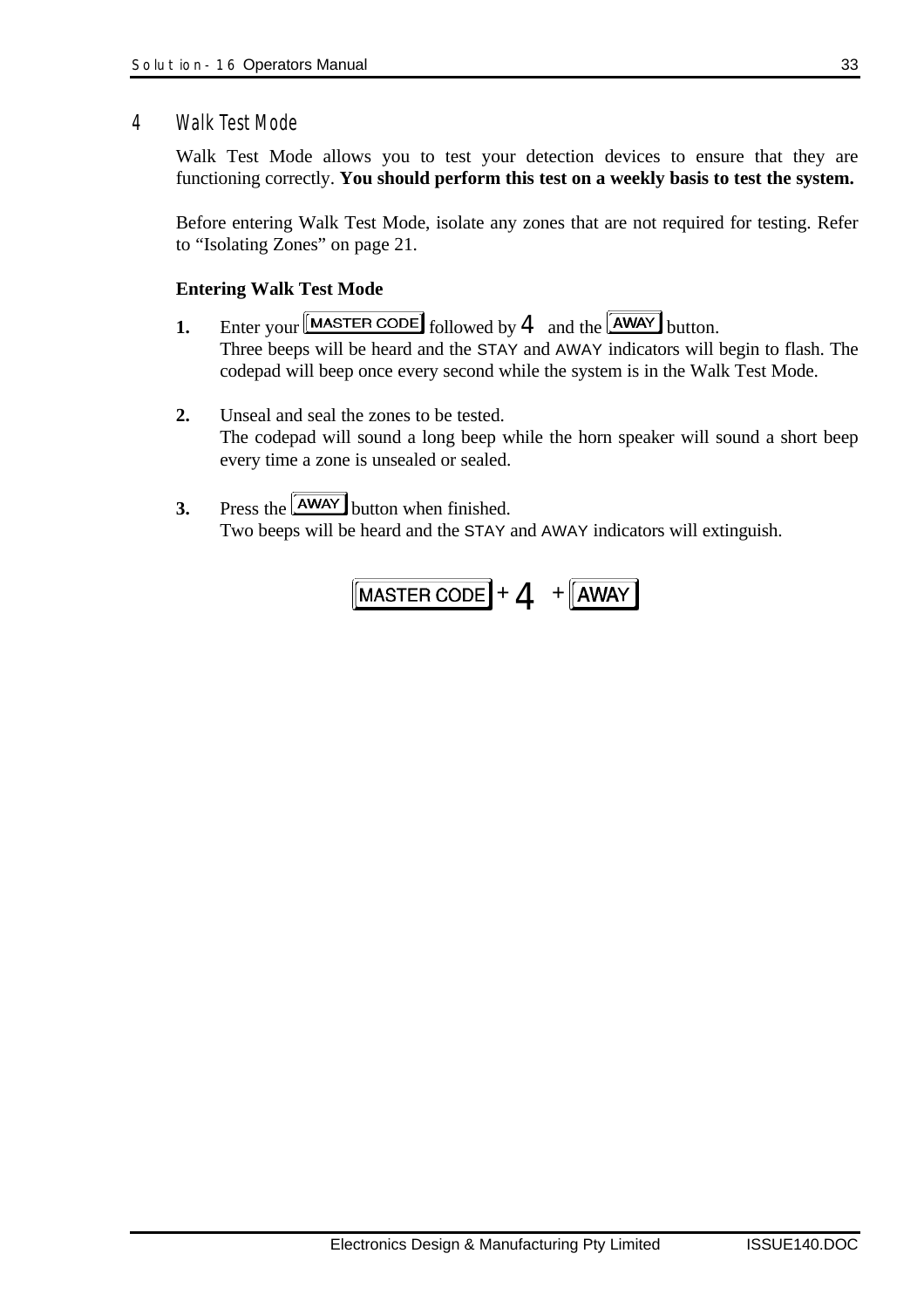## *5 Turning Outputs On and Off*

Your control panel can have a maximum of up to five outputs programmed to operate various devices. These devices could be an air conditioner, security lighting or electric gates etc. They can be turned on and off using your Master Code.

## **To Turn An Output 'ON' From The Codepad**

- **1.** Enter your  $\begin{bmatrix} \text{MASTER CODE} \end{bmatrix}$  followed by  $\overline{5}$  and the  $\begin{bmatrix} \overline{\text{AWAY}} \end{bmatrix}$  button. Three beeps will be heard and the STAY and AWAY indicators will begin to flash.
- **2.** Enter the  $\left[\frac{\text{OUTPUT No.}}{\text{followed by the}}\right]$  button. Three beeps will be heard.
- **3.** Press  $\begin{bmatrix} \overrightarrow{A}WAY \\ \overrightarrow{W}PQ \end{bmatrix}$  when finished.

Two beeps will be heard and the STAY and AWAY indicators will extinguish.

$$
\frac{\boxed{\text{MASTER CODE}} + \sum + \boxed{\text{AWAY}} + \boxed{\text{OUTPUT No.}}}{\boxed{\text{AWAY}}} + \boxed{\text{AWAY}}
$$

## **To Turn An Output 'OFF' From The Codepad**

- **1.** Enter your  $\boxed{\text{MASTER CODE}}$  followed by  $5$  and the  $\boxed{\text{AWAY}}$  button. Three beeps will be heard and the STAY and AWAY indicators will begin to flash.
- **2.** Enter the  $\left[\frac{\text{OUTPUT No.}}{\text{followed by the }}\right]$  button. Two beeps will be heard.
- **3.** Press **AWAY** when finished

Two beeps will be heard and the STAY and AWAY indicators will extinguish.

$$
\frac{\boxed{\text{MASTER CODE}} + \sum + \boxed{\text{AWAY}} + \boxed{\text{OUTPUT No.}}}{\boxed{\text{STAT}}} + \boxed{\text{AWAY}}
$$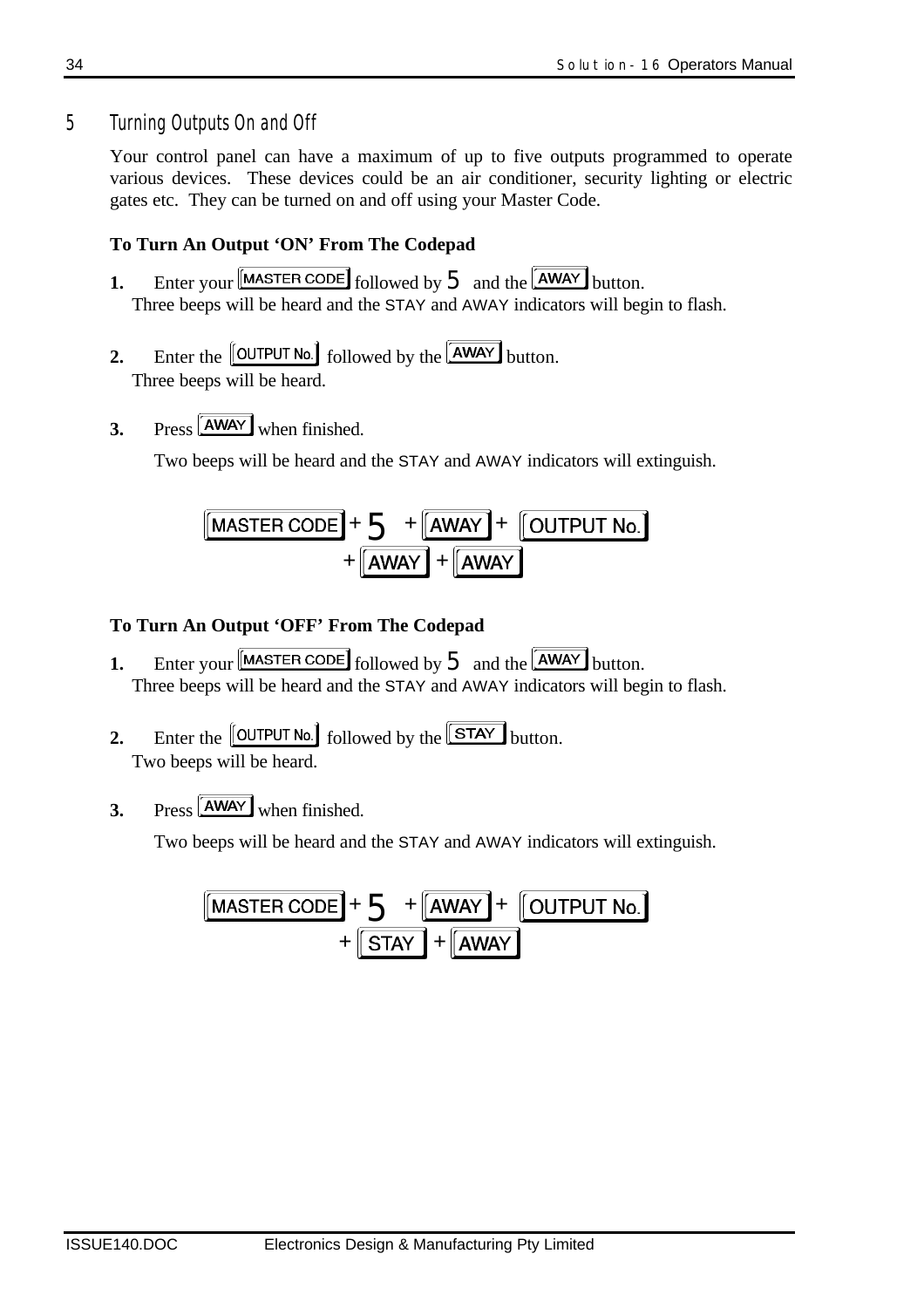### *6 Setting The Date and Time*

This date and time needs to be set whenever the panel loses all power or when daylight savings is introduced.

### **To Enter A New Date and Time**

- **1.** Enter your  $\begin{bmatrix} \text{MASTER CODE} \end{bmatrix}$  followed by  $\bigodot$  and the  $\begin{bmatrix} \overline{\text{AWAY}} \end{bmatrix}$  button. Three beeps will be heard and the STAY and AWAY indicators will begin to flash.
- **2.** Enter the date, month, year, hour and minute using the (DD, MM, YY, HH, MM) format.
- **3.** Now press the  $\boxed{\overline{\text{AWAY}}}$  button. Two beeps will be heard and the STAY and AWAY indicators will extinguish.

$$
\boxed{\text{MASTER CODE}} + \bigodot + \boxed{\text{AWAY}}
$$

#### *Example*

To enter the date for the 1st January 1996 at 10:00 PM, the following should be entered;

$$
\boxed{\text{MASTER CODE}} + 6 + \boxed{\text{AWAY}}
$$
  
+ O + 1 + O + 1 + 9 + 6 + 2 + 2 + O + O + \boxed{\text{AWAY}}

*7 Reserved*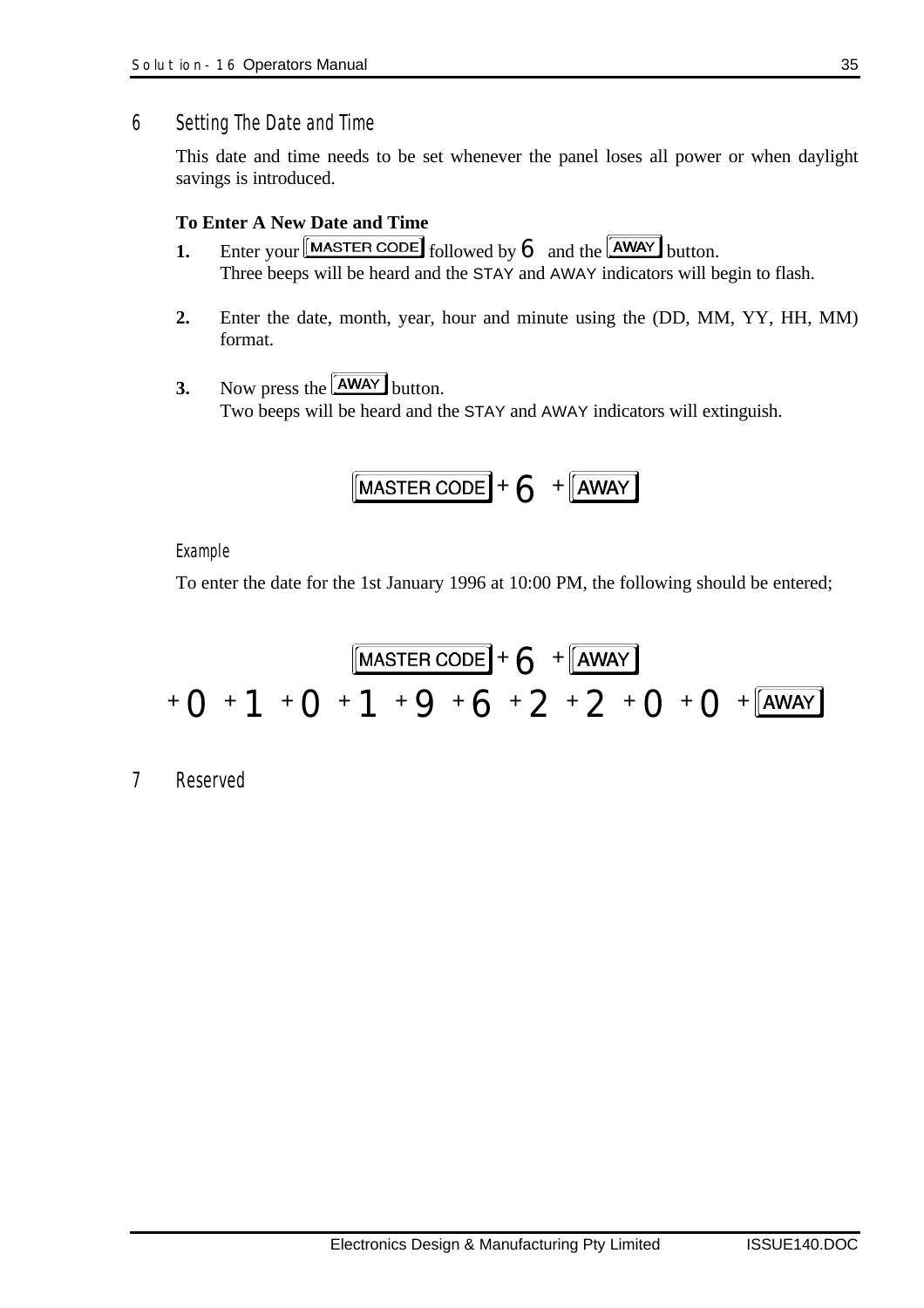## *8 Setting STAY Mode 2 Zones*

This function allows you to select which zones you want automatically isolated when the system is armed in STAY mode 2 by holding the  $\Omega$  button down. Refer to "Hold Down" Functions" on page 38 for further information.

## **To Set STAY Mode 2 Zones**

- **1.** Enter your  $\boxed{\text{MASTER CODE}}$  followed by  $\bf{8}$  and the  $\boxed{\text{AWAY}}$  button.
- **2.** Three beeps will be heard and the STAY indicator will begin to flash.
- **3.** Enter the  $\boxed{\text{ZONE NUMBER}}$  that you want isolated followed by the  $\boxed{\text{STAT}}$  button. The zone indicator will begin to flash.
- **4.** Enter a second or more zone numbers that you wish to isolate remembering to press the  $STAY$  button after each zone selected to be isolated.
- **5.** Press the **AWAY** button when finished. Two beeps will be heard and the STAY indicator will extinguish.

$$
\boxed{\text{MASTER CODE}} + \text{S} + \boxed{\text{AWAY}}
$$
  
+ 
$$
\boxed{\text{ZONE NUMBER}} + \boxed{\text{STAY}} + \boxed{\text{ZONE NUMBER}} + \boxed{\text{STAY}}
$$

*9 Reserved*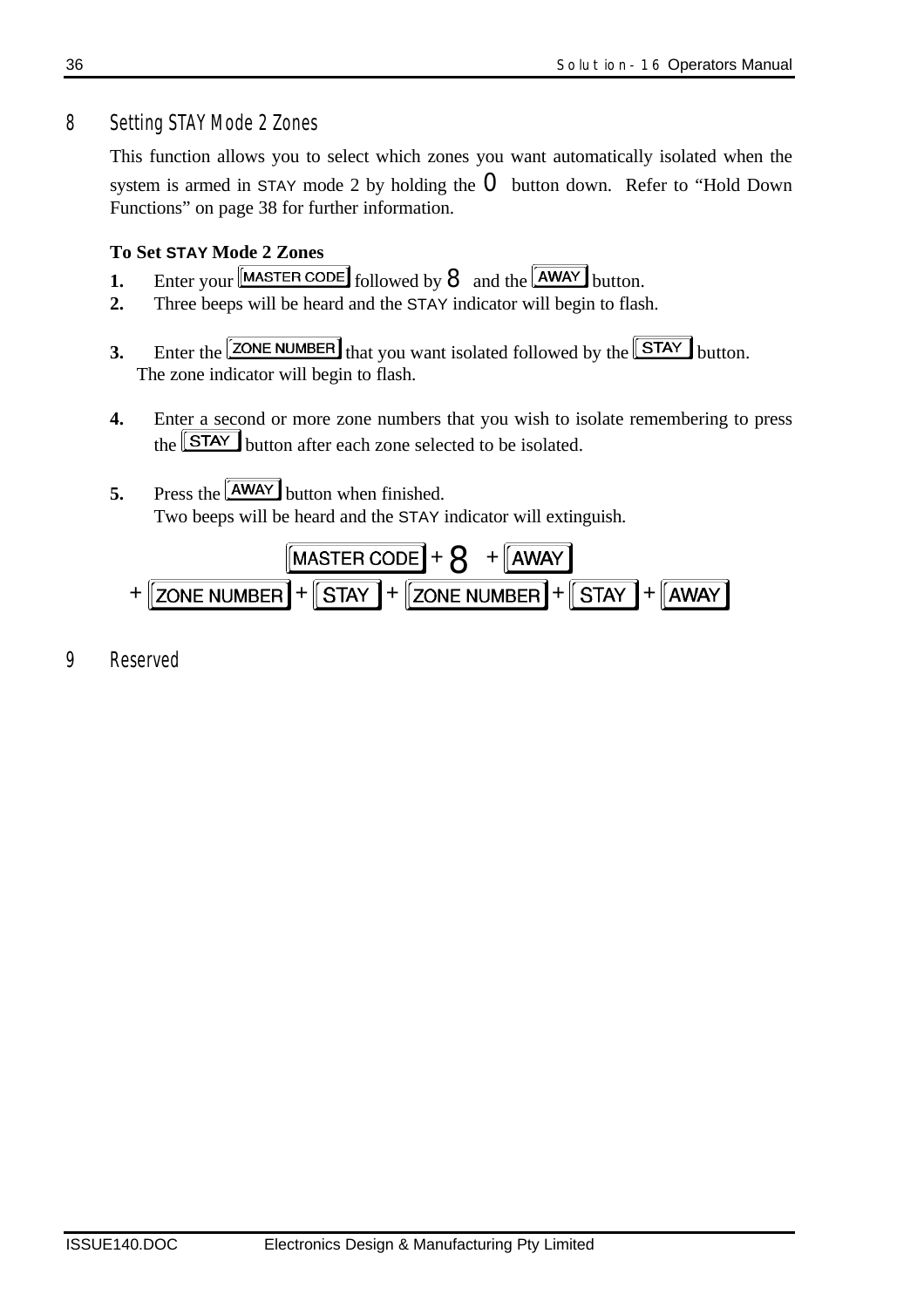| <b>Function</b> | <b>Description</b>                              |
|-----------------|-------------------------------------------------|
|                 | Arming and Disarming All Areas At The Same Time |
|                 |                                                 |

*Table 15: User Code Functions*

## *0 Arming and Disarming All Areas*

This option allows you to arm or disarm all areas at the same time that you belong to. All areas will arm or disarm to follow the state of the area that the code was entered from **(ie**. If you disarm an area, all other areas will disarm, or, if you arm an area, all other areas will arm as well).

This allows the user to ensure that all areas will be armed by pressing one extra button rather than entering the user code at each area codepad.

## **To Arm Or Disarm All Areas At The Same Time**

**1.** Enter your  $\boxed{\text{MASTER CODE}}$  followed by  $\boxed{\text{O}}$  and the  $\boxed{\text{AWAY}}$  button. Two beeps will be heard.

$$
[\text{MASTER CODE}] + \bigodot + [\overline{\text{AWAY}}]
$$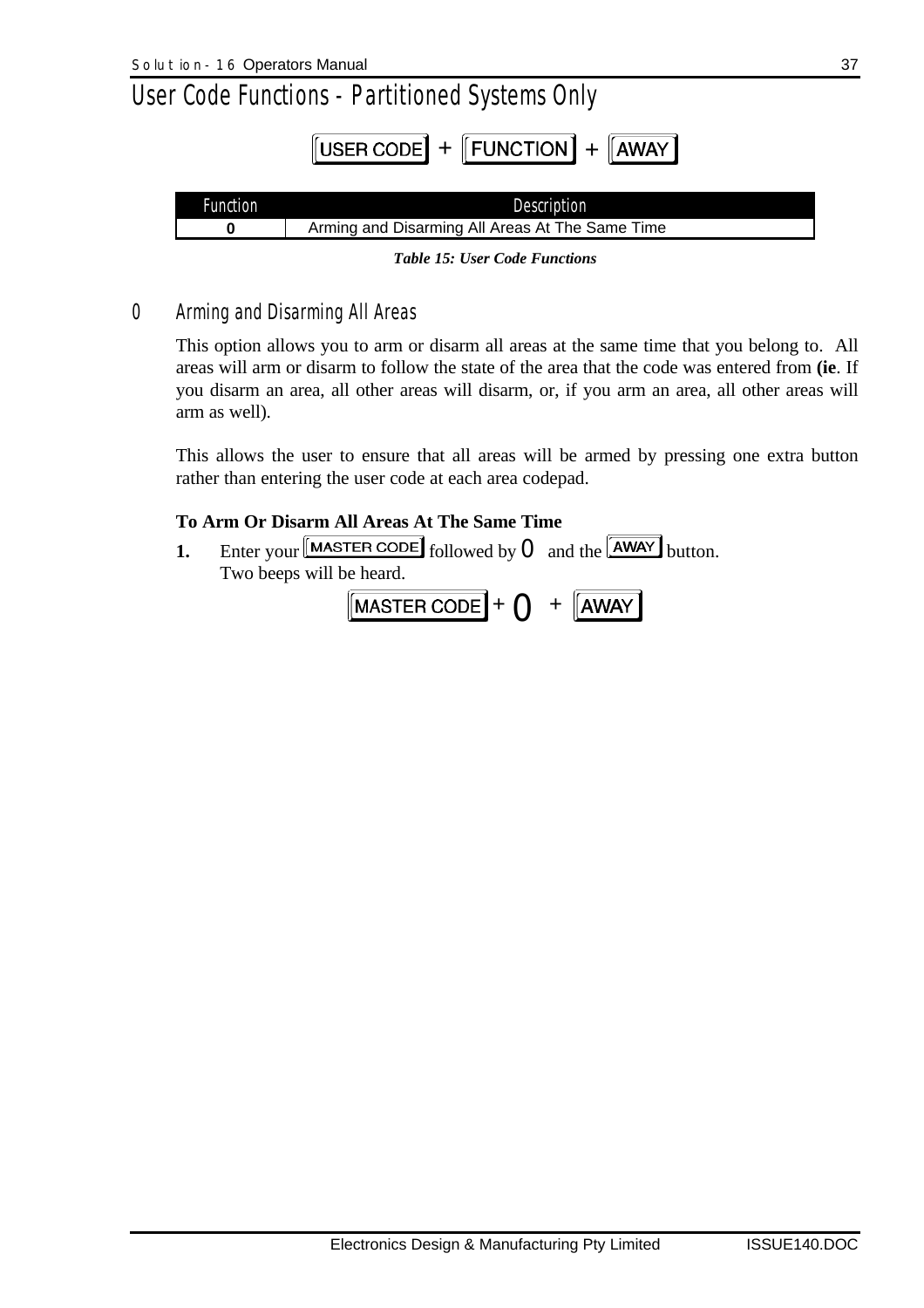## *Hold Down Functions*

Hold down functions have been incorporated to allow easy activation of specific operations. When a button is held down for two seconds, two beeps will be heard and a particular function will operate. These functions are listed below.

## # *Arm The System In AWAY Mode*

Holding the **AWAY** button down until two beeps are heard will arm the system in the AWAY mode. If the system has been partitioned, holding the  $\overline{\text{AWAY}}$  button down on an "Area Addressable" codepad will arm the area that the codepad belongs to. This function is not available on the "Master Partitioned" codepad.

## \* *Arm The System In STAY Mode 1*

Holding the **STAY** button down until two beeps are heard will arm the system in STAY mode 1. If the system has been partitioned, holding the  $\boxed{\text{STAT}}$  button down on an "Area Addressable" codepad will arm the area that the codepad belongs to in STAY mode 1.

If there has not been an alarm during the armed cycle, holding the  $STAY$  button down again will disarm the system. This function is not available on a "Master Partitioned" codepad.

0 *Arm The System In STAY Mode 2*

Holding the  $O$  button down until two beeps are heard will arm the system in STAY mode 2. If there has not been an alarm during the armed cycle, holding the  $O$  button down until another two beeps are heard will disarm the system.

## 1 *Horn Speaker Test*

Holding the <sup>1</sup> button down until two beeps are heard will sound the horn speaker for a two second burst. No other sounding device will sound in this mode.

## 2 *Bell Test*

Holding the  $2$  button down until two beeps are heard will sound the internal sirens for a two second burst. No other sounding device will sound in this mode. If a satellite siren has been connected to the control panel, this function will also test the horn speaker for a two second burst followed by the strobe connected to the satellite siren.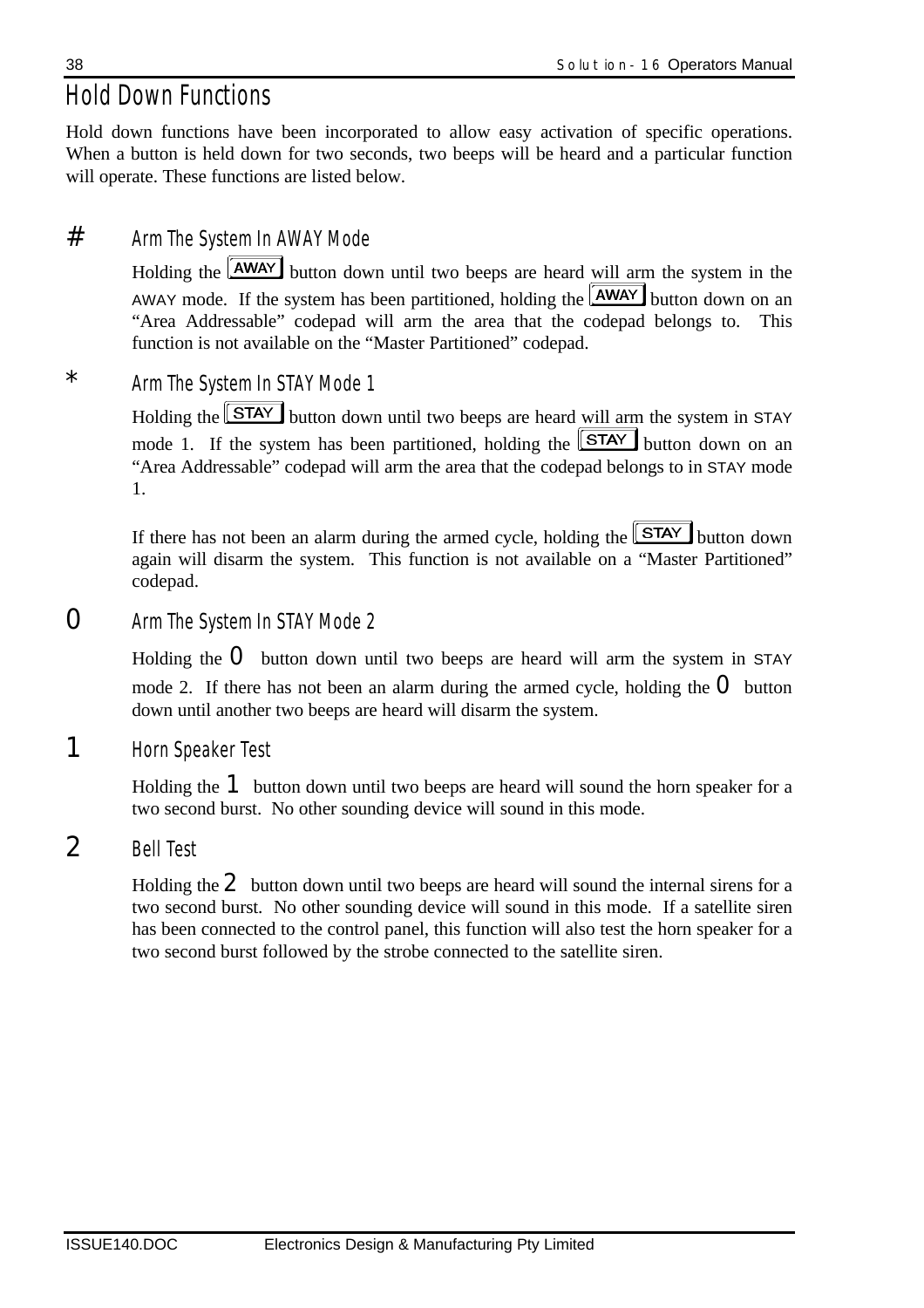## 3 *Strobe Test*

Holding the  $3$  button down will operate the strobe. No other device will operate in this mode. If a satellite siren has been connected to the control panel, this function will also test the strobe on the satellite siren.

#### **To Turn Strobe Test 'On'**

**1.** Hold the **3** button down until three beeps are heard. The strobe will begin to flash.

#### **To Turn Strobe Test 'Off'**

**1.** Hold the **3** button down until two beeps are heard. The strobe will stop flashing.

## 4 *Turning Day Alarm On and Off*

Holding the  $4$  button down for two seconds will turn day alarm on or off.

#### **To Turn Day Alarm 'On'**

**1.** Hold down the **4** button until three beeps are heard. Day alarm is now turned on.

#### **To Turn Day Alarm 'Off'**

**1.** Hold down the **4** button until two beeps are heard. Day alarm is now turned off.

## 5 *Fault Analysis Mode*

There are various system faults that can be detected by control panel. When any of these are present, the FAULT indicator will begin to flash and the codepad will beep once every minute.

To determine the type of fault, hold the  $\overline{5}$  button down until two beeps are heard. The STAY and AWAY indicators will begin to flash in unison with the FAULT indicator. One or more of the zone indicators (1-8) will also illuminate indicating the type of fault. Refer to "Fault Descriptions" on page 41 for more information.

To clear "Fault Analysis" mode, press the **AWAY** button once and two beeps will be heard.

| Zone Indicator | <b>Description</b>                          |
|----------------|---------------------------------------------|
|                | Low Battery                                 |
| 2              | Date and Time                               |
|                | Sensor Watch                                |
|                | Horn Speaker Disconnected                   |
| 5              | <b>Telephone Line Fault</b>                 |
|                | $E^2$ Fault                                 |
|                | Zone 16 In Alarm - Partitioned Systems Only |
|                | <b>Communications Failure</b>               |

*Table 16: Fault Indicators*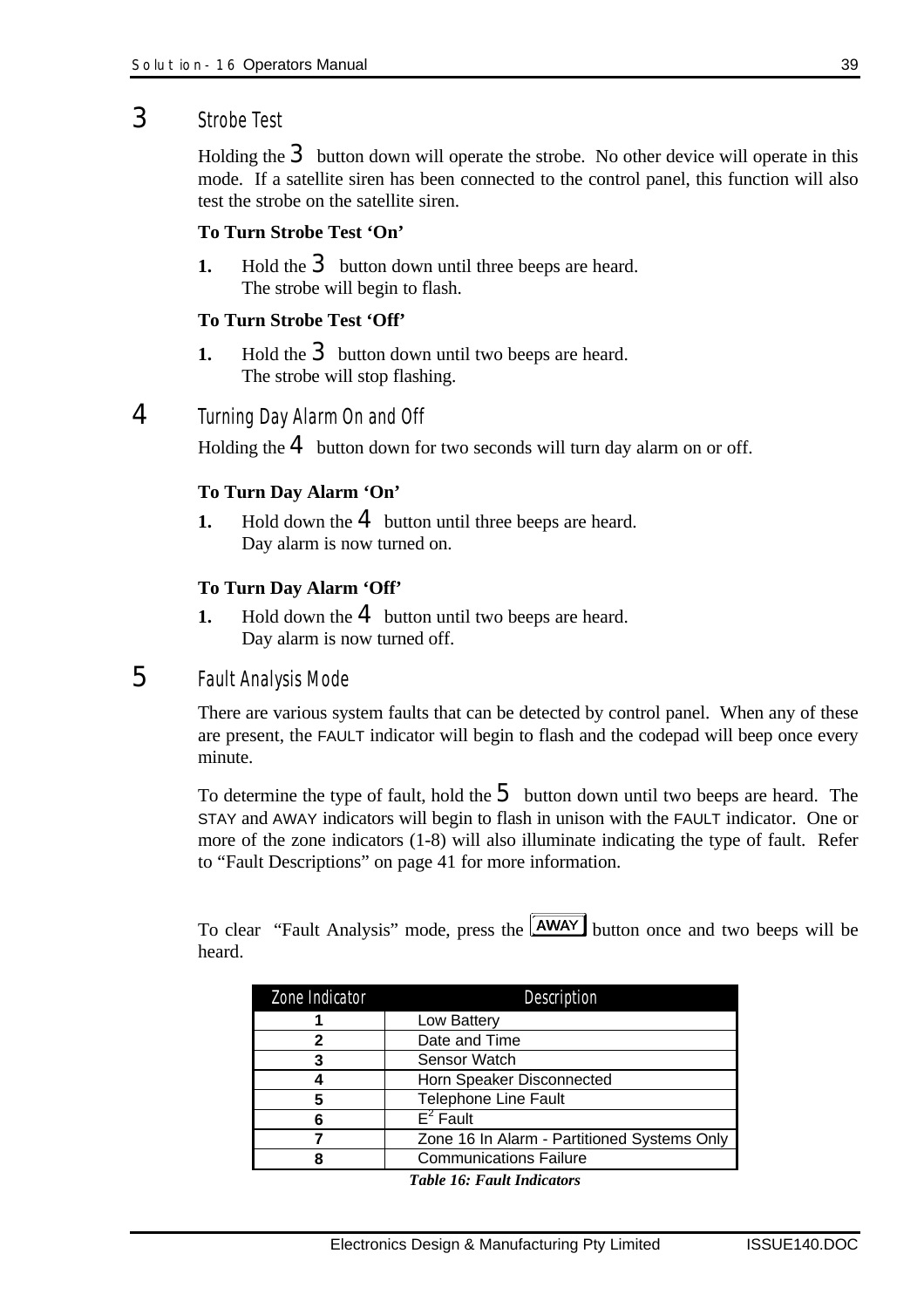## 6 *Initiate A Modem Call*

Holding the  $\epsilon$  button down until two beeps are heard will force the panel to call a telephone number in an attempt to connect to your installers remote computer. Your installer may require you to do this for remote programming changes.

## 7 *Reset Latching Outputs*

Holding the  $\overline{\mathbf{7}}$  button down until two beeps are heard will reset any device that has been programmed to remain on once it has been activated. This could be a door bell that is required to keep ringing until someone has acknowledged it.

## 8 *Codepad ID and Beeper Tone Change*

Holding the  $\Theta$  button down for two seconds performs two functions.

The first function is to indicate which area the codepad belongs to when the system has been partitioned.

The second function changes the tone of the buzzer in your codepad. There are fifty different tones to choose from and they are specific to each codepad. In a multiple codepad installation each codepad can have a different tone.

## **Function 1 - Determining The Area Number***.*

- **1.** Hold the  $\Theta$  button down until two beeps are heard.
- 2. Release the **8** button
- **3.** A zone indicator will illuminate
	- Z1 = Area One Codepad
	- Z2 = Area Two Codepad
	- Z3 = Area Three Codepad
	- Z4 = Area Four Codepad
	- Z7 = Master Partitioned Codepad

If no zone indicator illuminates the codepad cannot be used in partitioning.

**4.** Press the **AWAY** button when finished

## **Function 2 - Changing The Tone Of The Buzzer***.*

**1.** To change the tone of the codepad buzzer, hold the  $\mathbf{8}$  button down continuously. The tone of the buzzer will start to increase in pitch.

### **If the codepad is an "Area Addressable" codepad or a "Master Partitioned" codepad, two beeps will be heard indicating the area of the codepad as described above. Shortly after hearing the two beeps, the tone of the buzzer will start to increase in pitch.**

**2.** Release the **8** button when the desired tone is reached.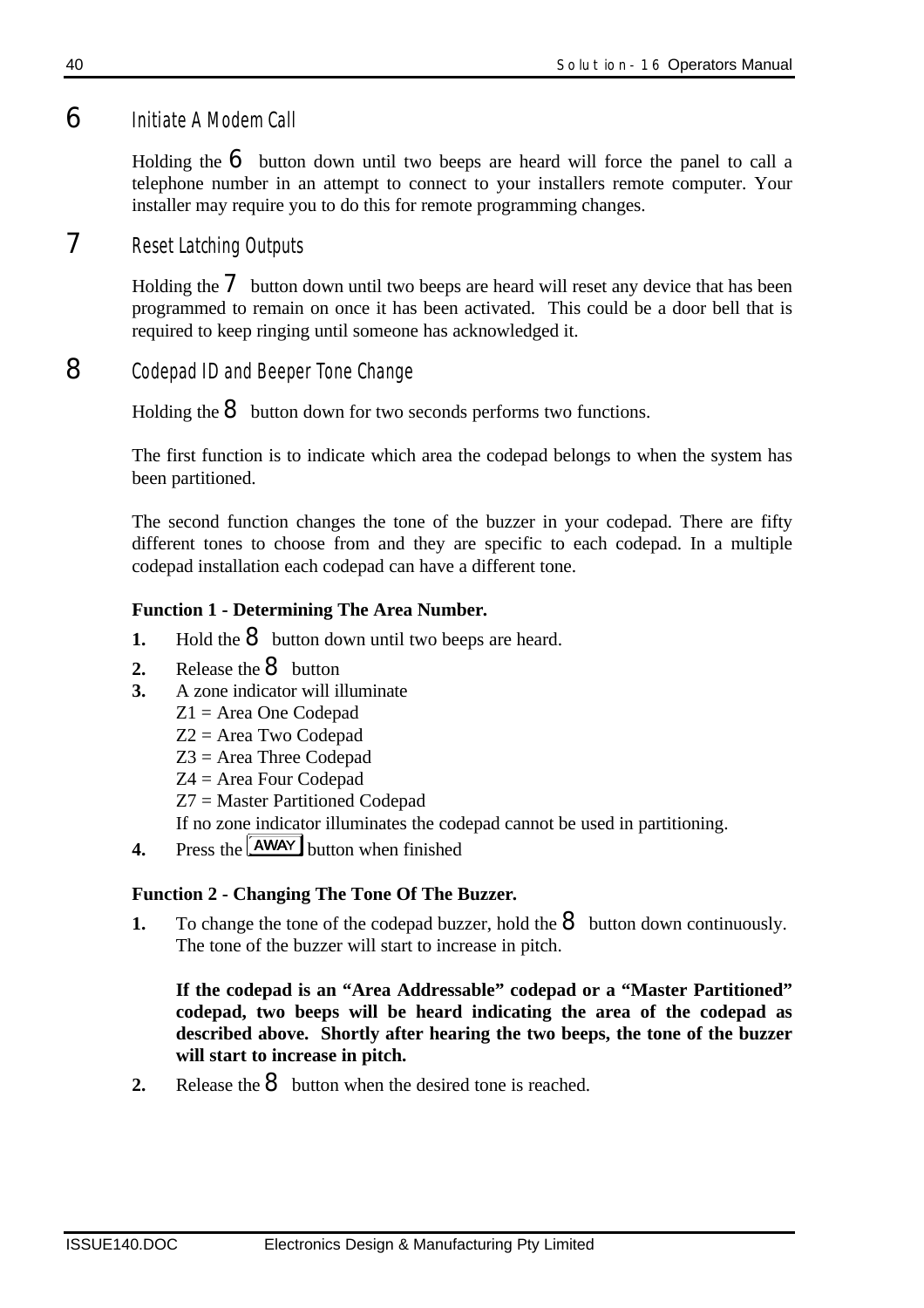## 9 *Initiate A Test Report*

Holding the  $\Theta$  button down until two beeps are heard will send a test report. This is used to test the dialling and reporting capabilities of you system without causing the sirens to sound. This feature is only applicable if your system has a communications dialler fitted and enabled. Refer to "Installation Notes" on page 62 .

## *Fault Descriptions*

Whenever a system fault occurs, the FAULT indicator will flash and the codepad will beep once every minute. As these system faults can effect the operation of your system, you should contact your installer as soon as possible.

If the MAINS indicator is flashing, this is because the AC mains has been disconnected. There is no need to hold the  $\overline{5}$  button down to determine this type of fault.

## *To Determine The Type Of Fault*

To determine the type of fault that has occurred, hold down the  $\overline{5}$  button until two beeps are heard.

The STAY and AWAY indicators will begin to flash in unison with the FAULT indicator. One or more of the zone indicators (1-8) will also illuminate indicating the type of fault. Refer to "System Faults" on page 42 for more information.

## *To Acknowledge The Fault*

To acknowledge the fault, press the **AWAY** button. The STAY and AWAY indicators will extinguish and the FAULT indicator will stop flashing and remain illuminated. The codepad will cease its once a minute beep.

If an AC mains failure has been acknowledged, the codepad will cease its once a minute beep, however, the MAINS indicator will remain flashing until the AC mains is connected again.

#### **Warning ! Contact your installer for any reported fault.**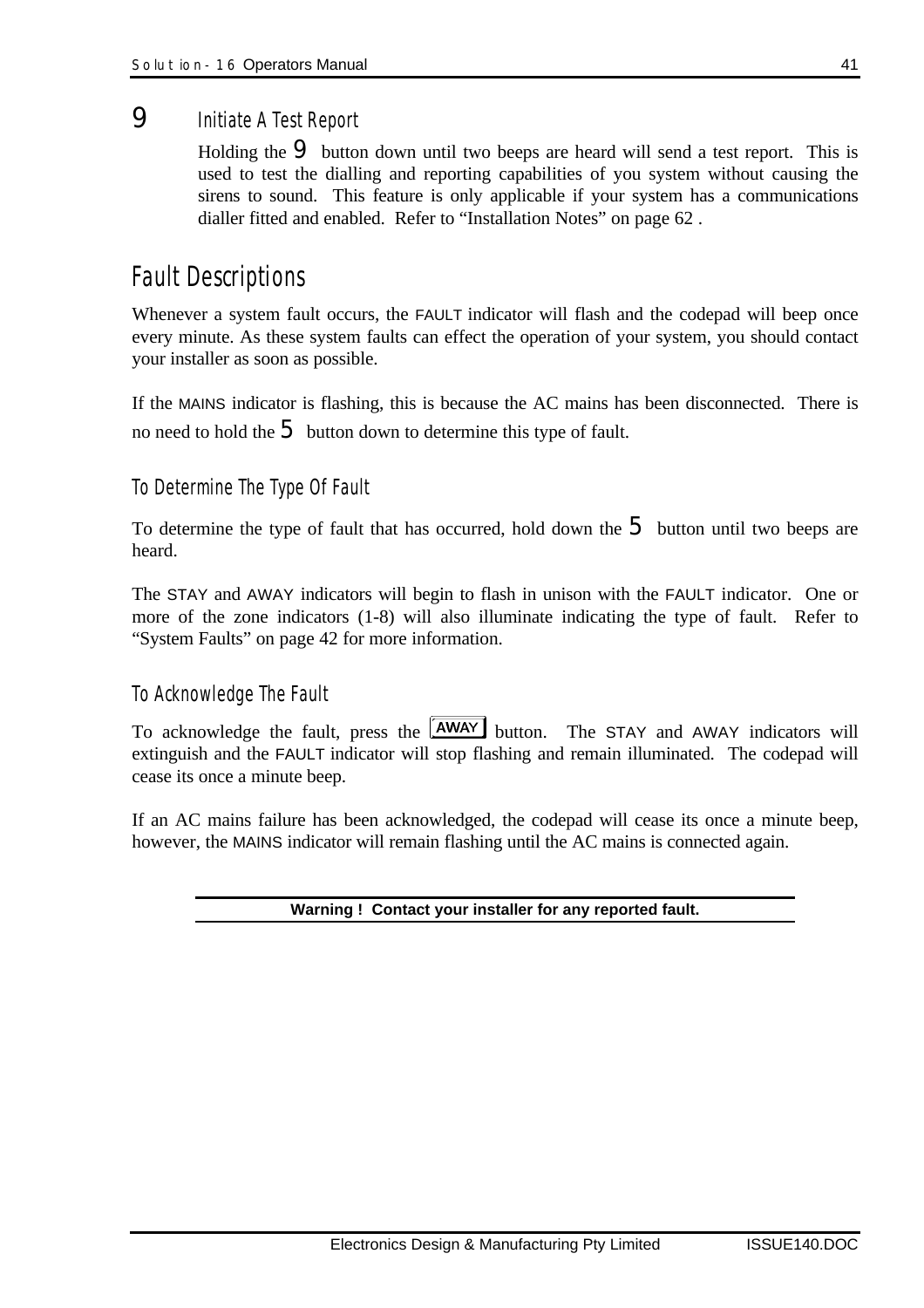# *System Faults*

*1 Low Battery*

A low battery fault will register when the systems battery voltage is not capable of supplying back-up power to the system if the AC mains power fails. The battery voltage is continually being monitored.

*2 Date and Time*

A date and time fault will register every time the system is powered up or if the system automatically resets itself due to an internal fault. Refer to "Master Code Functions" on page 28 for further information on setting the date and time.

*3 Sensor Watch*

A sensor watch fault will register because one of the detection devices has stopped working. Hold down the  $\overline{5}$  button for another two seconds to show what zone has triggered the sensor watch fault.

*4 Horn Speaker Disconnected*

A horn speaker fault will register if the horn speaker becomes disconnected from the main control panel.

*5 Telephone Line Fault*

A line fault will register if the telephone line has been disconnected from the panel for more than 40 seconds. This can only occur if the line fault module has been fitted to your system.

*6 E2 Fault*

An  $E<sup>2</sup>$  fault will register when control panel detects an internal checksum error.

*7 Zone 16 In Alarm - Partitioned Systems Only*

This fault will register when zone 16 has triggered into alarm condition if the system has been partitioned. If you are using a "Master Partitioned" codepad, the AUX indicator will be illuminated. You may need to contact your installer regarding this fault.

*8 Communications Failure*

A communications fault will register if your system was unsuccessful in calling the receiving party. The receiving party could be your monitoring station, your pager or any other telephone. This is only applicable if you have a communications dialler fitted.

## *AC Mains Failure*

If the AC mains is disconnected for two minutes the MAINS indicator will flash and the codepad will beep once every minute. To stop the beeps, press the **AWAY** button. If the mains power returns, the indicator will stop flashing.

There is no need to hold down the  $\overline{5}$  button to determine this type of fault.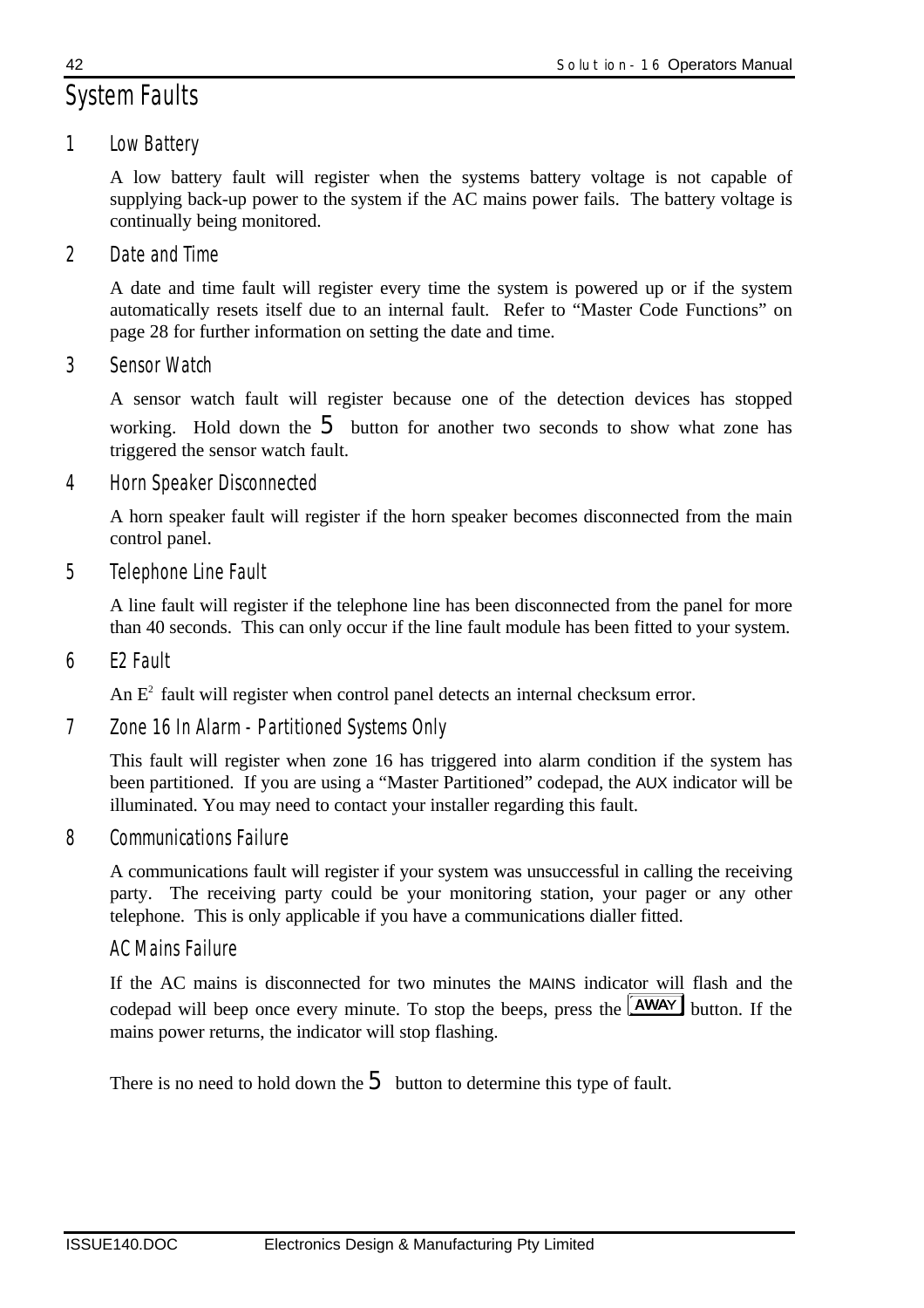# *Partitioning*

Your control panel can be partitioned or split into four individual areas. All four areas can be operated from one "Master Partitioned" codepad or from four separate "Area Addressable" codepads. One of each is designated to a particular area.

## *Master Partitioned Codepad Indicators*

The indicators on a "Master Partitioned" codepad are configured in four groups. Refer to "Figure 2: Master Partitioned Codepad" on page 44. Following is a description of what the indicators show.

*1 Zone Indicators*

Indicators (1-8) show the status of each zone. These zones belong to the area that has the "AREA DISPLAY" indicator illuminated (**ie**. If a zone indicator is illuminated, then the zone is unsealed and if the zone indicator is not illuminated, then the zone is sealed).

*2 Area ON/OFF Indicators*

The group of four "AREA ON/OFF" indicators show the status of each area (**ie.** If an indicator is illuminated, that area is armed and if the indicator is not illuminated, that area is disarmed).

*3 Area Display Indicators*

A group of four "AREA DISPLAY" indicators that show what area the zones belong to that are currently being displayed.

*4 Status Indicators*

A group of four indicators show the following:

#### *Aux Indicator*

This indicator displays when the control panel is using the telephone line communicating to the receiving party.

#### *Mains Indicator*

This indicator displays the status of the AC mains power (**ie**. If the indicator is illuminated the AC mains power is normal and if the indicator is flashing the AC mains power is disconnected).

## *Fault Indicator*

This indicator displays the status of the systems fault register (**ie**. If the indicator is flashing the system has detected a fault which has not yet been acknowledged. If the indicator is illuminated the fault has been acknowledged and if the indicator is not illuminated the system has no faults).

#### *Partial Indicator*

Whether an area is armed in STAY mode (**ie**. If the PARTIAL indicator is illuminated, an area is armed in STAY mode and if the PARTIAL indicator is not illuminated no areas are armed in STAY mode).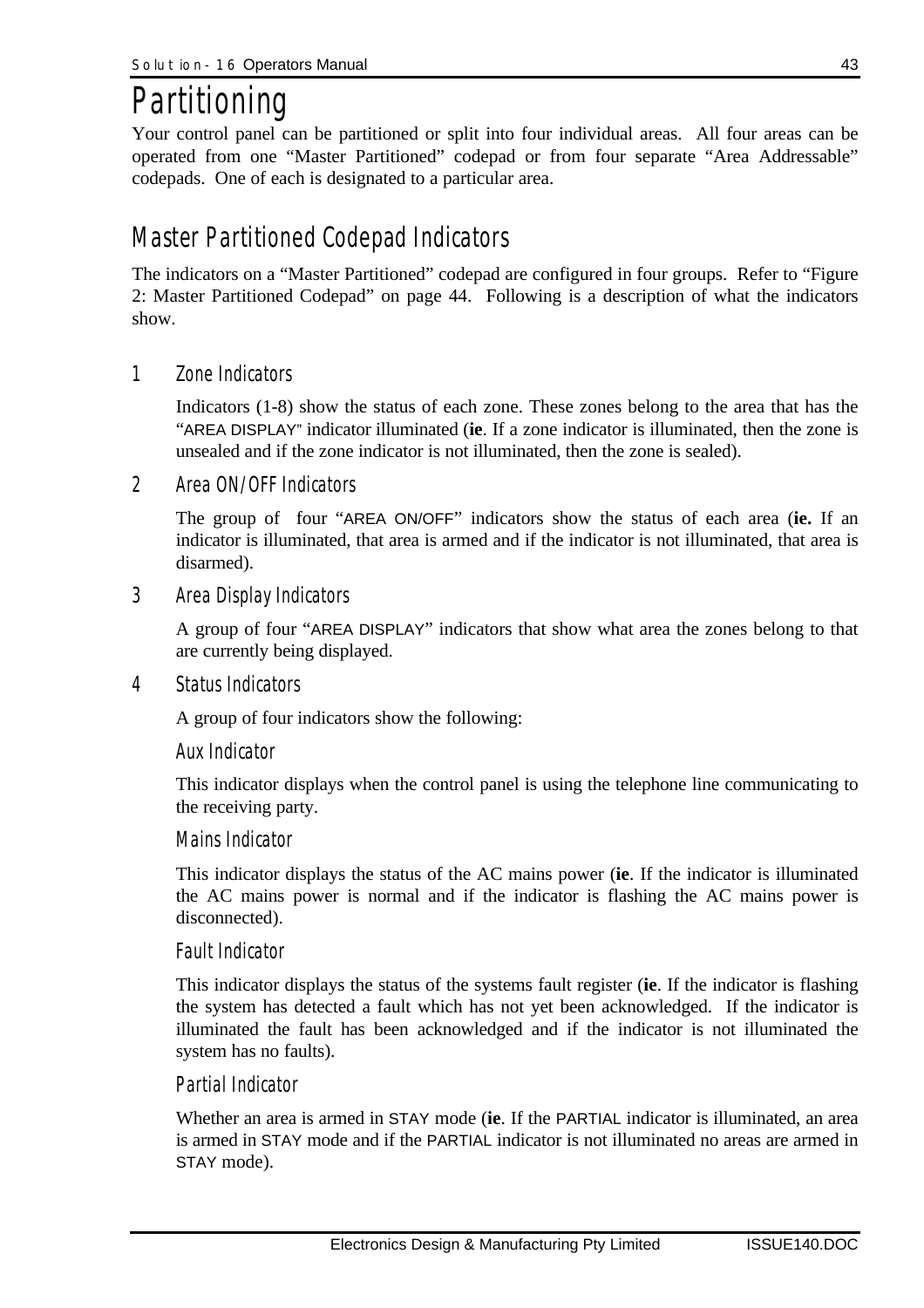# *Operation Of Codepads In Partitioning*

## *Operating From Area "Addressable" Codepads*

If you have a partitioned system with "Area Addressable" codepads, the operating procedure is exactly the same as described throughout this manual. Refer to "Hold Down Functions" on page 38 to determine what area a particular codepad belongs to.

## *Operating From A "Master Partitioned" Codepad*

If you have a partitioned system with a "Master Partitioned" codepad installed, the operating procedure is the same as described throughout this manual with one exception. All operations are relative to the area whose "AREA DISPLAY" indicator is illuminated at the time.

## *Example*

If the "AREA DISPLAY" indicator number 4 is illuminated, all operations performed will effect Area 4 only. To perform any operations in another area, you will have to move the "AREA DISPLAY" illuminator to the desired area.

## **To Move From One Area To The Next**

**1.** Press the **AWAY** button.

The area display indicator will move to the next area.

**2.** Press the  $\sqrt{\text{AWAY}}$  button again.

The area display indicator will move to the next area.



*Figure 2: Master Partitioned Codepad*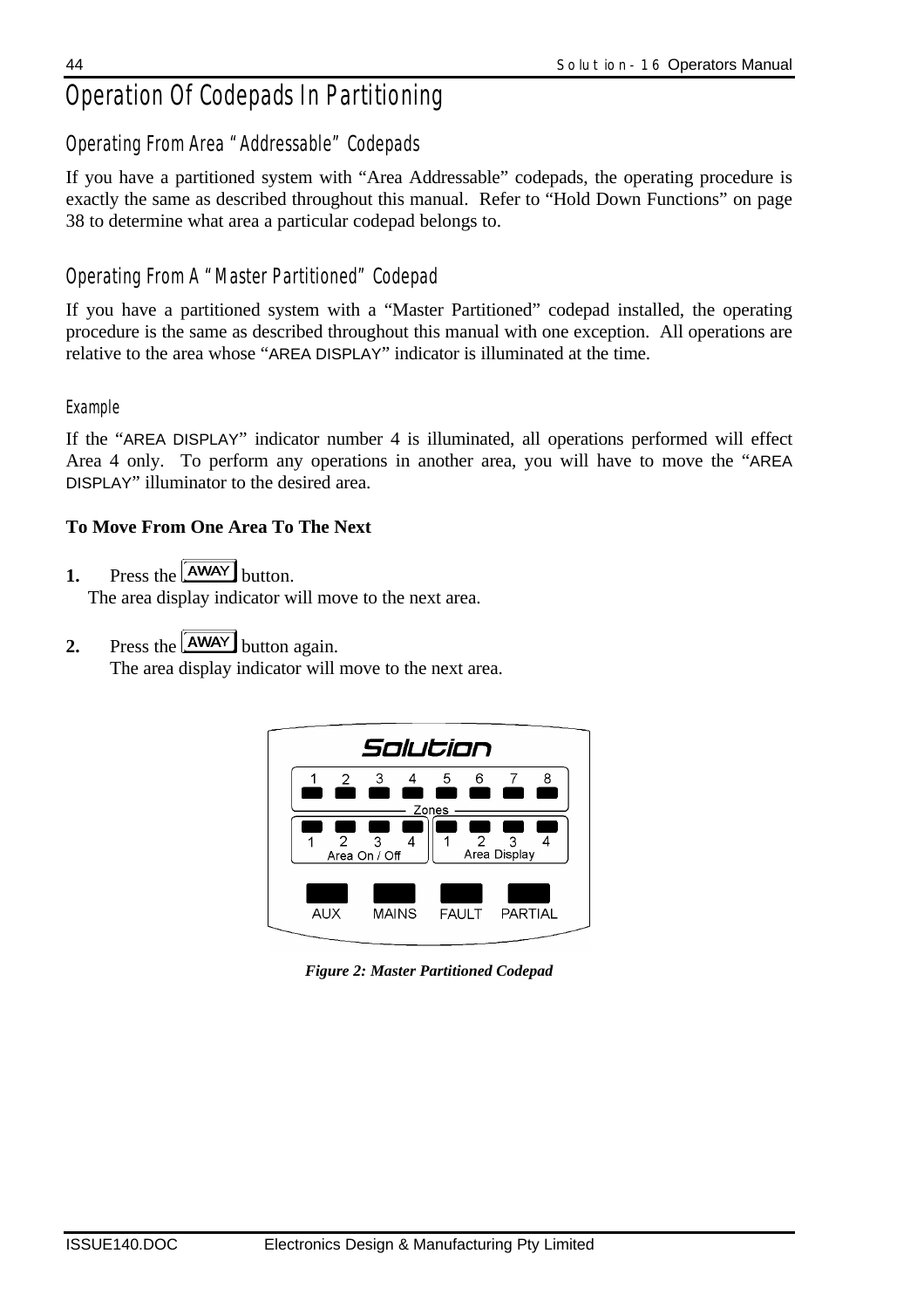# *Communication Options*

## *Introduction*

Your **Solution-16** control panel (CC880) has a communications dialler fitted to report all alarms and system events. These events can be reported to a number of destinations via different transmission formats. These different formats have varying levels of ability. Some can report all events while others have limitations and may report alarms only. The suitability of the different formats should be discussed with your installer.

## *Options and Accessories*

Domestic Tone Only Reporting Domestic Voice Message Reporting Back To Base Reporting Via Digital Communicator Back To Base Reporting Via Securitel Basic Pager Reporting Alpha Pager Reporting DTMF Command Module Voice Module Phone Controller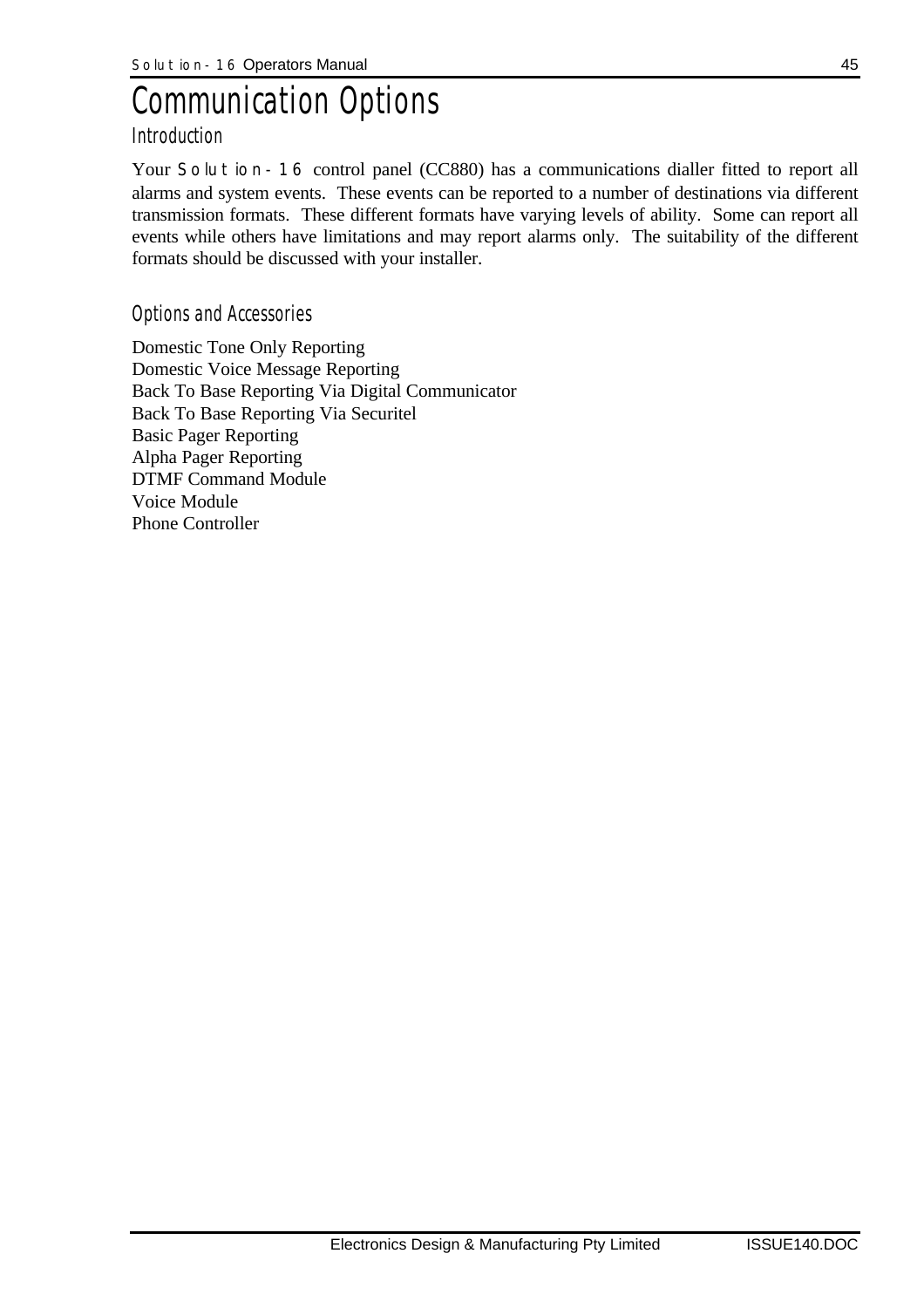# *Remote Functions Remote Arming Using The Phone Controller*

## *Introduction*

This feature allows you to arm your system from any remote location via a telephone line. For obvious security reasons the system cannot be disarmed using this method. To make use of this feature you will require a telephone and the phone controller.

## *Operation*

## **To Remotely Arm Your System**

- **1.** Call the telephone number that your system is connected to.
- **2.** When the control panel has answered the call, a short jingle will be heard. Wait for a short pause in the tones and then hold the phone controller to the mouth piece of the telephone and press the button on the side of the unit for 3 seconds to arm the system.

Two beeps will be heard to indicate that the tone generated has armed your system.

**3.** Hang up the telephone and the system will remain armed.

If you hear a number of strange sounding tones when your control panel answers the call, this means that your system has been set for remote programming functions. Simply wait for a pause in the tones and follow the above steps to remotely arm your system.

If the control panel does not answer the call, this means that the system may already be armed or remote functions have not been enabled. Refer to the "Installations Notes" to check if "Arm Only Via The Telephone" on page 65 has been enabled.

**Note: Where both remote arming and remote programming have been selected, the control panel will answer the call expecting the remote programming computer. This is easily noticed as the modem negotiating tones will be heard rather than the remote arming jingle.**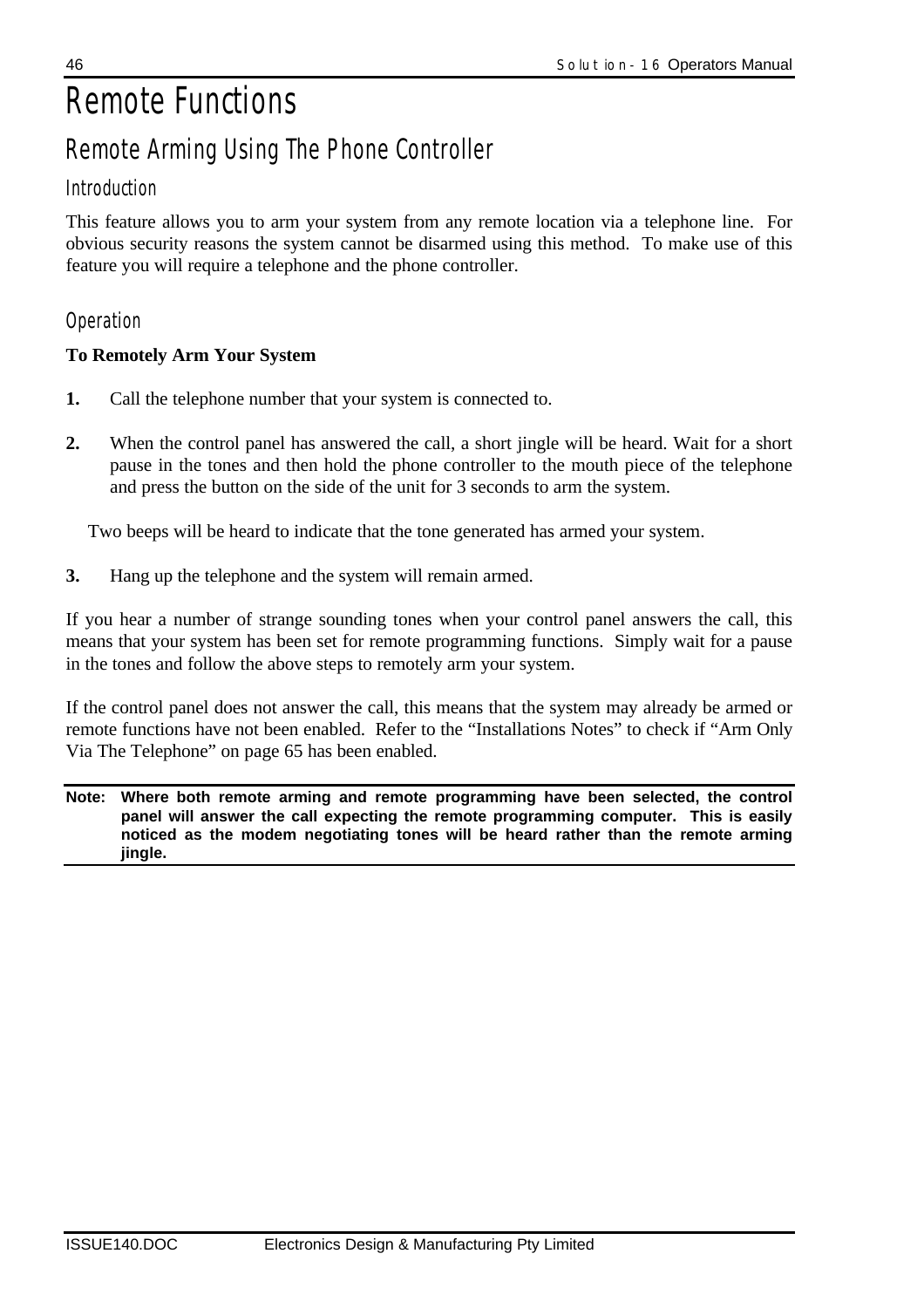# *Operating The System Using A Touch Tone Telephone*

## *Introduction*

The DTMF Command Module will allow you to operate your control panel remotely via the telephone line. Once a communications link has been established with your alarm system, you will be able to perform any system functions using the codepad on a touch tone telephone for both Master Code and User Code functions.

The DTMF command module also allows domestic dialling to be acknowledged by pressing the  $#$  key on the telephone codepad. The DTMF command module needs be fitted to your system and programmed accordingly by your installer.

## *Operation*

*To Establish A Communication Link With Your Alarm System (Non Partitioned System)*

- **1.** Dial the telephone number that the panel is connected to. When the panel answers your call, you will hear a short jingle.
- **2.** After the jingle, press the  $\bf{O}$  button on your telephone during a pause. You will then hear a second jingle. You have now established a link.

## Note: If you have a partitioned system, pressing a  $\mathbf O$  to establish a link will not work.

*To Establish A Communication Link With Your Alarm System (Partitioned System)*

- **1.** Dial the telephone number that the panel is connected to. When the panel answers your call, you will hear a short jingle.
- **2.** To establish a link, you will need to enter  $1, 2, 3$  or  $4$  corresponding to the area number you wish to establish a link with.

Once you establish a link to the partitioned panel, you cannot toggle from area to area like you can on a Master Partitioned codepad by pressing the  $#$  button on the telephone. To access another area, you will need to terminate the link, redial the panel and then choose the required area.

You can ARM and DISARM all areas at the same time when linked to a partitioned system provided that the user code is valid for all areas.

When connected to the panel, any normal system function can be performed by simply entering the numbers on the telephone as you would from a codepad. (HOLD DOWN functions however will not work). Please refer to the "Master Code Functions" on page 28 for a description of each of the available functions. Audible indications are also described in this section.

While you are connected, if a button is not pressed within a sixty second period, you will hear the jingle of decreasing pitch which will indicate that the link has been terminated.

## *To Terminate The Link With Your Alarm System*

**1.** Press the  $#$  button on the telephone twice to terminate the link. You will hear a short jingle of decreasing pitch to indicate termination of the link.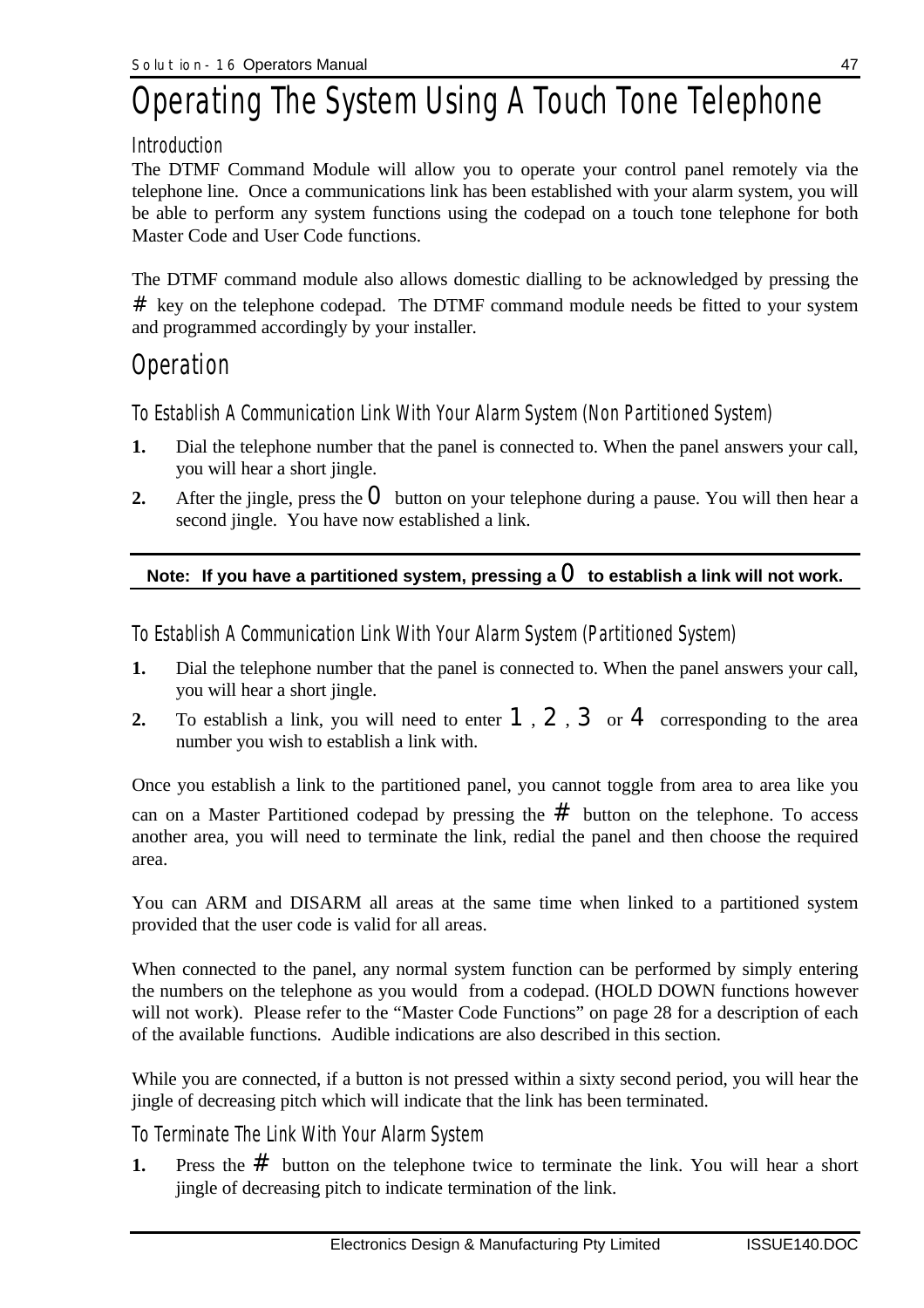# *Domestic Tone Reporting*

## *Operation Of Domestic Tone Reporting*

When an alarm occurs, your system will commence dialling the first programmed phone number. If a busy or engaged tone is detected, the control panel will hang up and commence dialling the second phone number, if one is programmed. The first call will however be counted as one unsuccessful dialling attempt. The calling procedure can be aborted at any time by entering your code.

#### **Note: A maximum of 6 calls per alarm event will be made. This count includes any unsuccessful calls. The call count will be reset if the zone re-triggers and a further 6 attempts will be made. The control panel will stop dialling after it has received an acknowledge tone or after it has made 6 attempts or 3 successful calls.**

If busy tone is not detected, the control panel will assume that the phone has been answered and will begin sending its message.

The message consists of a siren tone followed by system identification beeps. The identification beeps will allow you to verify which control panel has made the call if more than one control panel is reporting to the same phone number. The identification beeps are programmable between 1 and 15, allowing you to distinguish between 15 separate control panels dialling the same phone number (**eg**. An office and a holiday house reporting to your home). This number needs to be programmed by your installer. Check your "Installation Notes" on page 62 to see what your systems identification number is.

When the call is answered, if the call is not acknowledged using a phone controller, or the  $*$ button on your telephone**†** , then the control panel will continue sending its message for a period of two minutes, after which time it will hang up and commence dialling the next phone number.

If the call is acknowledged, the control panel will hang up and no further calls will be made for that event.

 $\overline{a}$ 

**<sup>†</sup>** The # button on your telephone will need to be used to acknowledge a call if a DTMF Command Module has been fitted to your system. Check your "Installation Notes" on page 62 to see if you have this option.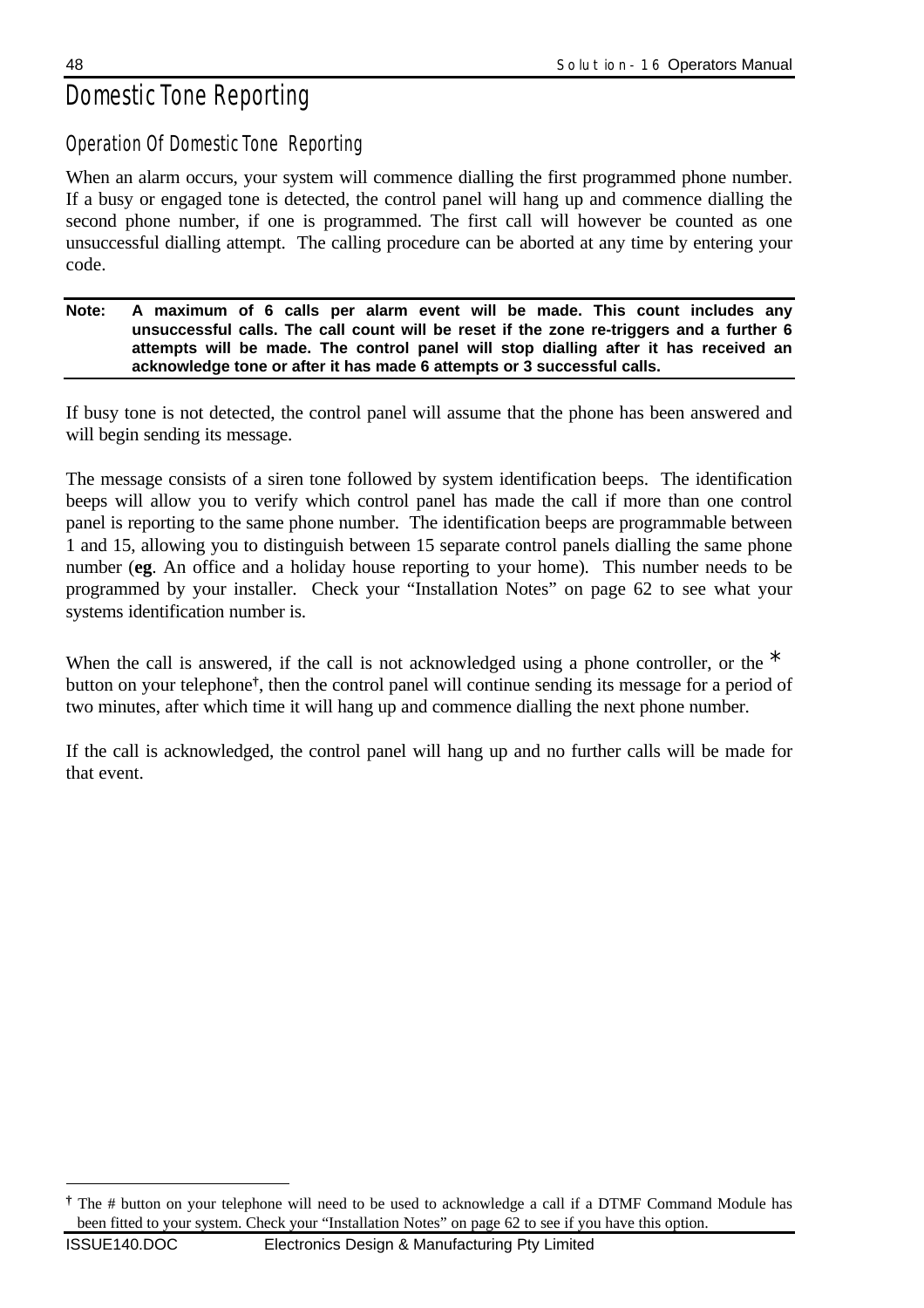#### *Programming Domestic Phone Numbers*

There are 32 data locations set aside for domestic phone numbers. Each location is capable of storing 1 telephone digit. This allows up to four different seven digit phone numbers to be programmed.

#### **To Program A Domestic Telephone Number**

- **1.** Ensure the system is disarmed.
- **2.** Ensure that there are no alarm memories present (**ie.** Zone indicators flashing).
- **3.** Enter your  $\boxed{\text{MASTER CODE}}$  followed by  $2$  and the  $\boxed{\text{AWAY}}$  button.

Three beeps will be heard and the STAY and AWAY indicators will flash simultaneously. If one long beep is heard, entry has been denied and you should check your "Installation Notes" on page 62 to see if your control panel has been programmed for domestic reporting.

After successful entry, the codepad will begin to display any previously programmed telephone numbers one digit at a time via the zone indicators. The first number will be displayed for two seconds and a beep will be heard as the next number is displayed. You may watch as all stored numbers are displayed before programming new numbers, or start to program a new phone number by simply entering the first digit of the new number.

After all digits in the first phone number have been entered, press the  $STAY$  button. This indicates the end of the first phone number. You may now enter a second, third and fourth phone number if required by following the above procedure.

Phone numbers should be entered in order of priority (**ie**. The phone number that you want the control panel to call first should be entered first and so on).

**Note: If there is more than one phone number programmed and you wish to change one of them, you will need to re-program all of the stored phone numbers as well as the new number.**

When all required phone numbers have been programmed, exit the programming mode by pressing the  $AWAY$  button.

If at any time you wish to view the stored numbers enter the  $[MASTER CODE]$  followed by  $2$  and the **AWAY** button. Three beeps will be heard and the numbers will be displayed. When finished, the first digit of the first number will be displayed. If no buttons are pressed within 10 seconds the mode will terminate automatically or you can press the **AWAY** button to manually terminate.

**Note: When viewing the numbers via the codepad, the number 9 is represented by the 1 and the 8 indicators illuminating together. A zero in the phone number is represented by the MAINS indicator. The end of the number is represented by the MAINS and zone 4 indicators. Refer to "Table 12: Indicators For Programming Domestic Phone Numbers" on page 31 for more information.**

*Disabling Domestic Dialling*

If at any time you wish to cancel domestic dialling for any reason (**eg.** You are moving house and do not wish the system to continue calling your work place or mobile phone etc) you can enter the  $\sqrt{\frac{MASTERCODE}{\text{followed by 2}}}$  and then the  $\sqrt{\frac{AMAX}{\text{bottom}}}$  button, then the  $\sqrt{\frac{STAT}{\text{bottom}}}$  button and the **AWAY** button to disable domestic dialling.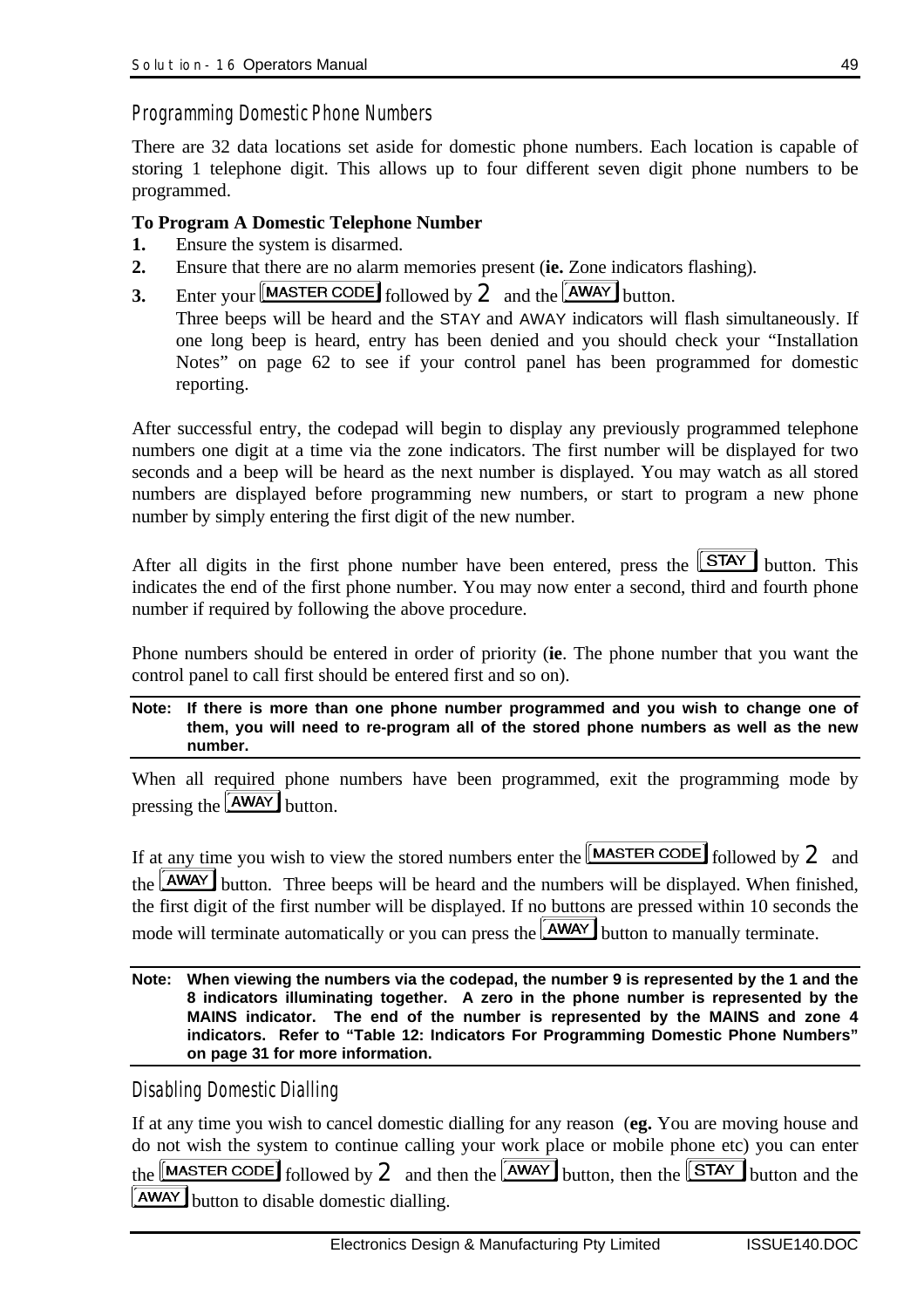# *Domestic Voice Message Reporting*

## *Introduction*

The Voice Module has been designed so that a clear concise voice message can be sent by your alarm system to the phone numbers of your choice when an alarm condition occurs. This allows you to easily understand that the alarm at your home or office has been activated and that action is required. The voice message is pre-recorded and can be changed as many times as necessary. The message can be from 1 to 16 seconds in length. You will need to discuss the recording of your message with your installer.

## *Operation of Domestic Voice Message Reporting*

Upon an alarm condition, the programmed voice message will play continually for a 90 second period. At the end of the 90 seconds the panel will send a series of short tones followed by a break. During this break the control panel looks for an acknowledge tone from a phone controller or from the \* button on your telephone**‡** .

If an acknowledge tone is received within the next 20 seconds, the control panel will hang up and make no further calls. If an acknowledge tone is not received, the control panel will continue with its particular dialling sequence. The 90 second timer commences as soon as the last digit of the phone number has been dialled.

**Note: If a DTMF Command Module has been fitted to the control panel, acknowledging the call can be done at any time whilst the message is being played by pressing the** # **button on the telephone. There is no need to wait for the message to stop playing.**

## *Programming Domestic Phone Numbers*

There are 32 data locations set aside for domestic phone numbers. Each location is capable of storing 1 telephone digit. This allows up to four different seven digit phone numbers to be programmed.

## **To Program A Domestic Telephone Number**

**1.** Ensure the system is disarmed.

 $\overline{a}$ 

- **2.** Ensure that there are no alarm memories present (**ie.** Zone indicators flashing).
- **3.** Enter your  $\boxed{\text{MASTER CODE}}$  followed by  $2$  and the  $\boxed{\text{AWAY}}$  button.

Three beeps will be heard and the STAY and AWAY indicators will flash simultaneously. If one long beep is heard, entry has been denied and you should check your "Installation Notes" on page 62 to see if your control panel has been programmed for domestic reporting.

After successful entry, the codepad will begin to display any previously programmed telephone numbers one digit at a time via the zone indicators. The first number will be displayed for two seconds and a beep will be heard as the next number is displayed. You may watch as all stored numbers are displayed before programming new numbers, or start to program a new phone number by simply entering the first digit of the new number.

**<sup>‡</sup>** The # button on your telephone will only acknowledge a call if a DTMF command module CC886 is fitted to your system. Check your "Installation Notes" on page "62" to see if you have this option.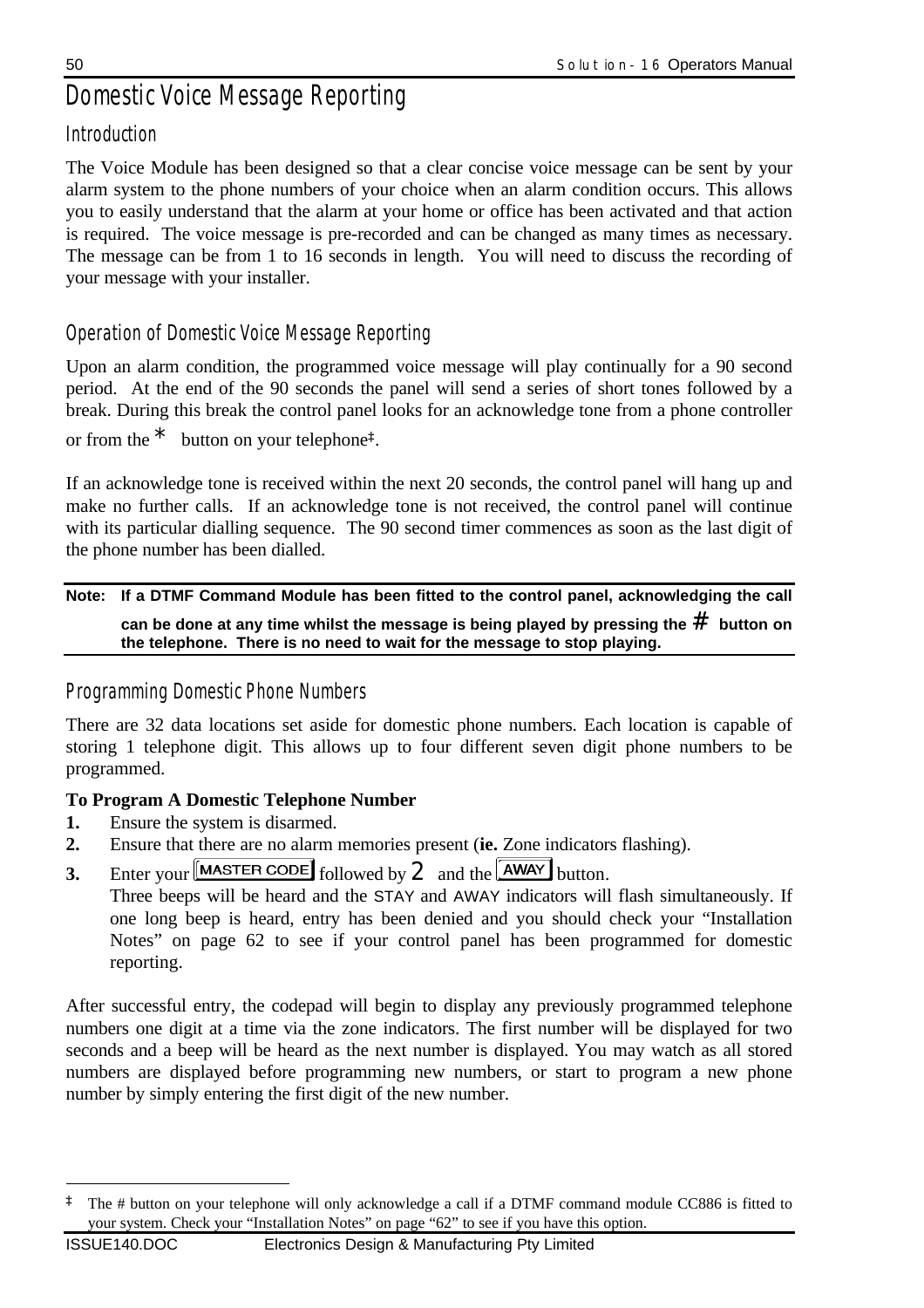After all digits in the first phone number have been entered, press the  $STAY$  button. This indicates the end of the first phone number. You may now enter a second, third and fourth phone number if required by following the above procedure.

Phone numbers should be entered in order of priority (**ie**. The phone number that you want the control panel to call first should be entered first and so on).

#### **Note: If there is more than one phone number programmed and you wish to change one of them, you will need to re-program all of the stored phone numbers as well as the new number.**

When all required phone numbers have been programmed, exit the programming mode by pressing the **AWAY** button.

If at any time you wish to view the stored numbers enter the  $[MASTER CODE]$  followed by  $2$  and the **AWAY** button. Three beeps will be heard and the numbers will be displayed. When finished, the first digit of the first number will be displayed. If no buttons are pressed within 10 seconds the mode will terminate automatically or you can press the **AWAY** button to manually terminate.

**Note: When viewing the numbers via the codepad, the number 9 is represented by the 1 and the 8 indicators illuminating together. A zero in the phone number is represented by the MAINS indicator. The end of the number is represented by the MAINS and zone 4 indicators. Refer to "Table 12: Indicators For Programming Domestic Phone Numbers" on page 31 for more information.**

## *Pager Reporting*

Pager reporting has been introduced so that alarms and system information can be transferred to a pocket pager allowing you to receive information from your alarm system at any time.

There are two pager formats available, Basic Pager and Alpha Pager. Basic Pager Format requires some interpretation of the numbers that appear on the display. The Alpha Pager Format requires no interpretation as the information is supplied to the pager in text format. Refer to "Table 17: Alpha Pager Messages" on page 52 for more information.

Both formats make it possible to differentiate between 1000 different systems when a number of alarm systems are reporting to the one pager.

## *Alpha Pager Reporting*

Your control panel is capable of sending Alpha characters to a pocket pager using the PET Protocol (Page Entry Terminal). Using this method of reporting will allow individuals who are on the move to monitor burglary alarms, medical alarms, refrigeration alarms and virtually any other event which can be used to trigger an alarm situation.

## *Requirements*

To use this reporting format the following hardware options are required.

#### Telecom and Hutchinson only.

The control panel must have a modem module fitted.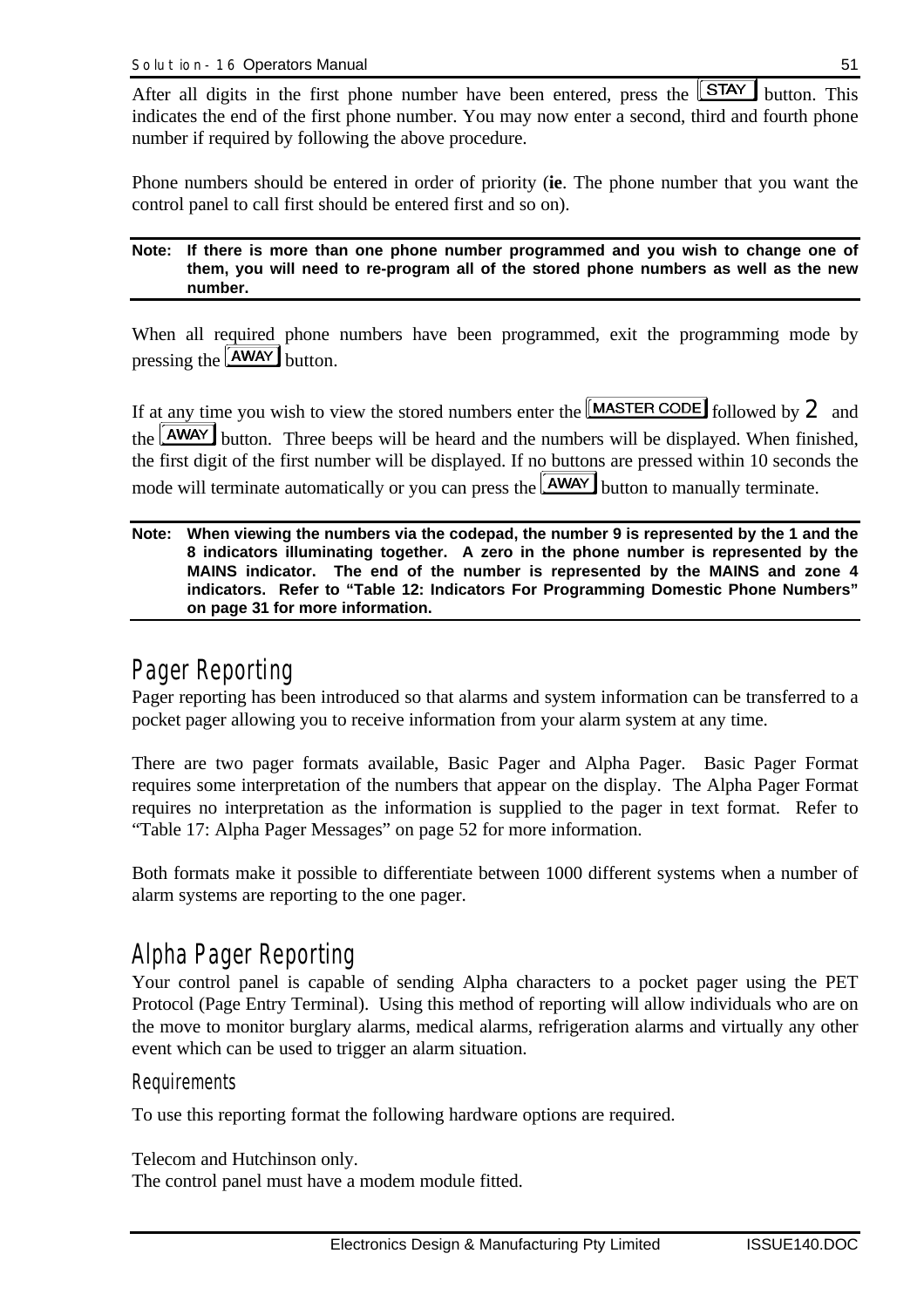# *Using The PET Alpha Pocket Pager Format*

This transmission format is the most informative method of reporting alarm activity to the end user. When using the PET Alpha Pager Format, the control panel will transmit all alarm information using English language messages. Once the alarm message has been received on the pager appropriate action can be taken.

The following table lists the events which will cause the control panel to transmit to the pager and the messages that will be displayed on the pager.

| PAGER MESSAGE          |
|------------------------|
| <b>AC Fail</b>         |
| <b>AC Restore</b>      |
| Close Area #, User #   |
| Open Area #, User #    |
| Alarm Zone #           |
| Restore Zone #         |
| Alarm Zone #, Area #   |
| Restore Zone #, Area # |
| <b>Codepad Tamper</b>  |
| Data Change            |
| Close User #           |
| Open User #            |
| Duress, Open User #    |
| Low Battery            |
| <b>Battery Restore</b> |
| Panic                  |
| Fire                   |
| Medical                |
|                        |
| <b>Test</b>            |
| Bypass Zone #          |
| Bypass Restore Zone #  |
| Trouble Zone #         |
| Trouble Restore Zone # |
| 24 Hour Alarm #        |
| 24 Hour Restore #      |
| Fire Zone #            |
| Fire Restore #         |
|                        |

*Table 17: Alpha Pager Messages*

The # symbol represents the zone or area number in the transmission.

The following example shows how a single transmission will be received on the Alpha pager. A similar message to the one below will be seen when the alarm system is armed by user 1.

| 1111          | <b>CLOSE USER</b>   | 01           |
|---------------|---------------------|--------------|
| SUBSCRIBER ID | <b>SYSTEM ARMED</b> | <b>IISFR</b> |

*Subscriber ID is a unique 4 digit number indicating the particular alarm system which has made the call. User Number indicates an authorised user of the system. Each person using the system may be given their own user identity.*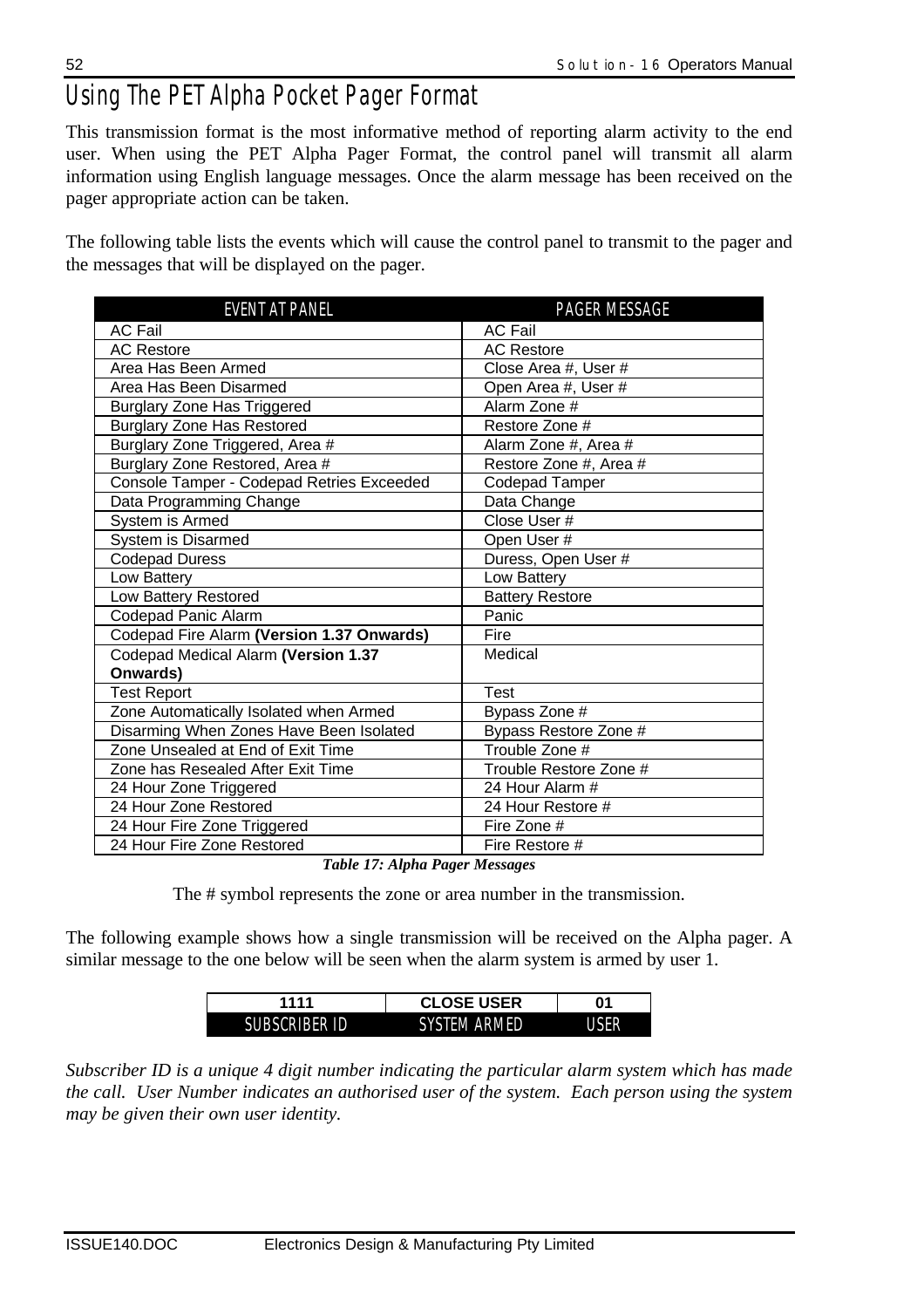## *Basic Pager Reporting*

*Operation Of Basic Pager Reporting*



#### *Figure 3: Basic Pager Display*

The example shows that the transmission has come from Subscriber ID Number 678 and that zone 2 is in alarm, zone 3 has been manually isolated, the system is armed, the panic zone is normal, the AC is connected and there is no fault condition.

#### **Note: Basic Pager format only supports zones 1 to 8. If you have a sixteen zone system then Alpha Pager is recommended.**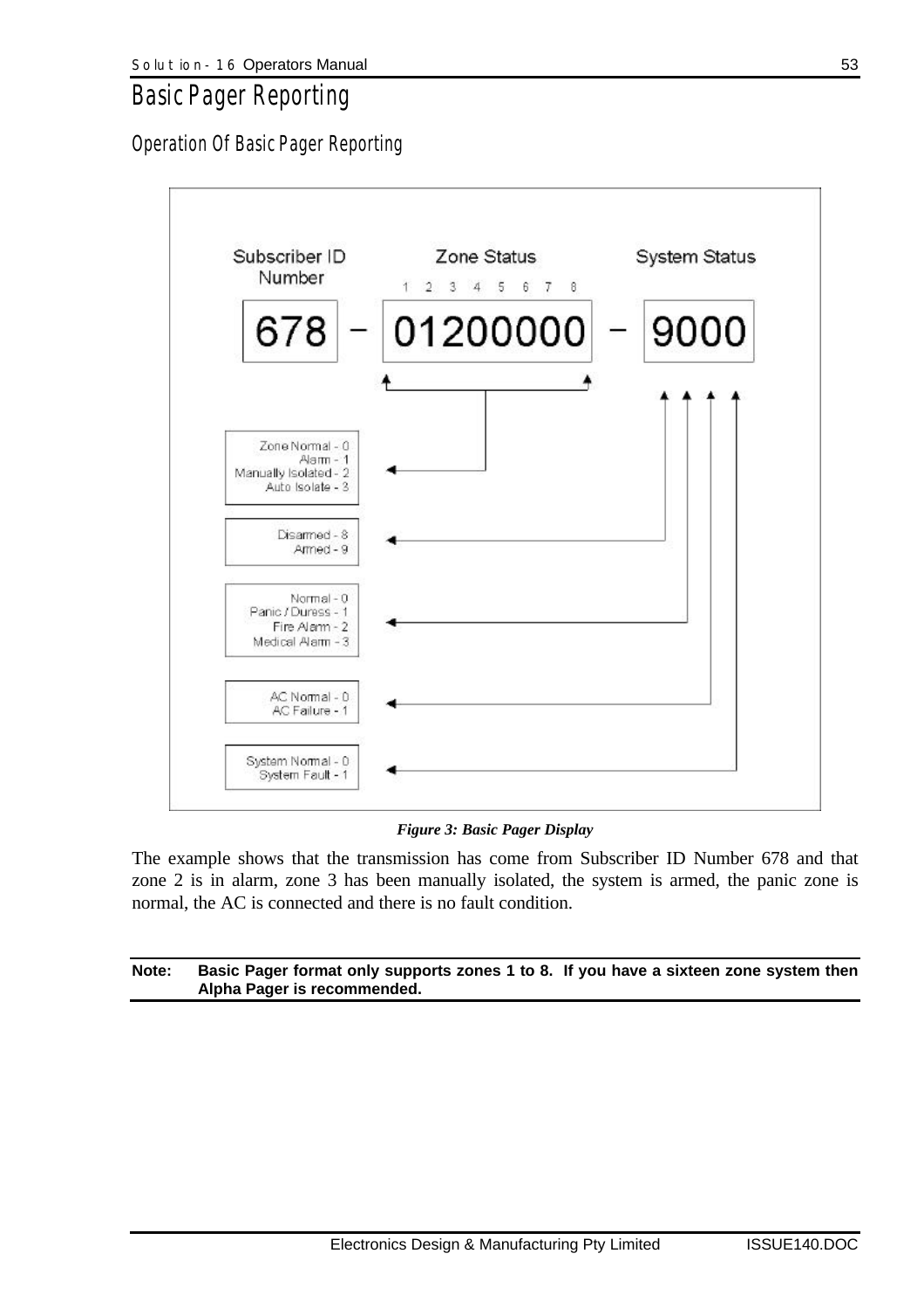# *Optional Equipment*

There are numerous accessories and features that can be added to your alarm system. Contact your installer for more details on any of the accessories listed below.

## *EDMSAT - Satellite Siren*

To enhance the security of your system a satellite siren is available. When tampered with or disconnected from your system it will still continue to emit its ear shattering warning sound.

## *Additional Codepads*

Numerous codepads can be fitted giving you the ability to control your system from not only the entry point but even from your bedroom or anywhere else that you may require.

## *Night Arm Station*

The night arm station is a touch pad which allows you to perform three basic functions. Firstly, it allows you to arm your alarm system in STAY mode 1 by pressing just one button. Secondly, it allows you to activate a panic alarm 24 hours a day should an emergency situation arise. Thirdly, it provides system status at all times via its indicator lights. Using a night arm station means that at the press of a button you can arm your entire alarm system except for the zones which are designated for STAY mode 1. The night arm station will allow the user to disarm the system from STAY mode 1, providing that no alarm has been triggered.

## *Radio Remote Control*

This equipment when fitted will enable you to control the general operation of your system from a portable hand held transmitter. It can even be used for basic arm/disarm where there is a requirement for a keyswitch.

## *Phone Controller*

The phone controller can be used for remote arming of your system. Where this feature is required the phone controller can be used to generate a specific tone that will arm your system via the telephone.

## *Hand Held Radio Remote Control Panic Button*

Any number of hand held panic buttons can be connected to your system. These are ideal for medical or emergency situations where help is required instantly. The benefits of these are only apparent if you have a communications dialler fitted and your system is monitored.

## *Smoke Detectors*

Any number of smoke detectors may be connected to your system for an early warning of a fire. A different sound is available for your outside horn speaker if a smoke detector is triggered. This different sound will alert your neighbours to a fire rather than a burglary.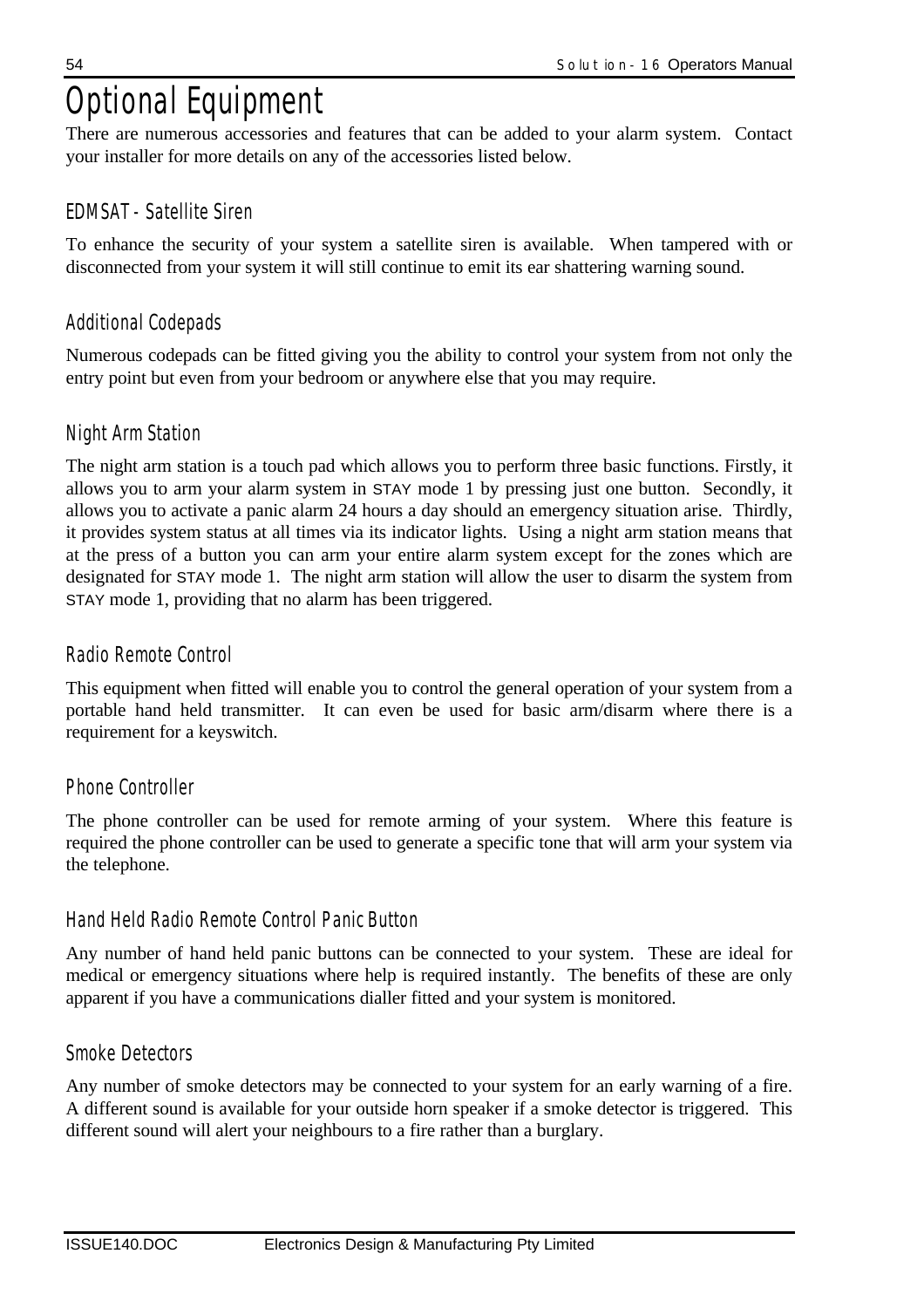### *Photoelectric Beams*

Photoelectric beams can be connected to your system to provide perimeter protection. These beams can be placed up to distances of 160 metres apart. Any movement across the beams (**ie**. a person or vehicle entering a driveway) will cause an alarm. These can be used in both indoor and outdoor applications.

## *Passive Infrared Detectors*

Passive infrared (PIR) detectors are the most common type of detection devices used. PIR's detect human body heat up to a distance of approximately 15 metres at an angle of coverage of approximately 90 degrees.

### *Magnetic Reed Switches*

Reed switches are used to monitor the opening and closing of doors and windows. These are ideal for perimeter protection when used in conjunction with STAY mode.

### *Glass Break Detectors*

Glass break detectors are used to pick up the sound of breaking glass. These are ideal for shop front windows.

### *Vibration Detectors*

Vibration detectors are designed to pick up the vibrations of a rattling door or window.

#### *Communications Dialler*

A communications dialler can be fitted to your system to inform another party that an alarm has occurred. See "Communication Options" on page 45 for more details of what a dialler can do.

#### *Telephone Line Fault Monitor*

A telephone line fault monitor is designed to connect your alarm system to two telephone lines. When line A is disconnected the unit will automatically switch to line B. For added security, line B could be connected to a stand-alone cellular unit.

#### *Securitel*

A securitel unit can be fitted to your system to inform the central monitoring station that an alarm has occurred. A securitel unit has the added feature of detecting the existence of the telephone line. The central monitoring station will be alerted of a problem if the telephone line is disconnected from the alarm system.

#### *Telephone Line Fault Module*

This module will monitor the telephone line connected to the system. If the phone line has been disconnected for more than forty seconds, the FAULT indicator will illuminate and the sirens and strobe may be enabled to activate.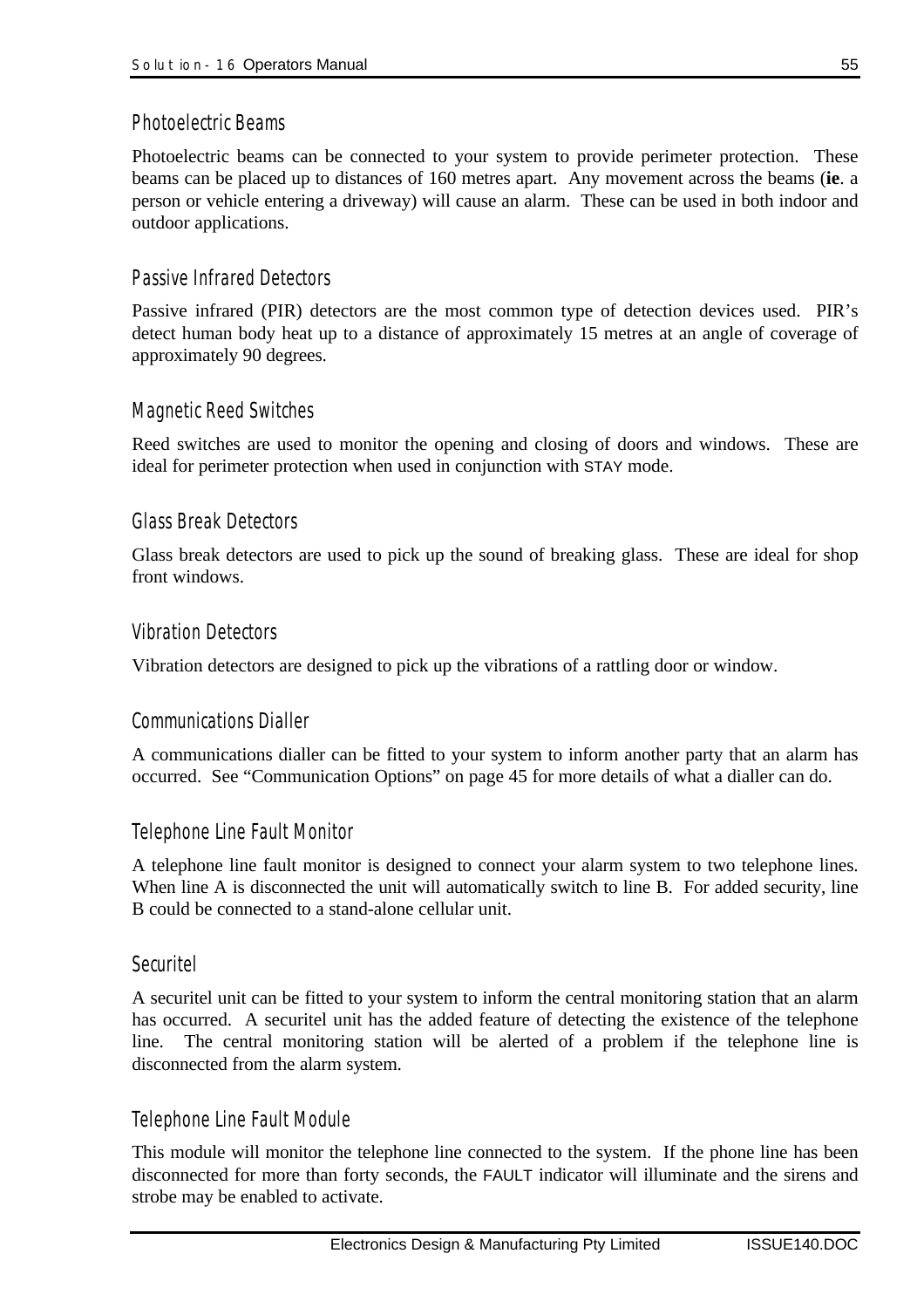# *Glossary of Terms*

| Term                                       | Description                                                                                                                                                                                                     |
|--------------------------------------------|-----------------------------------------------------------------------------------------------------------------------------------------------------------------------------------------------------------------|
| <b>Alarm Condition</b>                     | Is when your alarm system is ARMED and one of the detection devices<br>are violated. A 24 hour zone (eg. Smoke detector) may trigger when<br>your system is ARMED or DISARMED.                                  |
| <b>Armed</b>                               | When the system is in a state ready to accept alarms.<br>(System "ON")                                                                                                                                          |
| AWAY or #                                  | This is the button on your codepad used to execute any given<br>command.                                                                                                                                        |
| <b>AWAY Mode</b>                           | Is the mode used to arm your system when you leave your premises.                                                                                                                                               |
| Codepad                                    | The codepad allows you to perform all functions such as arming,<br>disarming and programming of your alarm system.                                                                                              |
| <b>Detectors</b>                           | Are devices connected to your alarm system used to cause an alarm<br>condition. Some common forms of detection devices are; passive<br>infrared, smoke, photo electric beams, reed switches, vibration sensors. |
| <b>Dialler</b>                             | Is a device that can be added to your system used for communicating to<br>a monitoring station or pager.                                                                                                        |
| <b>Disarmed</b>                            | Is when your system is in a state that will not accept alarms.                                                                                                                                                  |
| <b>Dynamic Battery</b><br><b>Testing</b>   | Is a feature used to monitor and test the condition of your backup<br>battery.                                                                                                                                  |
| <b>EDMSAT</b><br>(Satellite Siren)         | Is a self contained siren unit complete with flashing blue strobe light and<br>a backup battery. It offers a higher level of security for your alarm<br>system.                                                 |
| <b>Entry Time or</b><br><b>Entry Delay</b> | Is the time allowed after entering your premises, to DISARM your<br>system before an alarm occurs.                                                                                                              |
| <b>Entry Warning</b>                       | Is the beeping from your codepad during entry time to remind you to<br>DISARM your system.                                                                                                                      |
| <b>Exit Time or</b><br><b>Exit Delay</b>   | Is the amount of time you have to leave your premises after you have<br>armed your system.                                                                                                                      |
| <b>External Equipment</b>                  | Is any device connected to your system such as detectors, codepads and<br>sirens.                                                                                                                               |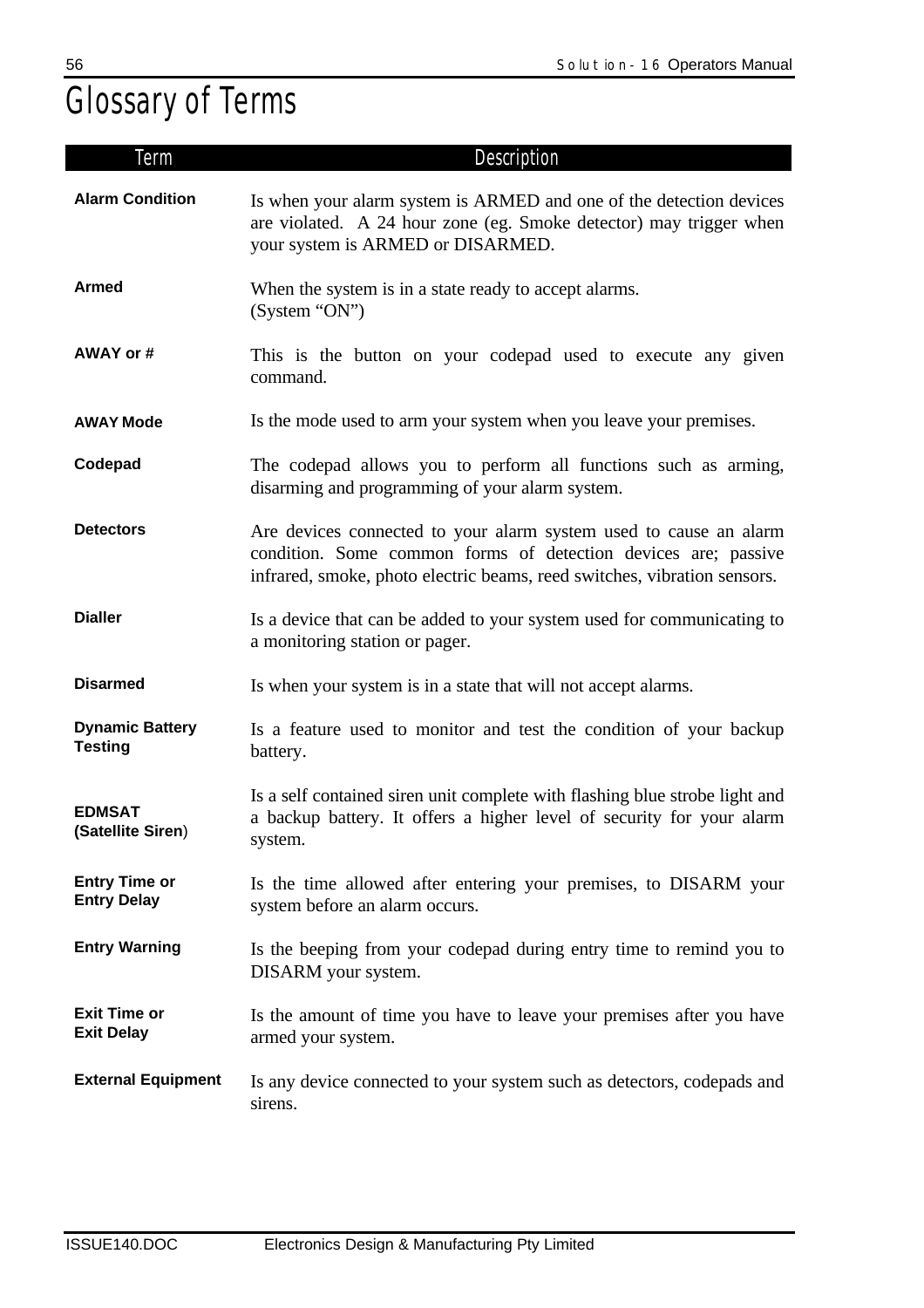| Term                                            | Description                                                                                                                                                                                                                                                                                |
|-------------------------------------------------|--------------------------------------------------------------------------------------------------------------------------------------------------------------------------------------------------------------------------------------------------------------------------------------------|
| <b>Forced Arming</b>                            | Is a situation where your alarm system is permitted to be ARMED<br>when one or more zones are unsealed.                                                                                                                                                                                    |
| <b>Hand Over Delay</b>                          | When your system is ARMED and zone one is violated the entry delay<br>starts timing. If zone two is then violated the entry delay time is<br>HANDED OVER to zone two and so on through zones three and four.<br>This is known as SEQUENTIAL hand over delay.                               |
| <b>Hand Held Radio</b><br><b>Remote Control</b> | Can be used to ARM and DISARM your system or cause a PANIC<br>ALARM.                                                                                                                                                                                                                       |
| <b>Master Code</b>                              | Is a numerical code used for ARMING and DISARMING the system as<br>well as allowing access to all functions that are programmable through<br>the codepad.                                                                                                                                  |
| <b>Monitoring Station</b>                       | Is a secure location where a digital receiver monitors numerous alarm<br>systems and deciphers their alarm transmission reports so that the<br>operator can advise the appropriate authorities to take immediate<br>action.                                                                |
| Panic                                           | This is a type of alarm raised by you to indicate to the MONITORING<br>STATION that there is an emergency situation at your premises.                                                                                                                                                      |
| <b>Phone Controller</b>                         | Is a device used for ARMING your system via the Telephone line. It is<br>also used to acknowledge domestic alarm reports.                                                                                                                                                                  |
| <b>Sealed</b>                                   | Refers to a zones status. If a zone is SEALED, the detection devices<br>are not violated and the zone indicator will be extinguished (ie. a reed<br>switch is closed or a detector is on stand by waiting for an intrusion).                                                               |
| <b>Silent Alarm</b>                             | When programming your system, it is possible to have an individual<br>zone for SILENT ALARM. This means that when the zone is violated<br>your alarm system will communicate with the Monitoring Station<br>without sounding the sirens. This can only be programmed by your<br>installer. |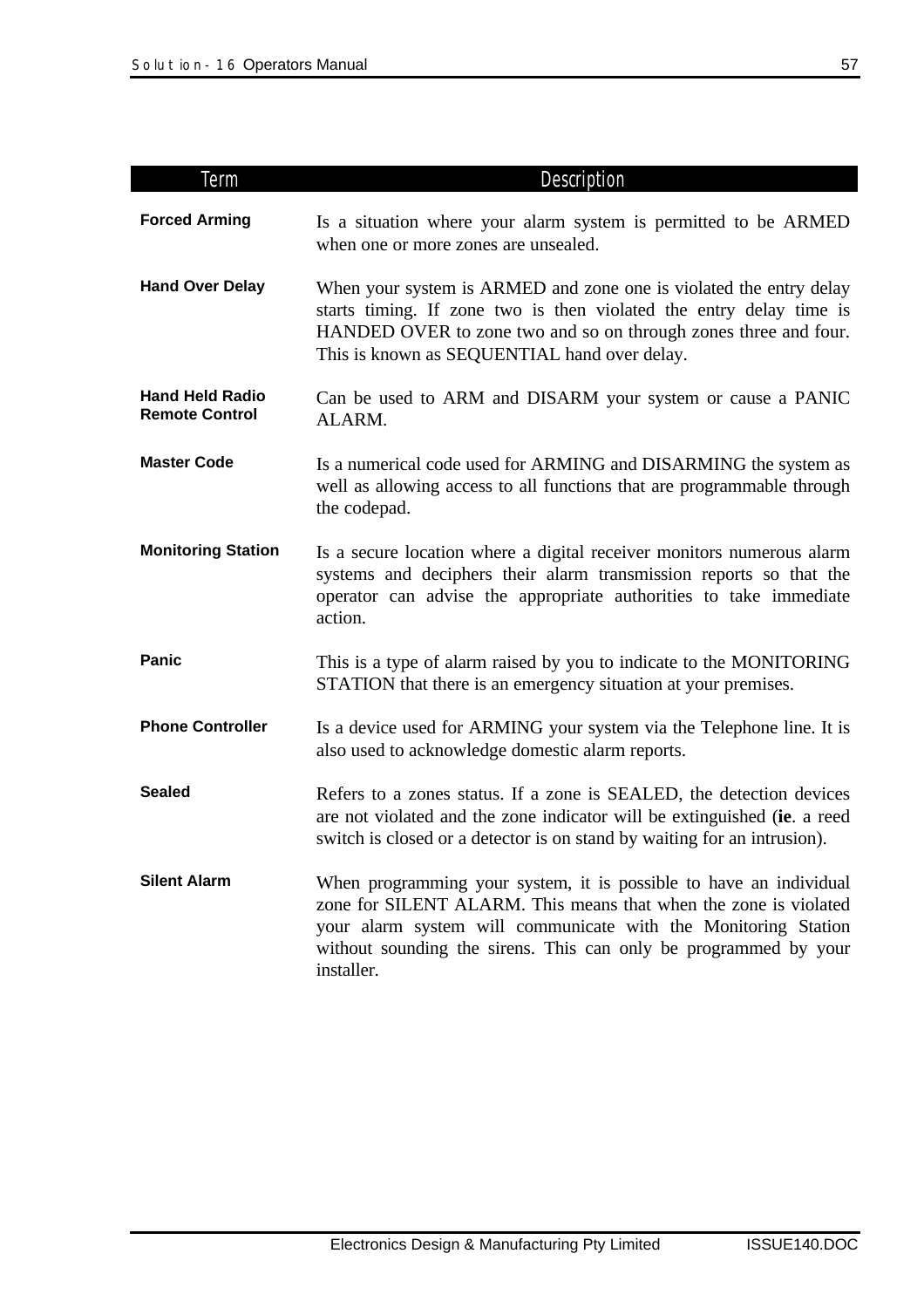| Term               | <b>Description</b>                                                                                                                                                                                                           |  |  |  |  |
|--------------------|------------------------------------------------------------------------------------------------------------------------------------------------------------------------------------------------------------------------------|--|--|--|--|
| <b>Siren time</b>  | Is a pre-programmed time which the sirens will sound for once an alarm<br>condition has been generated.                                                                                                                      |  |  |  |  |
| <b>STAY Mode 1</b> | Is a condition that automatically isolates certain zones when your<br>system is ARMED in STAY mode 1. This can only be programmed by<br>your installer.                                                                      |  |  |  |  |
| <b>STAY Mode 2</b> | Is a condition that automatically isolates certain zones when your<br>system is ARMED in STAY mode 2. These zones are programmed by<br>you and not your installer.                                                           |  |  |  |  |
| <b>Unsealed</b>    | Refers to a zones status. If a zone is unsealed, the detection devices are<br>violated and the zone indicator will be illuminated (ie. a reed switch is<br>open or a detector has noted an intrusion).                       |  |  |  |  |
| <b>User Code</b>   | A numerical code used to arm and disarm the system.                                                                                                                                                                          |  |  |  |  |
| <b>Zones</b>       | A monitored input used to trigger an alarm condition.                                                                                                                                                                        |  |  |  |  |
| 24 Hour Zone       | A monitored input where tamper switches and emergency switches may<br>be connected. If at any time, (whether your system is ARMED or<br>DISARMED) one of these switches is violated an ALARM<br>CONDITION will be generated. |  |  |  |  |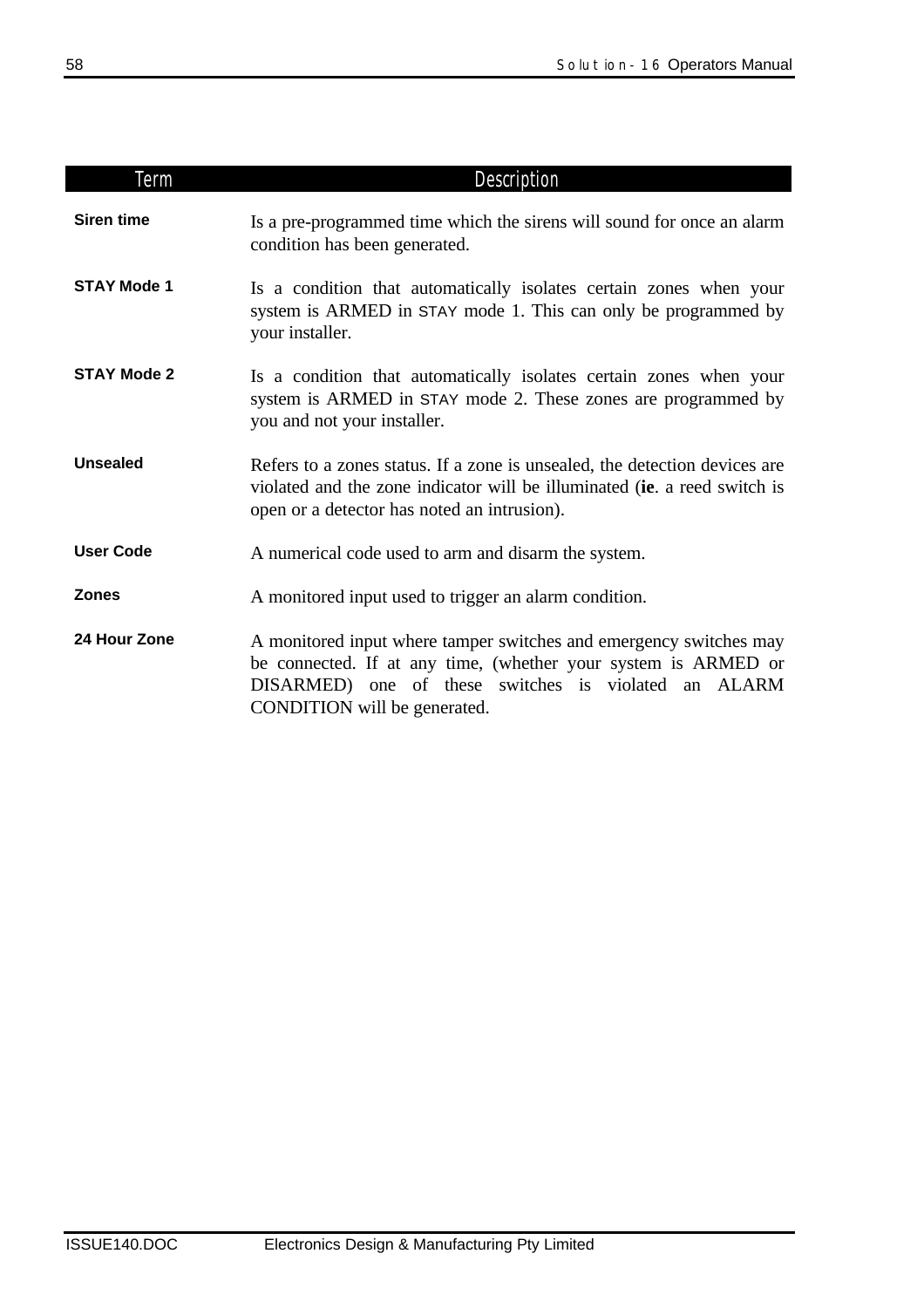# *Warranty Warranty Statement*

Electronics Design and Manufacturing Pty Limited warrants this product to be free from defects in material and workmanship for a period of three years from the date of manufacture as indicated by the date stamp and /or the serial number on the product. Defective units returned by the purchaser at their own expense during this period will be repaired or replaced at the option of the manufacturer. The repair or replacement will be free of charge provided that the defects were not incurred during shipping or handling, or the damage was not due to causes beyond the control of Electronics Design and Manufacturing Pty Limited, excessive voltage, mechanical shock or damage arising out of abuse, alteration or improper application of the equipment.

## *Limitations*

While this system is an advanced design security system, it does not offer guaranteed protection against burglary, fire or any other emergency. An alarm system, whether commercial or residential, is subject to compromise or failure.

Despite frequent testing, and due to, but not limited to, any or all of the following; criminal tampering, electrical or communications disruption, it is possible for the system to fail to perform as expected. Electronics Design & Manufacturing Pty Limited does not represent that the product or system may not be compromised or circumvented; or that the product or system will prevent any personal injury or property loss by burglary, robbery, fire or otherwise; nor that the product or system will in all cases provide adequate warning or protection. A properly installed and maintained alarm system may only reduce risk of burglary, robbery, fire or otherwise but it is not insurance or a guarantee that these events will not occur.

### **CONSEQUENTLY, ELECTRONICS DESIGN & MANUFACTURING PTY LIMITED SHALL HAVE NO LIABILITY FOR ANY PERSONAL INJURY, PROPERTY DAMAGE, OR OTHER LOSS BASED ON A CLAIM THE PRODUCT FAILED TO GIVE WARNING.**

Electronics Design & Manufacturing Pty Limited is not an insurer of either the property or safety of the user's family or employees and limits its liability for any loss or damage including incidental or consequential damages to Electronics Design & Manufacturing Pty Limited's original selling price of the product regardless of the cause of such loss or damage.

## *Maintenance*

Electronics Design & Manufacturing Pty Limited recommend the system be checked on a weekly basis for correct operation. Reference should also be made to Australian Standard 2201.1 in that routine maintenance should be carried out every six months by a licensed alarm technician.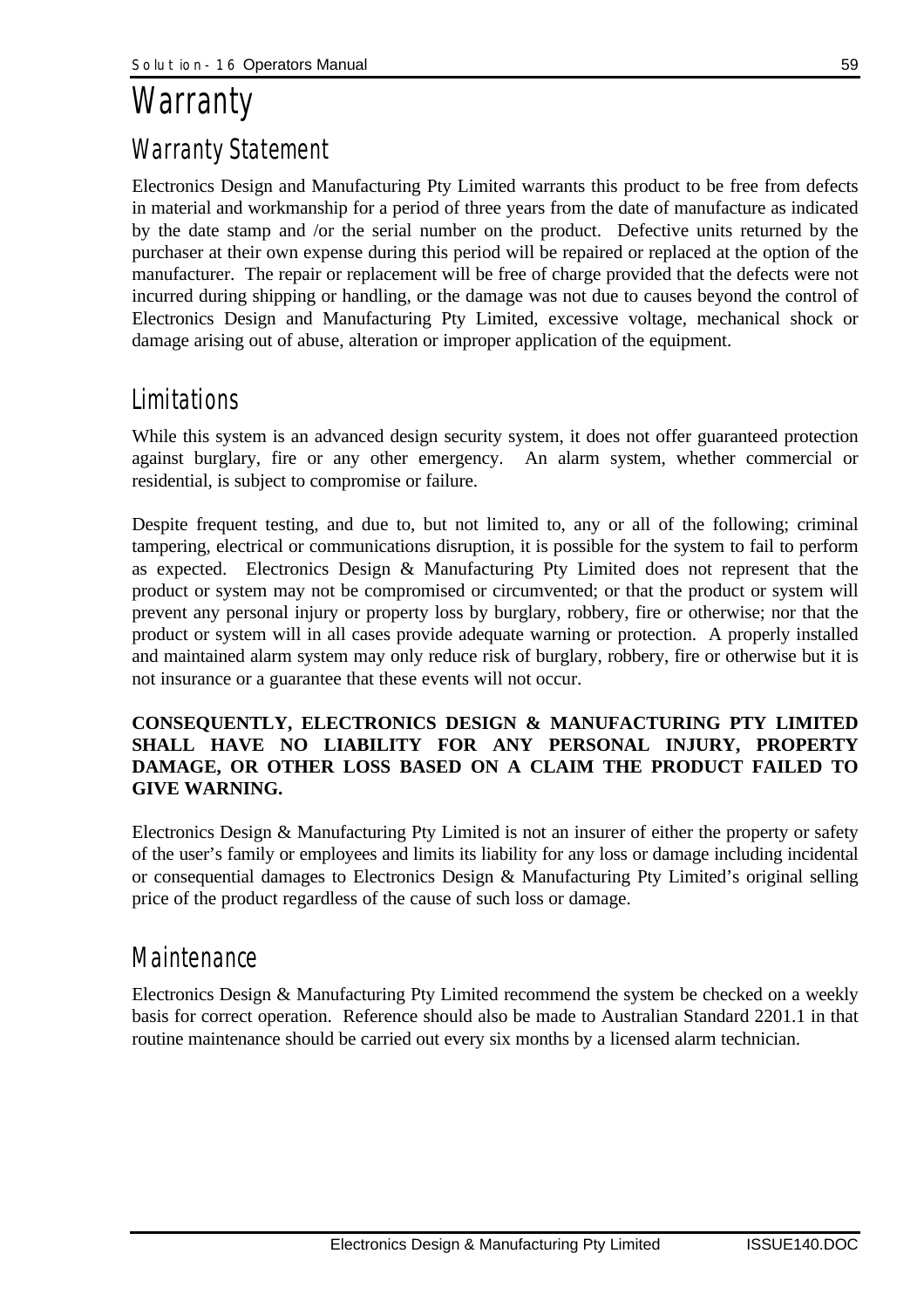## *Specifications*

| <b>Temperature Range:</b>      | 0 - 45 Degrees Celsius                           |
|--------------------------------|--------------------------------------------------|
| <b>Humidity:</b>               | 10 \% to 95 \%                                   |
| <b>Power Source:</b>           | <b>EDM Plug Pack TF008</b>                       |
|                                | 240 Volt/18 Volt AC 1.3 Amp                      |
| <b>Stand-By Current:</b>       | $65 \text{ mA}$                                  |
| <b>Back-Up battery:</b>        | 6.5 Ah 12 Volt DC Rechargeable Sealed Lead Acid. |
| Weight:                        | $2.5$ Kg                                         |
| <b>Dimensions:</b>             | 306 mm x 260 mm x 75 mm                          |
| <b>Austel Approval Number:</b> | A94/02B/0476                                     |
|                                | (Must Be Used With EDM TF008 Plug Pack)          |
| <b>New Zealand Telepermit:</b> | PTC 211/95/263                                   |
|                                |                                                  |

## *Advice To Users*

The Austel permit which has been issued for this product is subject to the following conditions.

• The *Solution-16* Control Dialler may only be powered by an EDM Plug Pack TF008. (Approval number Q92128).

## *New Zealand Telepermit Notes*

The following notes are only relevant when this product is used in New Zealand

The equipment exhibits the following points of non compliance to Telecom PTC 211 and 212:

- The grant of a Telepermit for a device in no way indicates Telecom's acceptance of responsibility for the correct operation of that device under all operating conditions.
- The equipment shall not be used in any manner which could constitute a nuisance to other Telecom customers.
- Immediately disconnect this equipment should it become physically damaged, and arrange for its disposal or repair.
- The transmit level from this device is set at a fixed level and because of this there may be circumstances where the performance is less than optimal. Before reporting such occurrences as faults, please check the line using a standard Telepermitted telephone and do not report a fault unless the telephone performance is impaired.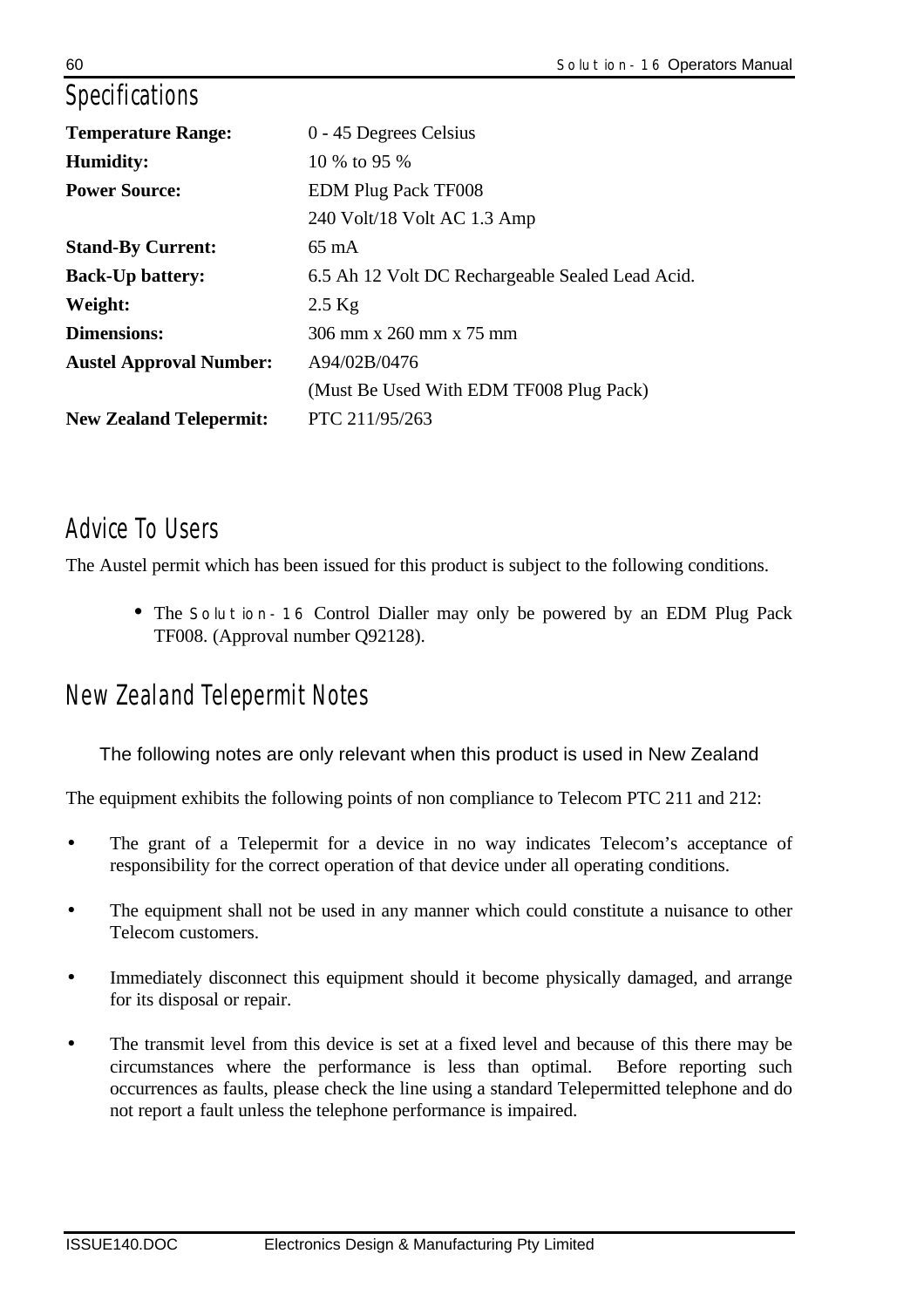# *Quality Policy*

AS 3901 Clause 4.1.1 Refer to Procedure No 1

The operations of Electronics Design & Manufacturing Pty Limited include design, development and manufacturing of electronic equipment.

Electronics Design & Manufacturing Pty Limited recognises that it is the responsibility of suppliers and contractors to meet their contractual obligations and carry out works which comply fully with the relevant specifications, drawings and contract documents.

It further recognises that the diligent operation of a Quality Management System leads to efficient and effective execution of the works with a minimum of errors and rework.

Electronics Design & Manufacturing Pty Limited and its Employees are committed to the implementation of this Quality Management System in accordance with Australian standard AS3901-1987, European standard ISO9001-1987 and New Zealand standard NZS9001-1990 implementing quality systems for design, development and production to the mutual benefit of the customers and Electronics Design & Manufacturing Pty Limited.

*Meinrad Formosa* Managing Director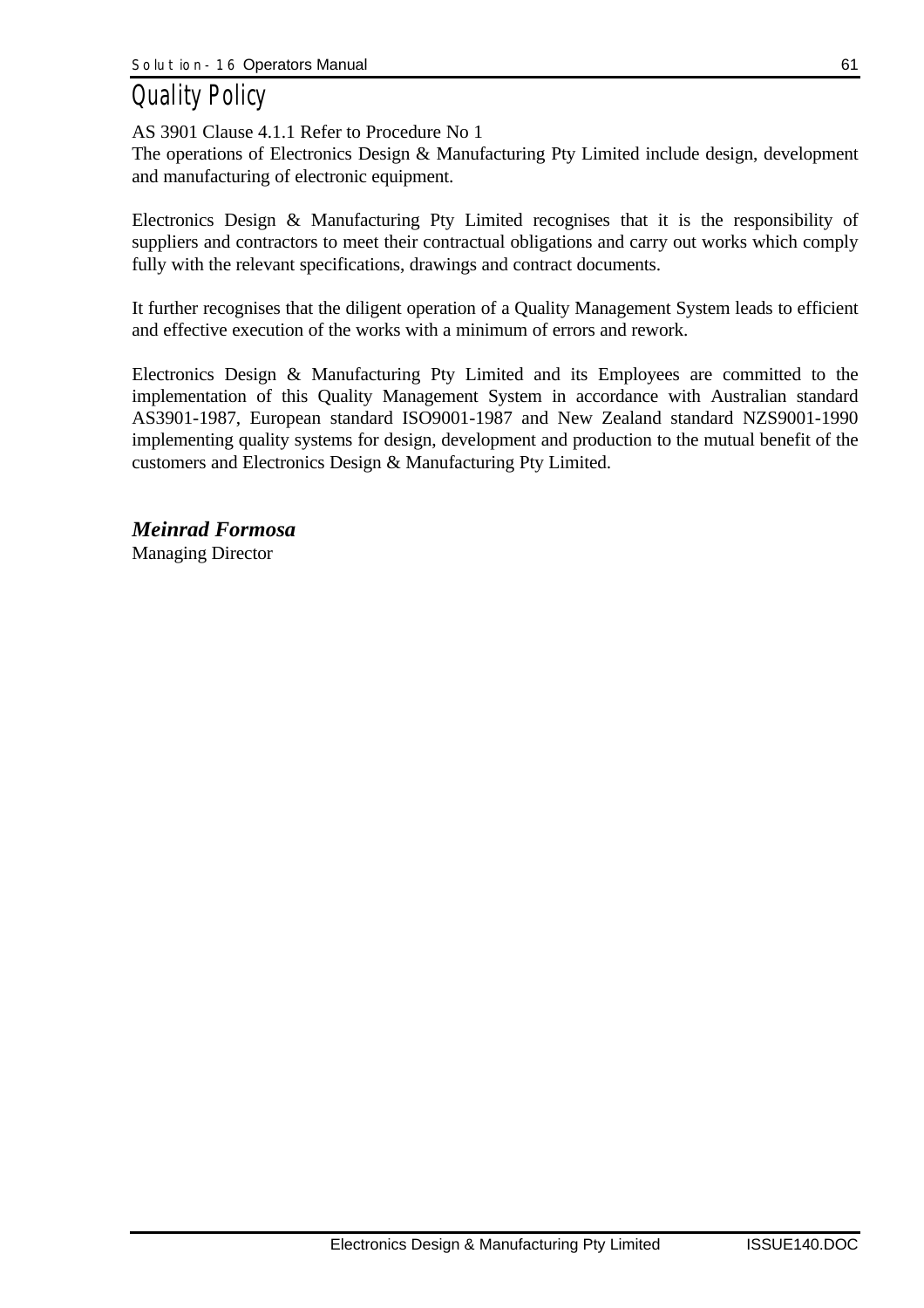# **Installation Notes**

## **Zone Descriptions**

|        | Mode | Stay Day<br>Alarm |
|--------|------|-------------------|
| Zone 1 |      |                   |
|        |      |                   |
|        |      |                   |
|        |      |                   |
|        |      |                   |
|        |      |                   |
|        |      |                   |
|        |      |                   |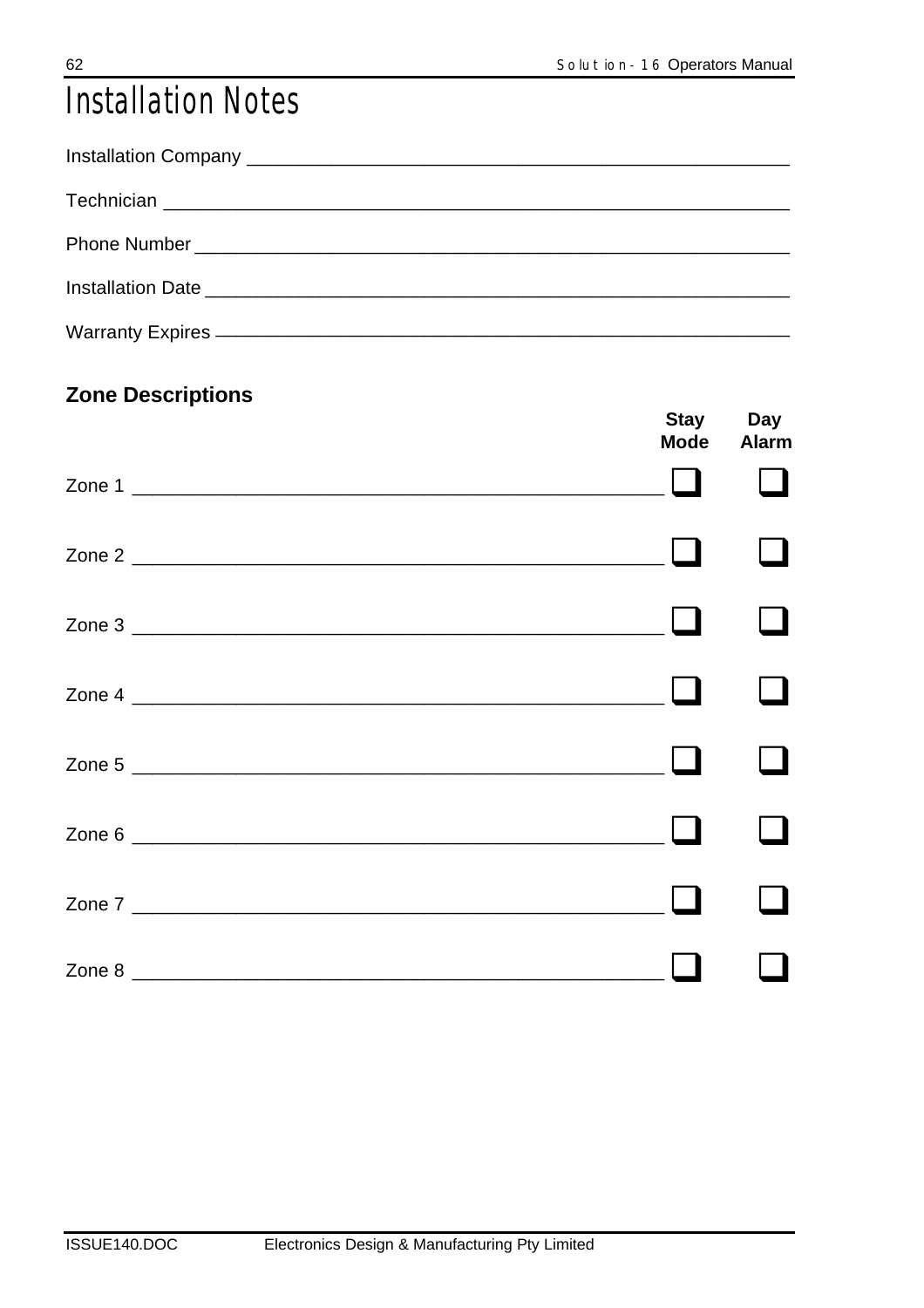|                                         | <b>STAY</b><br><b>Mode</b> |
|-----------------------------------------|----------------------------|
|                                         |                            |
|                                         |                            |
|                                         |                            |
|                                         |                            |
|                                         |                            |
|                                         |                            |
|                                         |                            |
| <b>Entry and Exit Times</b>             |                            |
| Entry Delay Time 1 For AWAY Mode        | Seconds                    |
| Entry Delay Time 2 For AWAY Mode        | $\Box$ Seconds             |
| Entry Delay Time 3 For AWAY Mode        | $\Box$ Seconds             |
| Entry Delay Time 4 For AWAY Mode        | $\Box$ Seconds             |
| Entry Delay Time For STAY Mode 1        | $\Box$ Seconds             |
| <b>Entry Delay Time For STAY Mode 2</b> | $\Box$ Seconds             |
| <b>Exit Delay Time</b>                  | Seconds                    |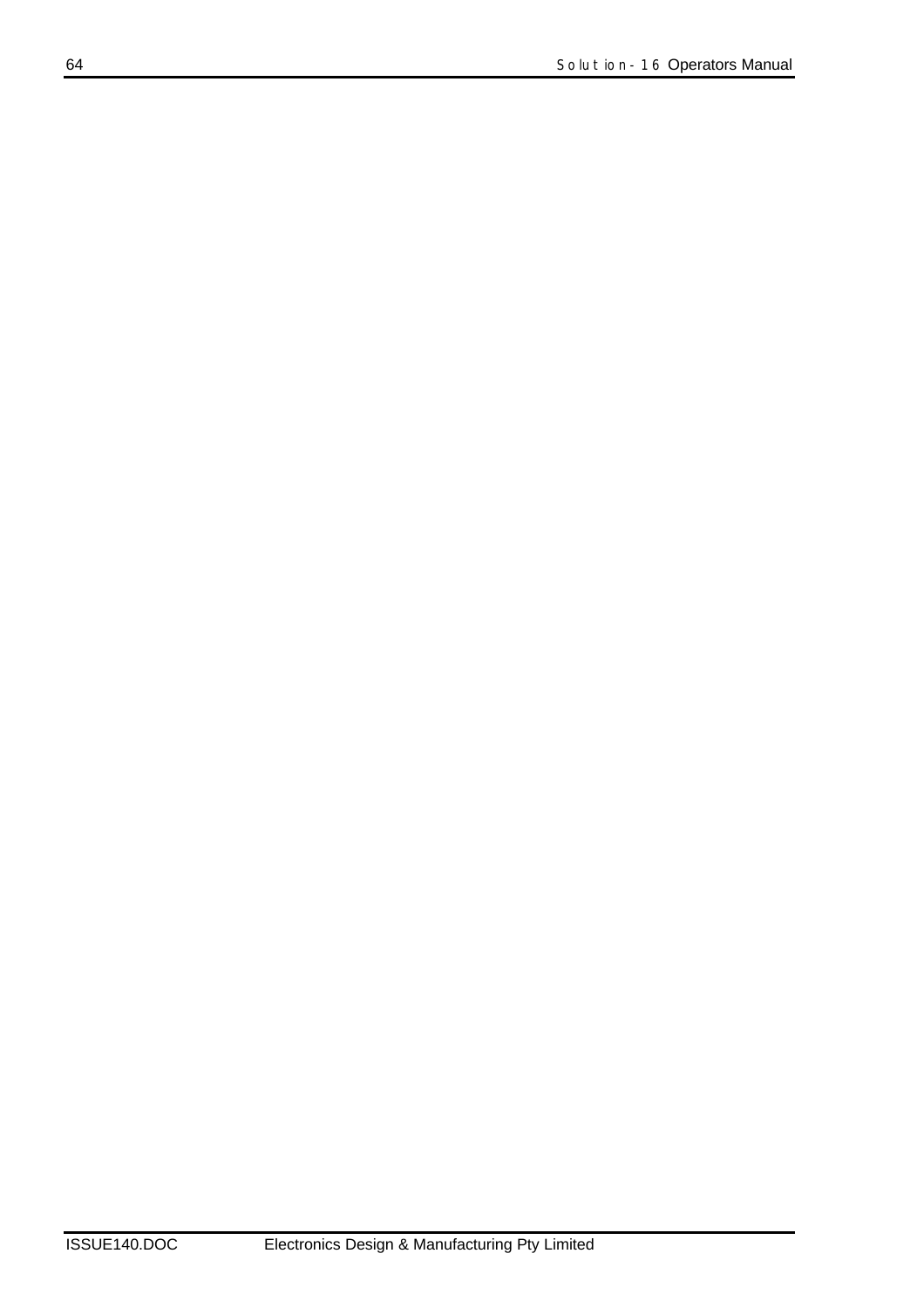| <b>User Code Options</b>       |                         |
|--------------------------------|-------------------------|
| <b>Code Retry Count</b>        | Attempts                |
| <b>Codepad Lockout Time</b>    | Minutes                 |
| <b>Arming Options</b>          |                         |
| Auto Arming Time (STAY / AWAY) | AM / PM                 |
| Auto Arm Warning Time          | Minutes                 |
| <b>Auto Disarm Time</b>        | AM / PM                 |
| <b>Forced Arming</b>           | <b>YES</b><br><b>NO</b> |
| Quick Arm (Hold Down)          | YES<br><b>NO</b>        |
| Quick Disarm From Stay Mode 1  | <b>YES</b><br><b>NO</b> |
| Arm Only Via The Telephone     | <b>YES</b><br><b>NO</b> |
| <b>Output Options</b>          |                         |
| Auto Operate Time              | AM / PM                 |
| <b>Operate Warning Time</b>    | <b>Minutes</b>          |
| <b>Output Number 1</b>         |                         |
| <b>Output Number 2</b>         |                         |
| <b>Output Number 3</b>         |                         |
| <b>Output Number 4</b>         |                         |
| Output Number 5 (Auto Output)  |                         |
|                                |                         |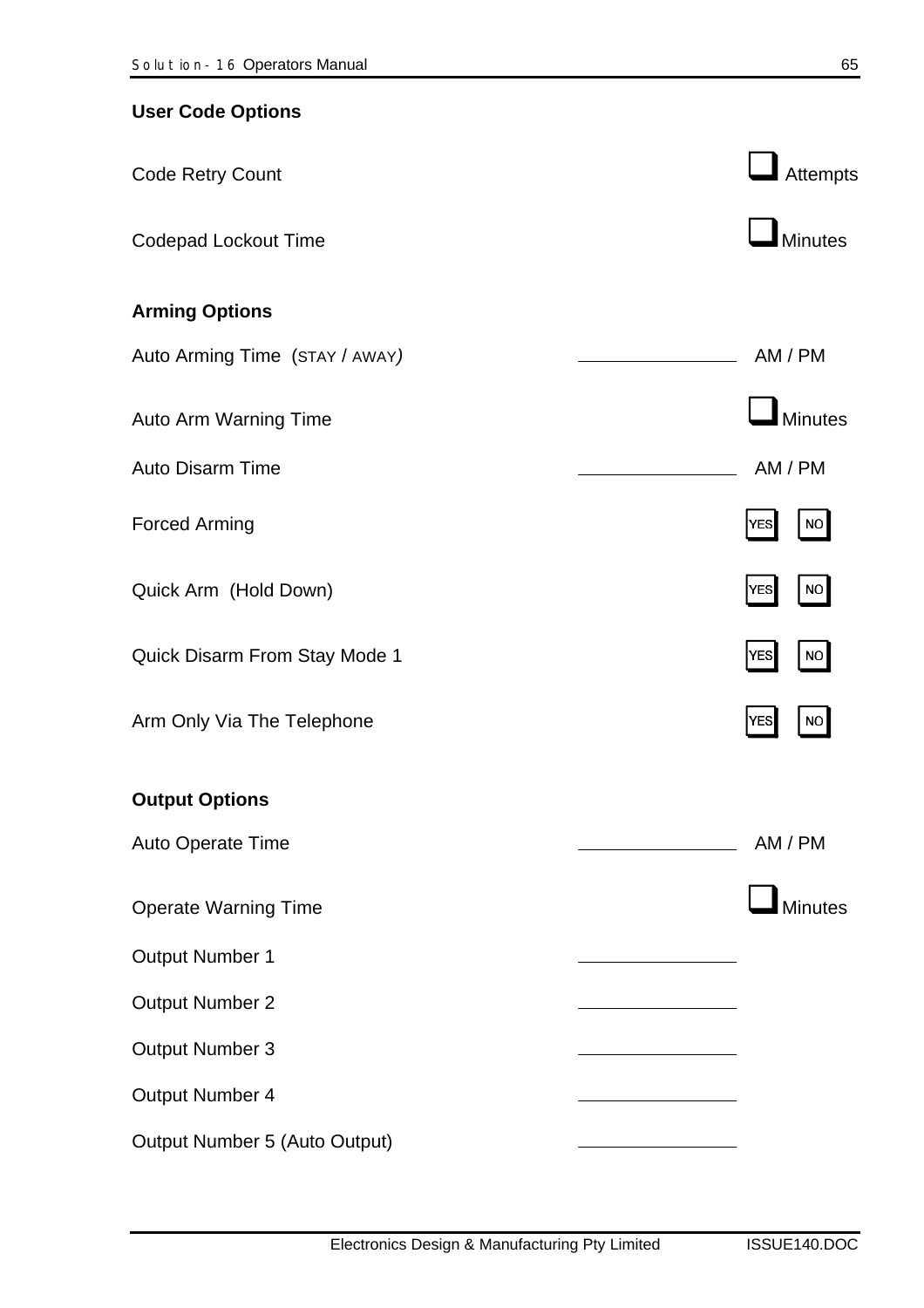| <b>Isolating Options</b>                          |                            |
|---------------------------------------------------|----------------------------|
| Code Only To Isolate                              | NO<br><b>YES</b>           |
| <b>Standard Isolate</b>                           | YES<br>$NO$                |
| <b>Communication Options</b>                      |                            |
| Domestic Tone Only                                |                            |
| Domestic Tone Only ID Number                      | Beeps                      |
| <b>Domestic Voice</b>                             |                            |
| <b>Basic Pager</b>                                |                            |
| Alpha Pager                                       |                            |
| <b>Back To Base</b>                               |                            |
| <b>Subscriber ID Number</b>                       |                            |
| <b>DTMF Command Module Fitted</b>                 | $ {\sf yes} $<br><b>NO</b> |
| <b>Remote Arming Enabled</b>                      | NO<br> YES                 |
| <b>Others</b>                                     |                            |
| <b>Siren Run Time</b>                             | Minutes                    |
| <b>Sensor Watch Time</b>                          | $\blacksquare$ Days        |
| Can Your System Be Serviced By Another Technician | <b>NO</b><br><b>YES</b>    |
| If Yes, Installers Code                           |                            |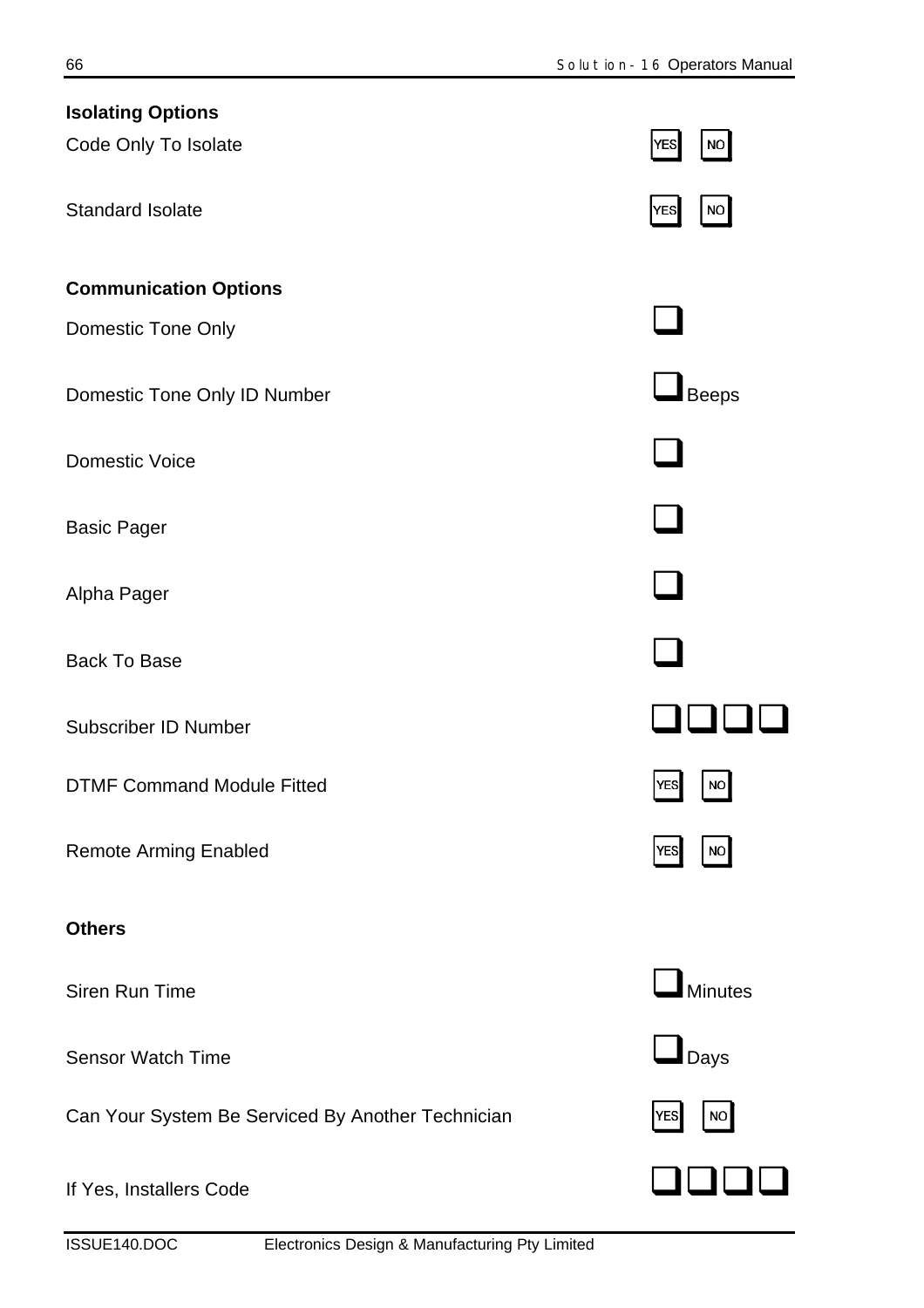| <b>Service Notes</b> |  |  |
|----------------------|--|--|
|                      |  |  |
|                      |  |  |
|                      |  |  |
|                      |  |  |
|                      |  |  |
|                      |  |  |
|                      |  |  |
|                      |  |  |
|                      |  |  |
|                      |  |  |
|                      |  |  |
|                      |  |  |
|                      |  |  |
|                      |  |  |
|                      |  |  |
|                      |  |  |
|                      |  |  |
|                      |  |  |